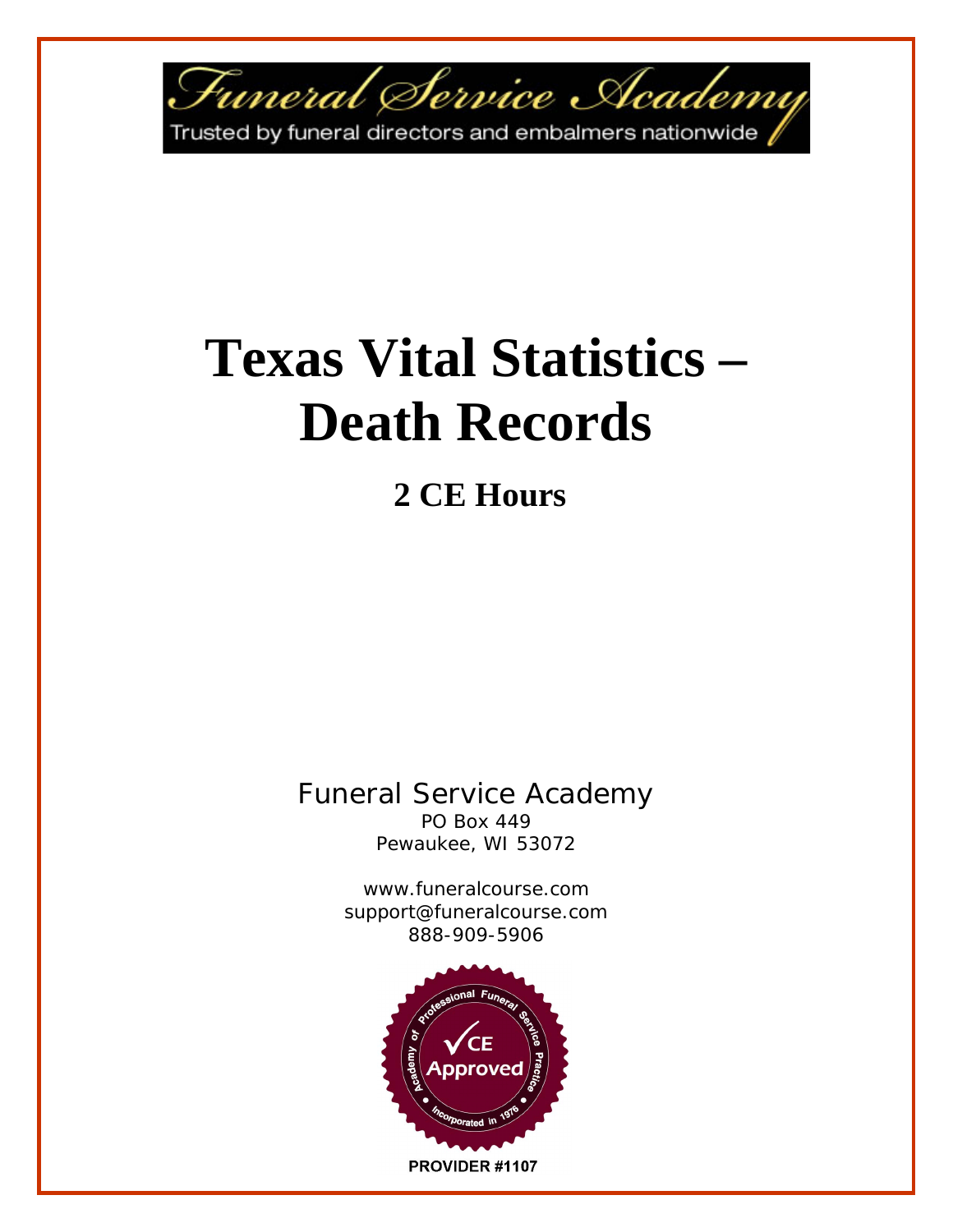# **Course Instructions**

Each of the course PDFs below contain a preview of the final exam followed by the course material.

The exam is identical to the final exam that you will take online *after you purchase the course*. You may use this exam preview to help you study the course material.

After you purchase the course online, you will be taken to a receipt page which will have the following link:

# **Click Here to Take Online Exam**

# **Simply click on this link to take the final exam and receive your certificate of completion.**

# **3 Easy Steps to Complete a Course:**

- 1. Read the course material below.
- 2. Purchase the course online & take the final exam.
- 3. Print out your certificate.
- If you don't pass the exam, no problem *you can try it again for free!*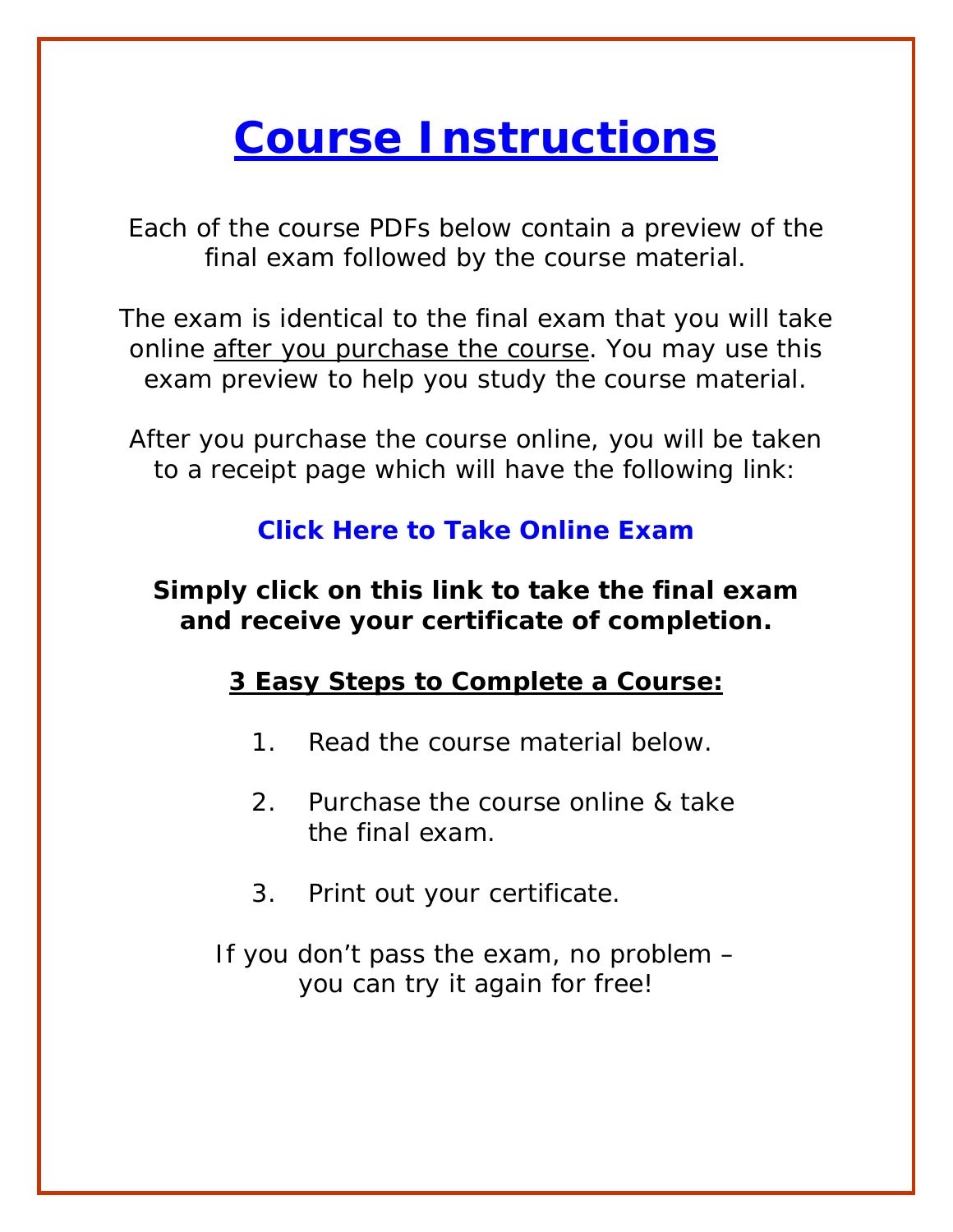

PO Box 449 Pewaukee, WI 53072 (888)909-5906 support@funeralcourse.com

**Final Exam –** Texas Vital Statistics – Death Records (2 CE Hours)

1. The attending physician shall complete the medical certification not later than \_\_\_\_\_\_\_\_ after receiving the death certificate.

- a. Two days
- b. Four days
- c. Three days
- d. Five days

2. A \_\_\_\_\_\_\_\_ issued under the law and rules of a place outside of this state in which a death or fetal death occurred authorizes the transportation of the body in this state.

- a. Burial-transit permit
- b. Subpoena
- c. Subpoena duces tecum
- d. Death certificate

3. An authorized entity may enter into a memorandum of understanding with another authorized entity to share suicide data that does not \_\_\_\_\_\_\_\_.

a. Include the deceased individual's date of birth, race or national origin, gender, and zip code of residence

- b. Name a deceased individual
- c. Identify the suicide method used by the deceased individual
- d. Specify the date of the deceased individual's death

4. Per Section 711.011, "cemetery" means a place that is used or intended to be used for interment, and includes a \_\_\_\_\_\_\_, or any other area containing one or more graves.

- a. Burial park
- b. Graveyard
- c. Mausoleum
- d. All of the above

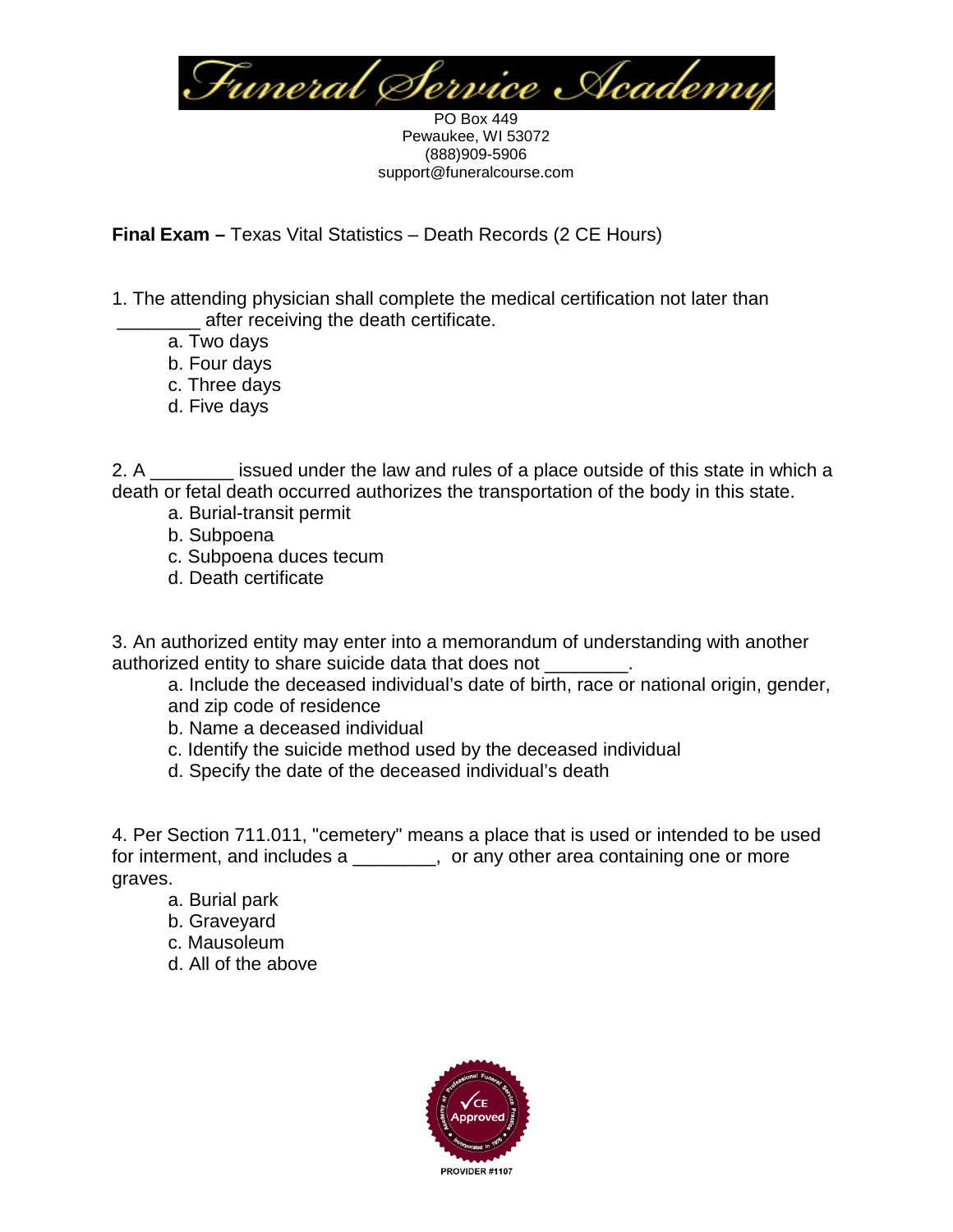5. In cases where a decedent has not left directions in writing for the disposition of the decedent's remains, Section 711.002 Subsection (a) contains a list of persons, in order of \_\_\_\_\_\_\_\_, who have the right to control the disposition, including cremation, of the decedent's remains, shall inter the remains, and in accordance with Subsection (a-1) are liable for the reasonable cost of interment.

- a. Age
- b. Geographic location
- c. Interest
- d. Priority

6. No human body may be held in any place or be in transit more than \_\_\_\_\_\_\_\_ after death and pending final disposition unless either maintained at a temperature within the range of 34 degrees - 40 degrees Fahrenheit, or is embalmed by a licensed embalmer in a manner approved by the Texas Funeral Service Commission, or by an embalmer licensed to practice in the state where death occurred or is encased in a container which insures against seepage of fluid and the escape of offensive odors.

- a. 48 hours
- b. 36 hours
- c. 24 hours
- d. 12 hours

7. Per Rule 181.21 Refusal To Issue Certified Copies of Records of Birth, Death, or Fetal Death, if the State Registrar proposes to refuse to issue a certified copy, the applicant shall receive \_\_\_\_\_\_\_\_, the reason for the refusal and his or her right to request a hearing before the department to determine if there is evidence to support the State Registrar's proposed action.

a. An order issued by a court of competent jurisdiction

- b. Written notification of the refusal
- c. A non-certified copy of an original record

d. Affidavits executed by registrants, parents, attendants, or persons authorized to administer oaths

8. A general death index is public information and available to the public to the extent the index relates to a death record that is public on or after the \_\_\_\_\_\_\_\_ of the date of death as shown on the record.

- a. 25<sup>th</sup> anniversary
- b.  $20^{th}$  anniversary
- c.  $15<sup>th</sup>$  anniversary
- d.  $10^{th}$  anniversary

9. An amending certificate (medical amendment) may be filed with the appropriate Local Registrar or State Registrar electronically through a Vital Statistics Unit electronic death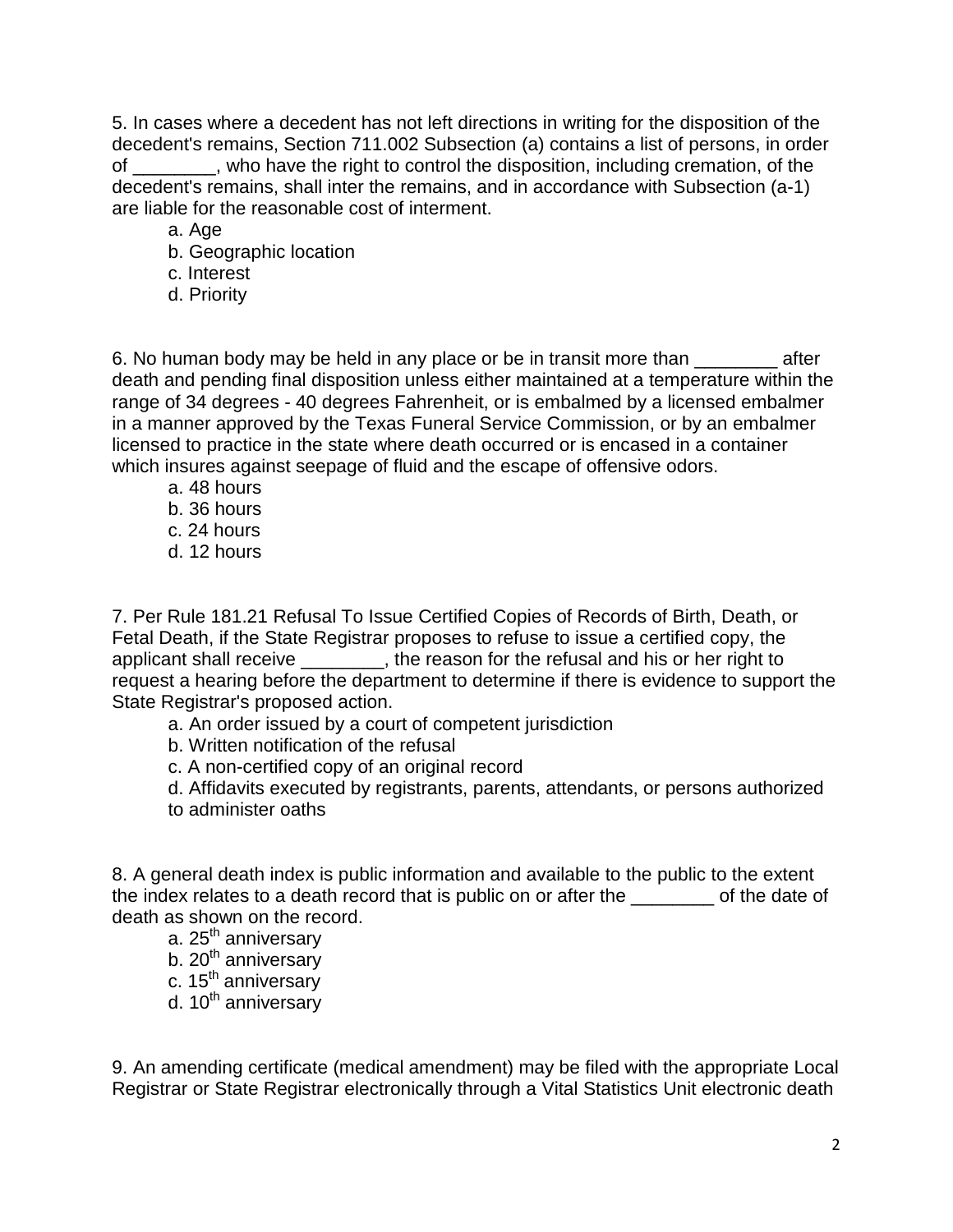registration system to complete or correct medical certification information on a certificate of death that is \_\_\_\_\_\_\_\_.

- a. Incomplete or missing
- b. Inaccurate or missing
- c. Incomplete or inaccurate
- d. Missing

10. When catastrophe is deemed the cause of death, the \_\_\_\_\_\_\_\_ shall prepare and file the certificate of death.

- a. Secretary of State
- b. Executive Director
- c. County Judge
- d. Local Registrar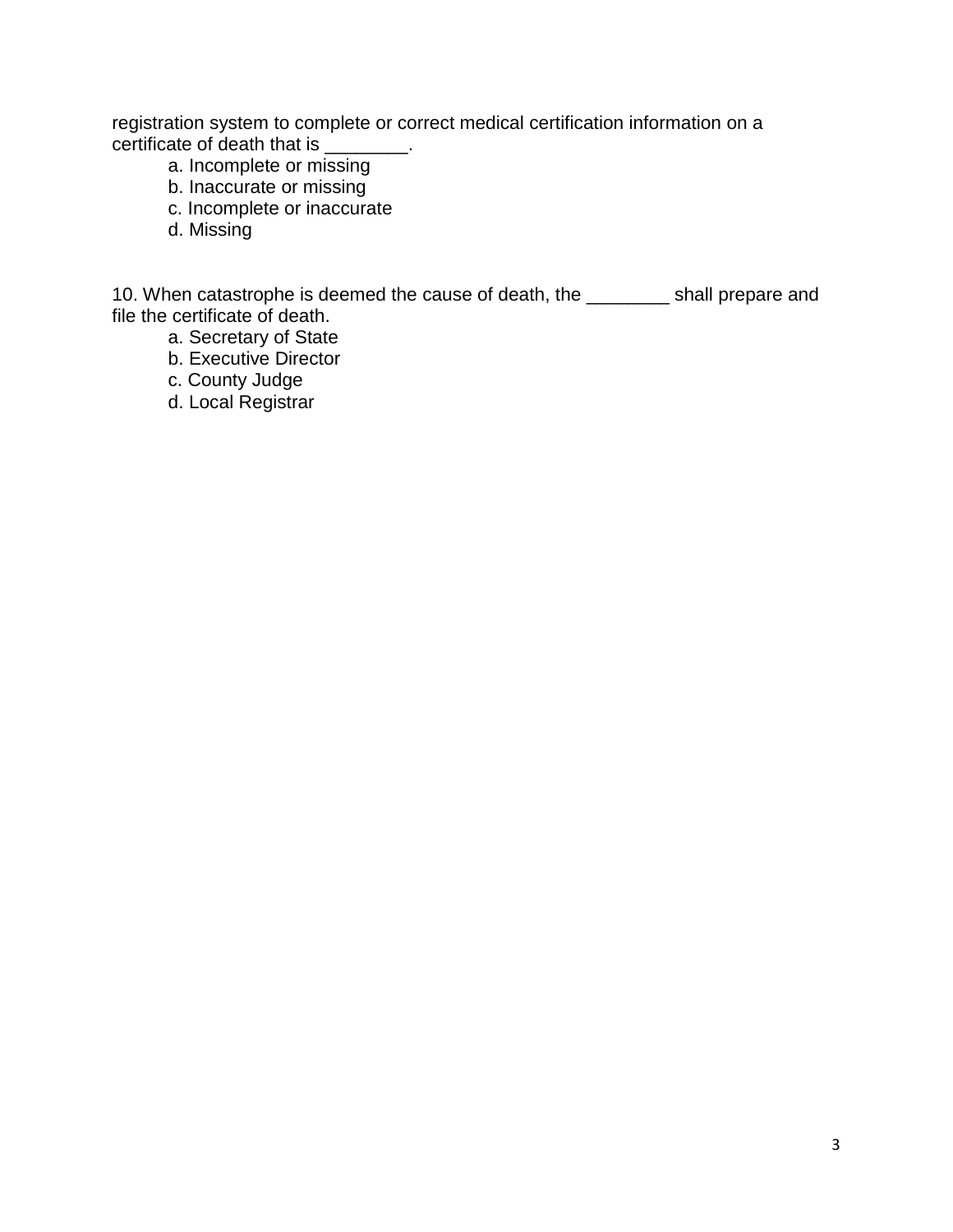# **CONTINUING EDUCATION for Funeral Directors**

# **Texas Vital Statistics— Death Records**

# **2 Credit Hours**

# **COURSE CONTENT:**

This course covers the sections of Texas Health and Safety Code Chapter 193 and Texas Administrative Code Chapter 181 that pertain to death records, as well as the sections of Texas Health and Safety Code Chapter 711, Subchapter A that pertain to interment and removal of remains.

These codes can be viewed in their entirety online:

Texas Health and Safety Code Chapter 193 https://statutes.capitol.texas.gov/Docs/HS/htm/HS.193.htm

Texas Health and Safety Code Chapter 711 https://statutes.capitol.texas.gov/Docs/HS/htm/HS.711.htm

Texas Administrative Code Chapter 181 https://texreg.sos.state.tx.us/public/readtac\$ext.ViewTAC?tac\_ view=4&ti=25&pt=1&ch=181

# **COURSE OBJECTIVES:**

- ❑ Refresh your working knowledge of Vital Statistics in Texas.
- ❑ Recognize which parts of Texas Health and Safety Code Chapter 193 and Texas Administrative Code Chapter 181 pertain to death records.
- ❑ Recall which parts of Texas Health and Safety Code Chapter 711, Subchapter A pertain to interment and removal of remains.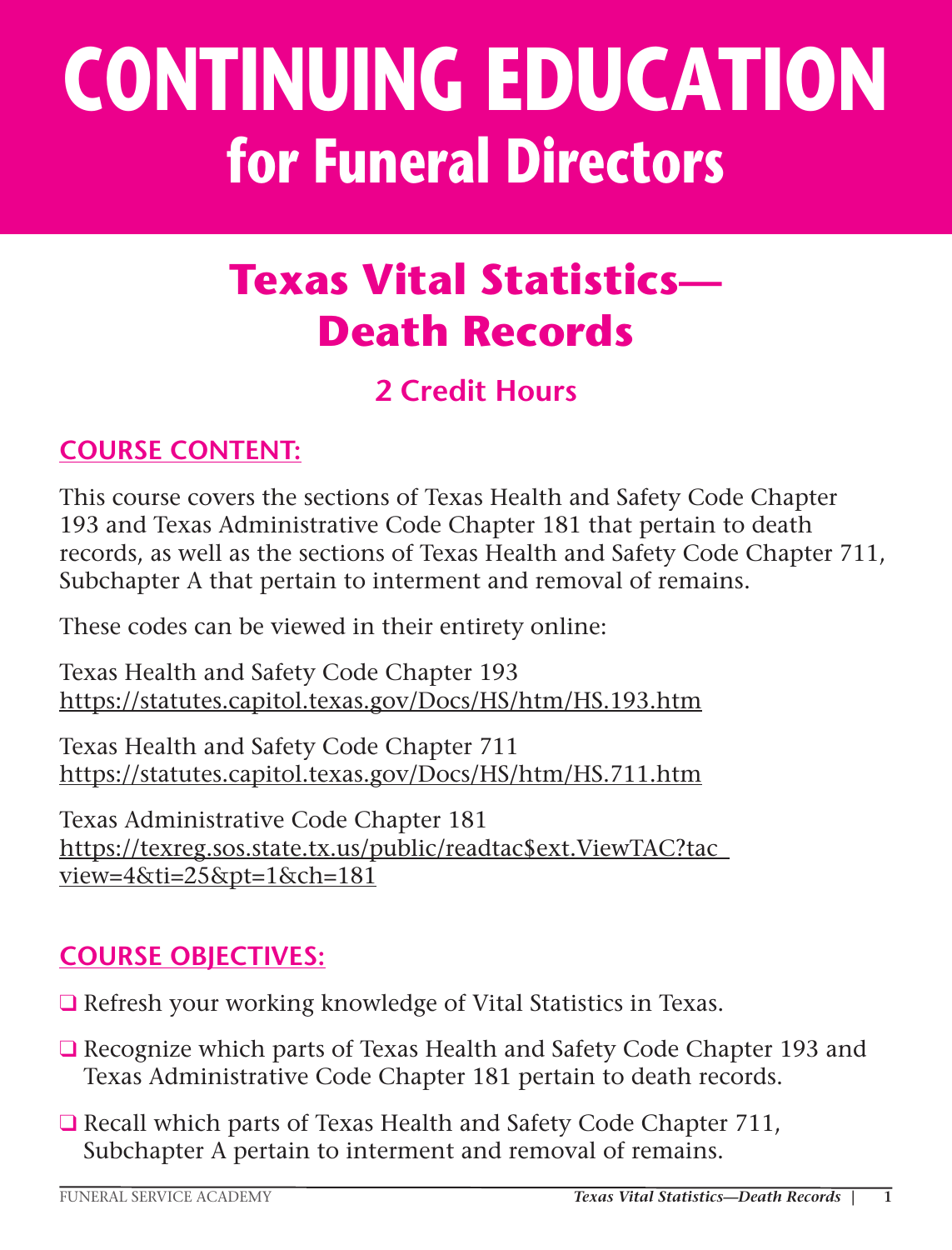Per the Texas Department of State Health Services, "A death certificate is a permanent legal record of an individual's death and is extremely important to the family of the deceased person. The information recorded on the death certificate is used for application of insurance benefits, settlement of pension claims, and to transfer title of real and personal property. Information recorded on a death certificate provides evidence of the fact of death and can be produced as evidence in a court of law.

"The death certificate provides important information data on mortality that is used in a variety of medical and health-related research efforts. Mortality statistics

#### **BACKGROUND INFORMATION: HANDBOOKS**

Handbooks on Death Registration and Fetal Death Registration in Texas are available online. They provide instructions for completing and filing death certificates along with related permits.

http://www.dshs.state.tx.us/vs/field/Funeral-Home-Resources/

# **TEXAS HEALTH AND SAFETY CODE**

#### **TITLE 3. VITAL STATISTICS**

#### **CHAPTER 193. DEATH RECORDS**

#### **Sec. 193.001. FORM OF CERTIFICATE.**

- (a) The department shall prescribe the form and contents of death certificates and fetal death certificates.
- (a-1) In prescribing each form under Subsection (a), the department shall ensure that the form instructs the person required to file the death certificate or fetal death certificate to:
	- (1) enter the date in the standard order of "month, day, year"; and
	- (2) spell out the name of the month when entering the date.
- (b) The social security number shall be recorded on the death certificate and on any other records related to the death.
- (c) The department shall require death certificates and fetal death certificates to include the name of the place and the specific number of the plot, crypt, lawn crypt, or niche in which a decedent's remains will be interred or, if the remains will not be interred, the place and manner of other disposition.
- (d) The department and each local registrar shall make the information provided under Subsection (c)

identify the causes of death and help evaluate diagnostic and therapeutic techniques. These statistics are used to assess the general health of Texas citizens. Mortality statistics also help identify diseases found among specific groups of people and determines where medical research may have the greatest impact on reducing mortality. Statistical information is also used to allocate medical and nursing services and to follow the course of infectious diseases.

"Because mortality statistics are no more accurate than the information submitted on death certificates, it is very important that all death certificates be completed and filed with accuracy and promptness."

available to the public and may collect a fee in an amount prescribed under Section 191.0045 for providing that service.

*Acts 1989, 71st Leg., ch. 678, Sec. 1, eff. Sept. 1, 1989.*

*Amended by Acts 1995, 74th Leg., ch. 502, Sec. 2, eff. Sept. 1, 1995; Acts 1999, 76th Leg., ch. 556, Sec. 73, eff. Sept. 1, 1999; Acts 2011, 82nd Leg., R.S., Ch. 557 (H.B. 2940), Sec. 1, eff. June 17, 2011; Acts 2015, 84th Leg., R.S., Ch. 556 (S.B. 219), Sec. 3, eff. March 26, 2015.*

#### **Sec. 193.002. PERSON REQUIRED TO FILE.**

The person in charge of interment or in charge of removal of a body from a registration district for disposition shall:

- (1) obtain and file the death certificate or fetal death certificate;
- (2) enter on the certificate the information relating to disposition of the body;
- (3) sign the certificate; and
- (4) file the certificate electronically as specified by the state registrar.

*Acts 1989, 71st Leg., ch. 678, Sec. 1, eff. Sept. 1, 1989.*

*Amended by Acts 2007, 80th Leg., R.S., Ch. 302 (H.B. 1739), Sec. 1, eff. September 1, 2007.*

#### **Sec. 193.003. TIME AND PLACE FOR FILING DEATH CERTIFICATE.**

- (a) Not later than the 10th day after the date of a death that occurs in this state, a death certificate shall be filed with the local registrar of the registration district in which:
	- (1) the death occurs; or
	- (2) the body is found, if the place of death is not known.
- (b) Subject to department rules, a certificate of a fetal death that occurs in this state shall be filed with the local registrar of the registration district in which:
	- (1) the fetal death occurs; or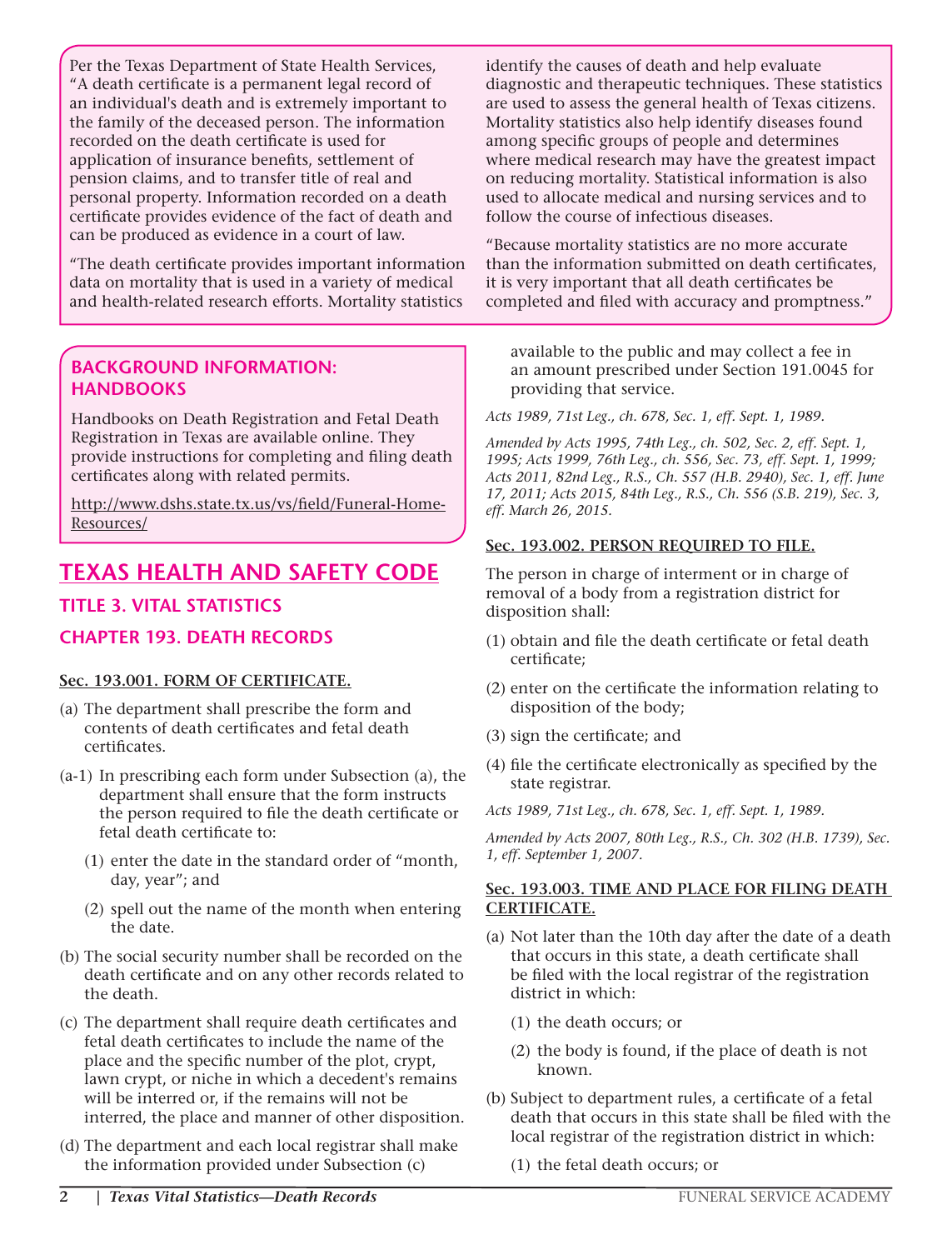(2) the body is found, if the place of fetal death is not known.

*Acts 1989, 71st Leg., ch. 678, Sec. 1, eff. Sept. 1, 1989.*

*Amended by Acts 2015, 84th Leg., R.S., Ch. 557 (S.B. 219), Sec. 3, eff. March 26, 2015.*

#### **Sec. 193.004. PERSONAL AND MEDICAL INFORMATION.**

- (a) The person required to file a death certificate shall obtain the required personal information from a competent person with knowledge of the facts.
- (b) The person required to file a fetal death certificate shall obtain the required personal information from the person best qualified to furnish the information.
- (c) A person required to obtain information under this section shall obtain the information over the signature of the person who furnishes the information.

*Acts 1989, 71st Leg., ch. 678, Sec. 1, eff. Sept. 1, 1989.*

*Amended by Acts 1997, 75th Leg., ch. 1425, Sec. 1, eff. Sept. 1, 1997.*

#### **BACKGROUND INFORMATION: RELEVANT FORMS**

US Standard Certificate of Death: http://www.cdc.gov/nchs/data/dvs/death11-03finalacc.pdf

US Standard Report of Fetal Death: http://www.cdc.gov/nchs/data/dvs/FDEATH11- 03finalACC.pdf

#### **Sec. 193.0041. DISCIPLINARY ACTION PROHIBITED.**

A state agency that licenses a person required to file a death certificate under this chapter may not take disciplinary action against the person for failure to timely file the certificate if the person supplies written documentation that the person has made a good faith effort to file the certificate within the time required by Section 193.003(a) and the failure to timely file the certificate results from circumstances beyond the person's control.

*Added by Acts 2007, 80th Leg., R.S., Ch. 636 (H.B. 755), Sec. 1, eff. September 1, 2007.*

# **exam question...**

- **1. The attending physician shall complete the medical certification not later than \_\_\_\_\_\_\_\_ after receiving the death certificate.**
	- a. Two days
	- b. Four days
	- c. Three days
	- d. Five days

#### **Sec. 193.005. PERSONAL INFORMATION.**

- (a) A person required to file a death certificate or fetal death certificate shall obtain the required medical certification from the decedent's attending physician, or, subject to Subsection (a-1), a physician assistant or advanced practice registered nurse of the decedent, if the death occurred under the care of the person in connection with the treatment of the condition or disease process that contributed to the death.
- (a-1) A physician assistant or advanced practice registered nurse may only complete the medical certification for a death certificate or fetal death certificate under this section if:
	- (1) a patient who has executed a written certification of a terminal illness has elected to receive hospice care and is receiving hospice services, as defined under Chapter 142, from a qualified hospice provider; or
	- (2) a patient is receiving palliative care.
- (b) The attending physician shall complete the medical certification not later than five days after receiving the death certificate.
- (c) An associate physician, the chief medical officer of the institution where the death occurred, or the physician who performed an autopsy on the decedent may complete the medical certification if:
	- (1) the attending physician is unavailable;
	- (2) the attending physician approves; and
	- (3) the person completing the medical certification has access to the medical history of the case and the death is due to natural causes.
- (d) If a death or fetal death occurs without medical attendance or is otherwise subject to Chapter 49, Code of Criminal Procedure, the person required to file the death or fetal death certificate shall notify the appropriate authority of the death.
- (e) A person conducting an inquest required by Chapter 49, Code of Criminal Procedure, shall:
	- (1) complete the medical certification not later than five days after receiving the death or fetal death certificate; and
	- (2) state on the medical certification the disease that caused the death or, if the death was from external causes, the means of death and whether the death was probably accidental, suicidal, or homicidal, and any other information required by the state registrar to properly classify the death.
- (f) If the identity of the decedent is unknown, the person conducting the inquest shall obtain and forward to the Department of Public Safety:
	- (1) the decedent's fingerprints;
	- (2) information concerning the decedent's hair color,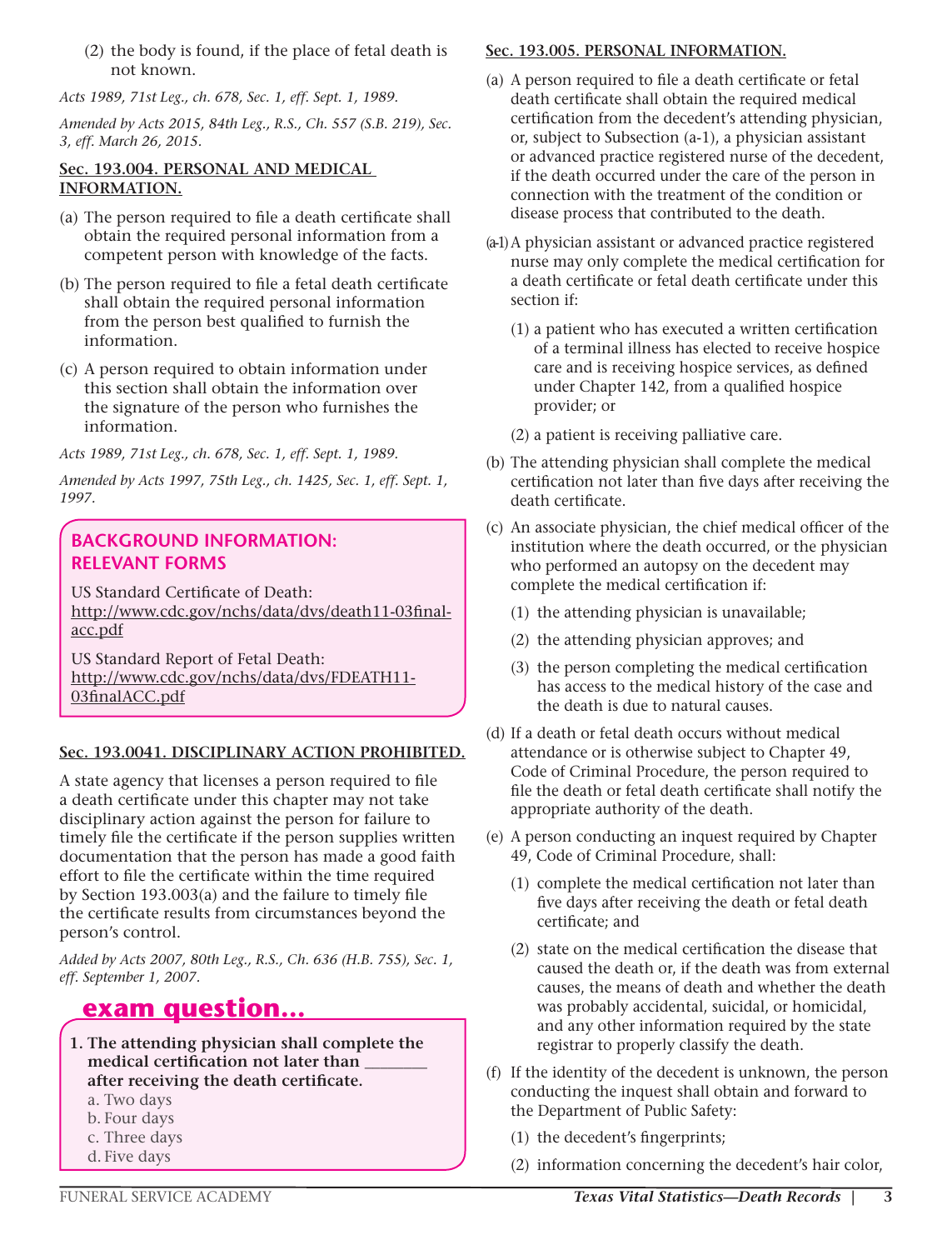eye color, height, weight, deformities, and tattoo marks; and

- (3) other facts required for assistance in identifying the decedent.
- (g) If the medical certification cannot be completed in a timely manner, the person required to complete the medical certification shall give the funeral director or the person acting as funeral director notice of the reason for the delay. Final disposition of the body may not be made unless specifically authorized by the person responsible for completing the medical certification.
- (h) The person completing the medical certification shall submit the information and attest to its validity using an electronic process approved by the state registrar.
- (i) On receipt of autopsy results or other information that would change the information in the medical certification on the death certificate, the appropriate certifier shall immediately report the change in a manner prescribed by the department to amend the death certificate.
- (j) The death certificate of a decedent who was an inmate of the Texas Department of Criminal Justice at the time of death and who was lawfully executed shall classify the manner of death as death caused by judicially ordered execution.

#### *Acts 1989, 71st Leg., ch. 678, Sec. 1, eff. Sept. 1, 1989.*

*Amended by Acts 1997, 75th Leg., ch. 1425, Sec. 2, eff. Sept. 1, 1997; Acts 2005, 79th Leg., Ch. 285 (H.B. 93), Sec. 1, eff. September 1, 2005; Acts 2007, 80th Leg., R.S., Ch. 302 (H.B. 1739), Sec. 2, eff. September 1, 2007; Acts 2017, 85th Leg., R.S., Ch. 412 (S.B. 919), Sec. 1, eff. June 1, 2017; Acts 2017, 85th Leg., R.S., Ch. 509 (H.B. 2950), Sec. 1, eff. September 1, 2017.*

#### **Sec. 193.006. INFORMATION RELATING TO VETERANS.**

- (a) This section applies to the death certificate of a person who:
	- (1) served in a war, campaign, or expedition of the United States, the Confederate States of America, or the Republic of Texas;
	- (2) was the wife or widow of a person who served in a war, campaign, or expedition of the United States, the Confederate States of America, or the Republic of Texas; or
	- (3) at the time of death was in the service of the United States.
- (b) The funeral director or the person in charge of the disposition of the body shall supply on the reverse side of the death certificate:
	- (1) the organization in which service was rendered;
	- (2) the serial number on the discharge papers or the adjusted service certificate; and
	- (3) the name and mailing address of the decedent's next of kin or next friend.
- (c) When the death certificate is filed locally, the local registrar shall immediately notify the nearest congressionally chartered veteran organizations.
- (d) When the death certificate is filed with the vital statistics unit, the state registrar shall notify the Texas Veterans Commission.

*Acts 1989, 71st Leg., ch. 678, Sec. 1, eff. Sept. 1, 1989.*

*Amended by Acts 1991, 72nd Leg., ch. 260, Sec. 3, eff. Sept. 1, 1991; Acts 2015, 84th Leg., R.S., Ch. 558 (S.B. 219), Sec. 3, eff. March 26, 2015.*

#### **Sec. 193.007. DELAYED REGISTRATION OF DEATH.**

- (a) A death that occurred more than 10 days but less than one year before the date of an application for registration of death may be recorded on a death certificate and submitted for filing with the local registrar of the registration district in which the death occurred.
- (b) To file a record of a death that occurred in this state but was not registered within one year of the date of death, a person shall submit a record of the death to the county probate court in the county in which the death occurred.
- (c) The department shall furnish a form for filing records under this section. Records submitted under this section must be on the form furnished by the department. The state registrar may accept a certificate that is verified as provided by this section.
- (d) The certificate must be supported by the affidavit of:
	- (1) the physician last in attendance on the decedent or the funeral director who buried the body; or
	- (2) if the affidavit of the physician or funeral director cannot be obtained:
		- (A) any person who was acquainted with the facts surrounding the death when the death occurred; and
		- (B) another person who was acquainted with the facts surrounding the death but who is not related to the decedent by consanguinity or affinity, as determined under Chapter 573, Government Code.
- (e) For each application under this section, the court shall collect a \$1 fee. The court retains 50 cents of the fee and the remaining 50 cents is allocated to the clerk of the court for recording the certificate.
- (f) Not later than the seventh day after the date on which a certificate is accepted and ordered filed by a court under this section, the clerk of the court shall forward to the vital statistics unit:
	- (1) the certificate; and
	- (2) an order from the court that the state registrar accept the certificate.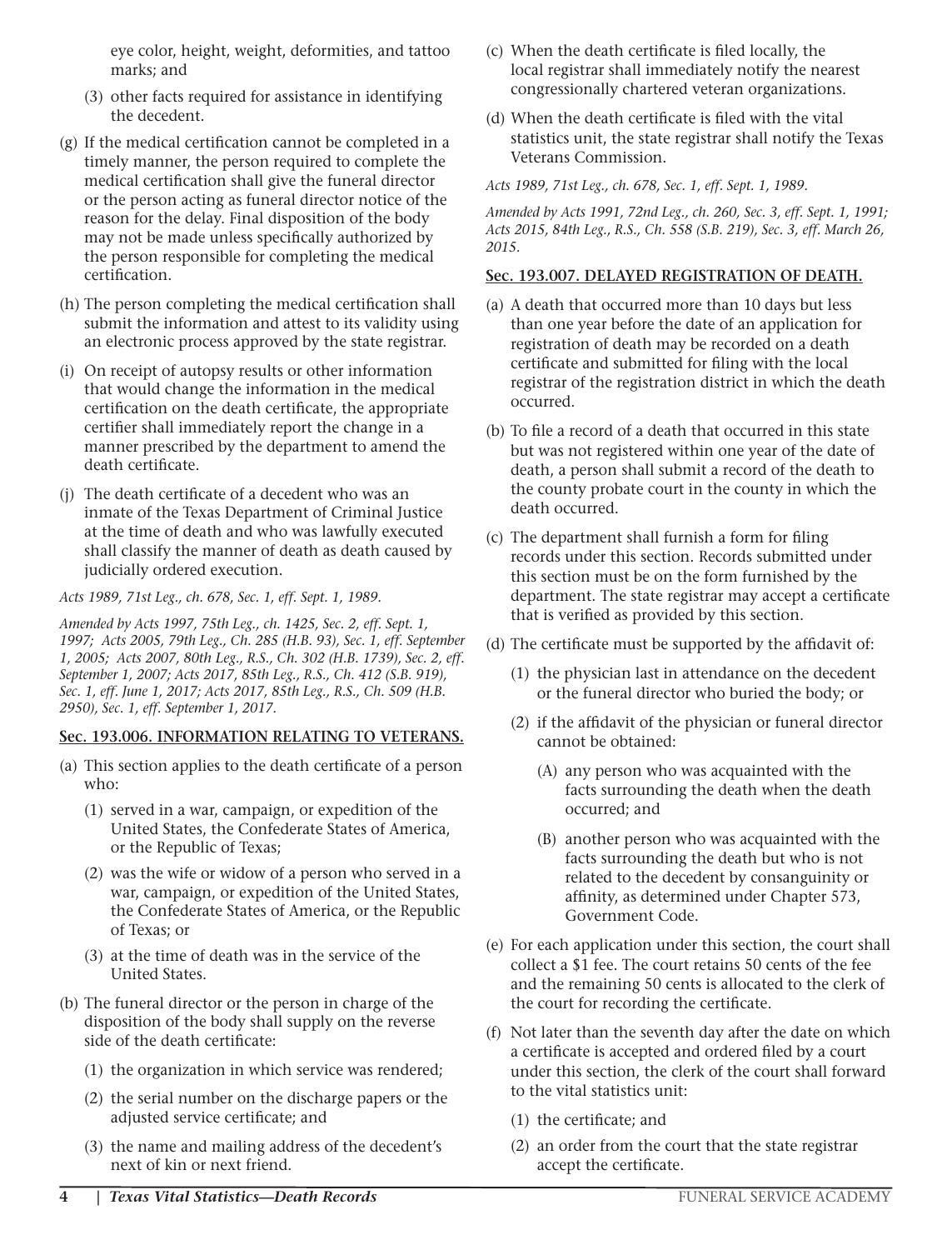*Acts 1989, 71st Leg., ch. 678, Sec. 1, eff. Sept. 1, 1989.*

*Amended by Acts 1991, 72nd Leg., ch. 561, Sec. 29, eff. Aug. 26, 1991; Acts 1995, 74th Leg., ch. 76, Sec. 5.95(27), eff. Sept. 1, 1995; Acts 1997, 75th Leg., ch. 1425, Sec. 3, eff. Sept. 1, 1997; Acts 2015, 84th Leg., R.S., Ch. 559 (S.B. 219), Sec. 3, eff. March 26, 2015.*

#### **Sec. 193.008. BURIAL-TRANSIT PERMIT.**

- (a) A burial-transit permit issued under the law and rules of a place outside of this state in which a death or fetal death occurred authorizes the transportation of the body in this state. A cemetery or crematory shall accept the permit as authorization for burial, cremation, or other disposal of the body in this state.
- (b) The department shall prescribe the form and contents of the burial-transit permit.

*Acts 1989, 71st Leg., ch. 678, Sec. 1, eff. Sept. 1, 1989.*

#### **Sec. 193.009. BURIAL RECORDS.**

- (a) The person in charge of premises on which interments are made shall keep a record of the bodies interred or otherwise disposed of on the premises.
- (b) The records must include for each decedent:
	- (1) the decedent's name;
	- (2) the place of death;
	- (3) the date of interment or disposal;
	- (4) the name and address of the funeral director; and
	- (5) any other information required by the state registrar.
- (c) The records are open to official inspection at all times.

*Acts 1989, 71st Leg., ch. 678, Sec. 1, eff. Sept. 1, 1989.*

#### **Sec. 193.010. CERTIFICATE OF DEATH BY CATASTROPHE.**

(a) In this section, "catastrophe" means the occurrence of a substantial force that causes widespread or severe damage, injury, or loss of life or property and from which it is not reasonable to assume that a person could survive, including:

- (1) flood, earthquake, tornado, or other natural disaster;
- (2) explosion, fire, or destruction of a building;
- (3) the crash of a motor vehicle, train, or airplane involving more than one person; or
- (4) the overtaking of more than one person by fire, water, earth, or other substance.
- (b) A local registrar shall issue and file a certificate of death by catastrophe for a person if:
	- (1) an affidavit is submitted to the registrar stating that:
		- (A) the person was last reasonably believed to be at the scene of a catastrophe;
- (B) at least 10 days have passed since the day of the catastrophe;
- (C) a diligent search has been made by a governmental authority and the authority has concluded the search for the person;
- (D) the catastrophe was not intentionally caused by the person; and
- (E) the affiant:
	- (i) does not know whether the person is alive or dead;
	- (ii) has not received any information about the person's status since the catastrophe and, barring the person's death, would have received information about the person's status;
	- (iii) is not aware of any custody or guardianship issues involving the person, if the person is a minor or a person for whom a guardian has been appointed; and
	- (iv) is not aware of any reasonable motive for the person to disappear or for another person to abduct the person; and
- (2) a written statement signed by an agent of the governmental authority that conducts a search under Subdivision (1)(C) is submitted to the registrar stating that the governmental authority conducted and concluded a search for the person.
- (c) The department may issue a certificate of death by catastrophe for a minor or a person for whom a guardian has been appointed who is the subject of a custody or guardianship dispute only if all parties to the dispute submit an affidavit under Subsection (b).
- (d) An insurer shall accept as proof of death of an insured a certificate of death by catastrophe issued under this section.

*Added by Acts 2003, 78th Leg., ch. 1098, Sec. 1, eff. Sept. 1, 2003.*

#### **Sec. 193.011. MEMORANDUM OF UNDERSTANDING ON SUICIDE DATA.**

(a) In this section, "authorized entity" means a medical examiner, a local registrar, a local health authority, a local mental health authority, a community mental

### **exam question...**

- **2. A \_\_\_\_\_\_\_\_ issued under the law and rules of a place outside of this state in which a death or fetal death occurred authorizes the transportation of the body in this state.**
	- a. Burial-transit permit
	- b. Subpoena
	- c. Subpoena duces tecum
	- d. Death certificate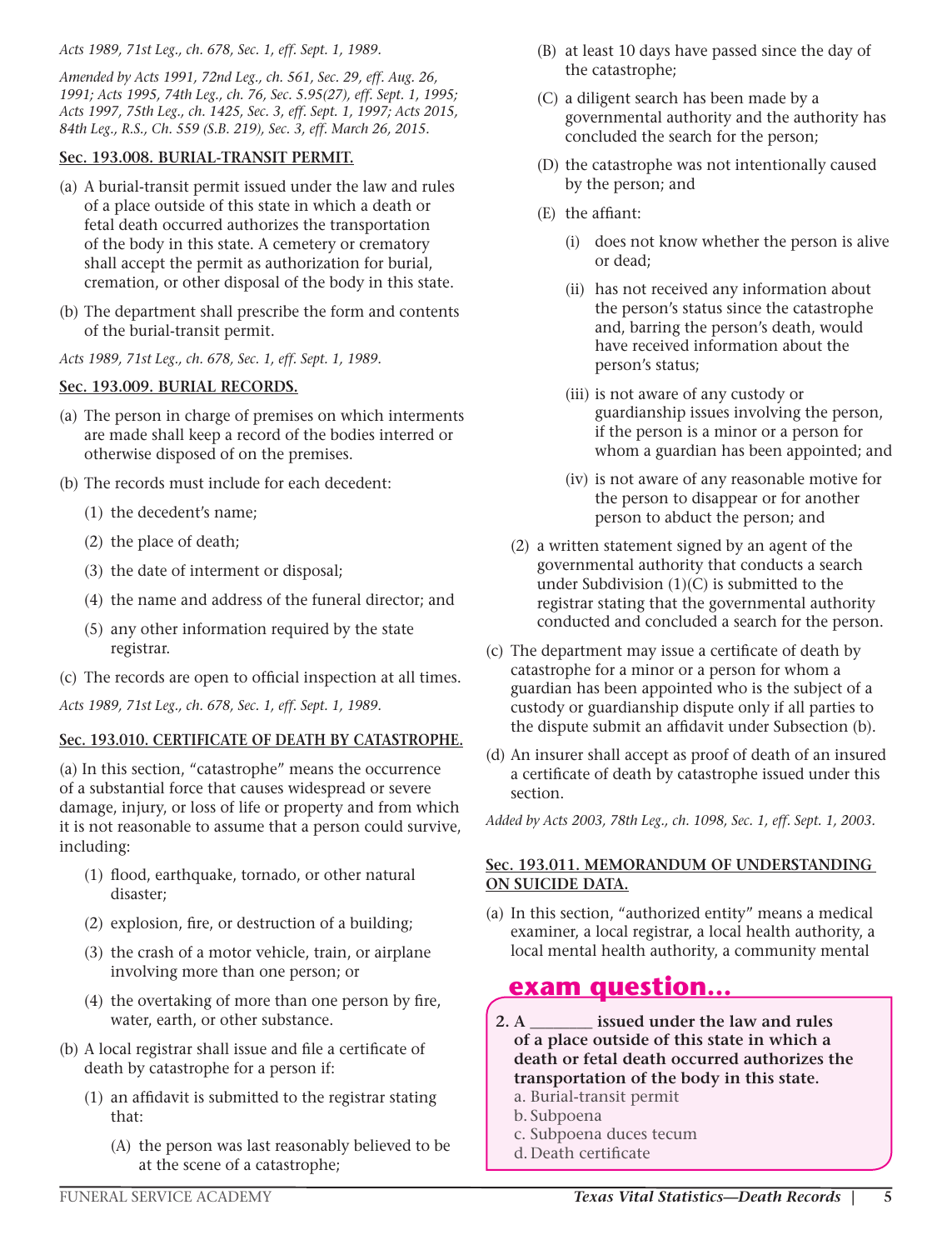health center, a mental health center that acts as a collection agent for the suicide data reported by community mental health centers, or any other political subdivision of this state.

- (b) An authorized entity may enter into a memorandum of understanding with another authorized entity to share suicide data that does not name a deceased individual. The shared data may include:
	- (1) the deceased individual's date of birth, race or national origin, gender, and zip code of residence;
	- (2) any school or college the deceased individual was attending at the time of death;
	- (3) the suicide method used by the deceased individual;
	- (4) the deceased individual's status as a veteran or member of the armed services; and
	- (5) the date of the deceased individual's death.
- (c) The suicide data an authorized entity receives or provides under Subsection (b) is not confidential.
- (d) An authorized entity that receives suicide data under a memorandum of understanding authorized by this section may periodically release suicide data that does not name a deceased individual to an agency or organization with recognized expertise in suicide prevention. The agency or organization may use suicide data received by the agency or organization under this subsection only for suicide prevention purposes.
- (e) An authorized entity or an employee or agent of an authorized entity is not civilly or criminally liable for receiving or providing suicide data that does not name a deceased individual and that may be shared under a memorandum of understanding authorized by this section.
- (f) This section does not prohibit the sharing of data as authorized by other law.

*Added by Acts 2009, 81st Leg., R.S., Ch. 100 (H.B. 1067), Sec. 2, eff. May 23, 2009.*

# **exam question...**

- **3. An authorized entity may enter into a memorandum of understanding with another authorized entity to share suicide data that does not \_\_\_\_\_\_\_\_.**
	- a. Include the deceased individual's date of birth, race or national origin, gender, and zip code of residence
	- b. Name a deceased individual
	- c. Identify the suicide method used by the deceased individual
	- d. Specify the date of the deceased individual's death

#### **BACKGROUND INFORMATION: BY WHAT STANDARDS DOES TEXAS DETERMINE DEATH?**

#### **TEXAS HEALTH AND SAFETY CODE**

#### **TITLE 8. DEATH AND DISPOSITION OF THE BODY**

#### **SUBTITLE A. DEATH**

#### **CHAPTER 671. DETERMINATION OF DEATH AND AUTOPSY REPORTS**

#### **SUBCHAPTER A. DETERMINATION OF DEATH**

#### **Sec. 671.001. STANDARD USED IN DETERMINING DEATH.**

- (a) A person is dead when, according to ordinary standards of medical practice, there is irreversible cessation of the person 's spontaneous respiratory and circulatory functions.
- (b) If artificial means of support preclude a determination that a person's spontaneous respiratory and circulatory functions have ceased, the person is dead when, in the announced opinion of a physician, according to ordinary standards of medical practice, there is irreversible cessation of all spontaneous brain function. Death occurs when the relevant functions cease.
- (c) Death must be pronounced before artificial means of supporting a person's respiratory and circulatory functions are terminated.
- (d) A registered nurse, including an advanced practice registered nurse, or physician assistant may determine and pronounce a person dead in situations other than those described by Subsection (b) if permitted by written policies of a licensed health care facility, institution, or entity providing services to that person. Those policies must include physician assistants who are credentialed or otherwise permitted to practice at the facility, institution, or entity. If the facility, institution, or entity has an organized nursing staff and an organized medical staff or medical consultant, the nursing staff and medical staff or consultant shall jointly develop and approve those policies. The executive commissioner of the Health and Human Services Commission shall adopt rules to govern policies for facilities, institutions, or entities that do not have organized nursing staffs and organized medical staffs or medical consultants.

*(Continued on page 7)*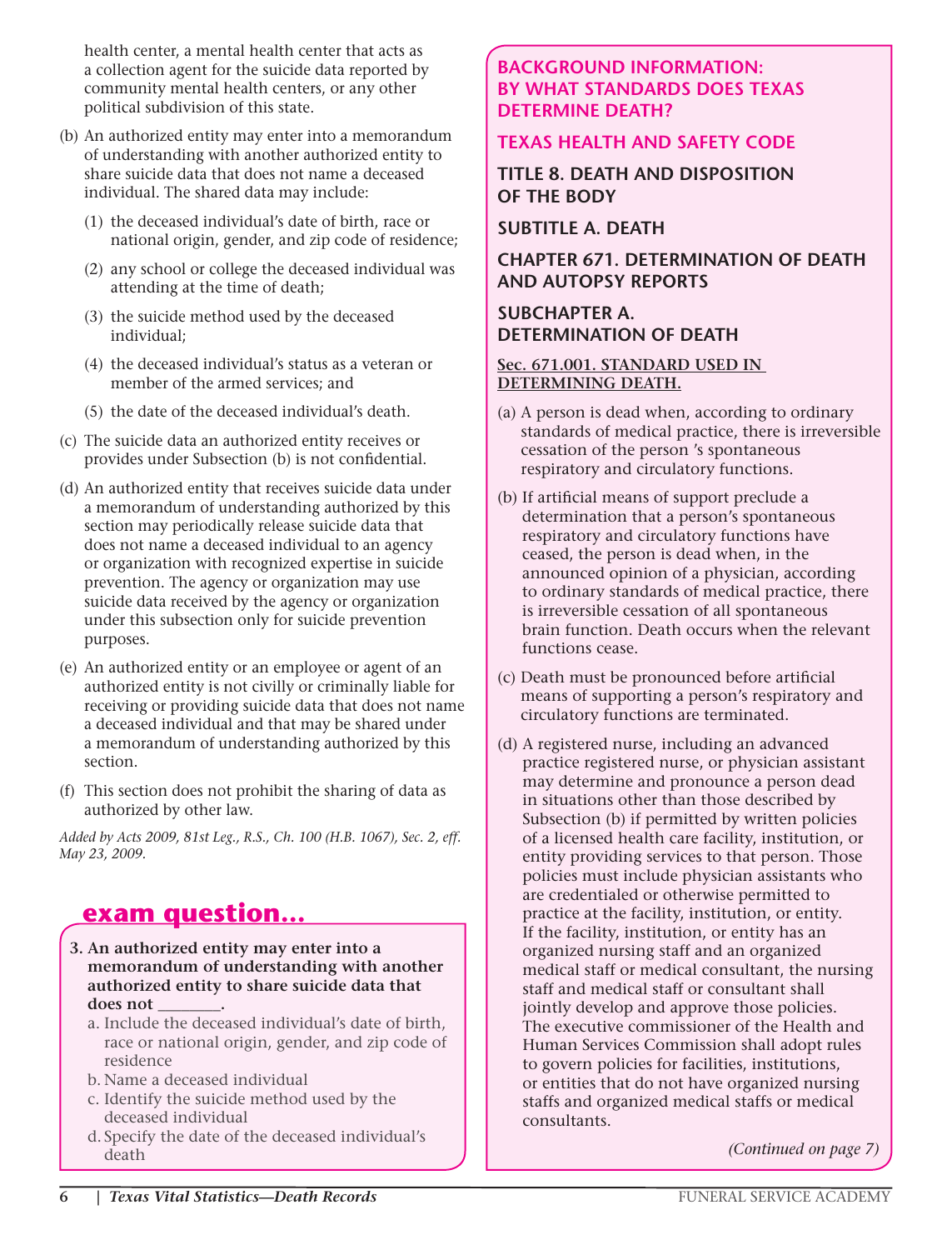#### *(Continued from page 6)*

*Acts 1989, 71st Leg., ch. 678, Sec. 1, eff. Sept. 1, 1989.*

*Amended by Acts 1991, 72nd Leg., ch. 201, Sec. 1, eff. Sept. 1, 1991; Acts 1995, 74th Leg., ch. 965, Sec. 8, eff. June 16, 1995; Acts 2015, 84th Leg., R.S., Ch. 1 (S.B. 219), Sec. 3.1501, eff. April 2, 2015; Acts 2017, 85th Leg., R.S., Ch. 412 (S.B. 919), Sec. 2, eff. June 1, 2017; Acts 2017, 85th Leg., R.S., Ch. 509 (H.B. 2950), Sec. 2, eff. September 1, 2017.*

#### **Sec. 671.002. LIMITATION OF LIABILITY.**

- (a) A physician who determines death in accordance with Section 671.001(b) or a registered nurse, including an advanced practice registered nurse, or physician assistant who determines death in accordance with Section 671.001(d) is not liable for civil damages or subject to criminal prosecution for the physician's, registered nurse's, or physician assistant's actions or the actions of others based on the determination of death.
- (b) A person who acts in good faith in reliance on a physician's, registered nurse's, or physician assistant's determination of death is not liable for civil damages or subject to criminal prosecution for the person's actions.

*Acts 1989, 71st Leg., ch. 678, Sec. 1, eff. Sept. 1, 1989.*

*Amended by Acts 1991, 72nd Leg., ch. 201, Sec. 2, eff. Sept. 1, 1991; Acts 1995, 74th Leg., ch. 965, Sec. 9, eff. June 16, 1995; Acts 2017, 85th Leg., R.S., Ch. 412 (S.B. 919), Sec. 3, eff. June 1, 2017; Acts 2017, 85th Leg., R.S., Ch. 509 (H.B. 2950), Sec. 3, eff. September 1, 2017.*

# **TEXAS HEALTH AND SAFETY CODE**

#### **TITLE 8. DEATH AND DISPOSITION OF THE BODY**

#### **SUBTITLE C. CEMETERIES AND CREMATORIES**

#### **CHAPTER 711. GENERAL PROVISIONS RELATING TO CEMETERIES**

#### **SUBCHAPTER A. GENERAL PROVISIONS (as applicable)**

#### **Sec. 711.001. DEFINITIONS.**

#### In this chapter:

- (1) "Abandoned cemetery" means a cemetery, regardless of whether it appears on a map or in deed records, that is not owned or operated by a cemetery organization, does not have another person legally responsible for its care, and is not maintained by any person.
- (2) "Burial park" means a tract of land that is used or intended to be used for interment in graves.
- (3) "Campus" means the area:
- (A) within the boundaries of one or more adjacent tracts, parcels, or lots under common ownership;
- (B) on which the principal church building and related structures and facilities of an organized religious society or sect are located; and
- (C) that may be subject to one or more easements for street, utility, or pipeline purposes.
- (4) "Cemetery" means a place that is used or intended to be used for interment, and includes a graveyard, burial park, mausoleum, or any other area containing one or more graves.
- (5) "Cemetery element" means a grave, memorial, crypt, mausoleum, columbarium, or other item that is associated with the cemetery, including a fence, road, curb, wall, path, gate, or bench and the lighting and landscaping.
- (6) "Cemetery broker" means a person who sells the exclusive right of sepulture for another person. The term does not include a person who:
	- (A) is an officer, agent, or employee of the cemetery organization in which the plot is located, acting at the direction or under the control of the cemetery organization; or
	- (B) originally purchased the exclusive right of sepulture for personal use.
- (7) "Cemetery organization" means:
	- (A) an unincorporated association of plot owners not operated for profit that is authorized by its articles of association to conduct a business for cemetery purposes; or
	- (B) a corporation, as defined by Section 712.001(b)(3), that is authorized by its certificate of formation or its registration to conduct a business for cemetery purposes.
- (8) "Cemetery purpose" means a purpose necessary or incidental to establishing, maintaining, managing, operating, improving, or conducting a cemetery, interring remains, or caring for, preserving, and embellishing cemetery property.
- (9) "Columbarium" means a durable, fireproof structure, or a room or other space in a durable, fireproof structure, containing niches and used or intended to be used to contain cremated remains.
- (10) "Cremains receptacle" means a marker, boulder, bench, pedestal, pillar, or other aboveground vessel that contains niches for cremated remains.
- (11) "Cremated remains" or "cremains" means the bone fragments remaining after the cremation process, which may include the residue of any foreign materials that were cremated with the human remains.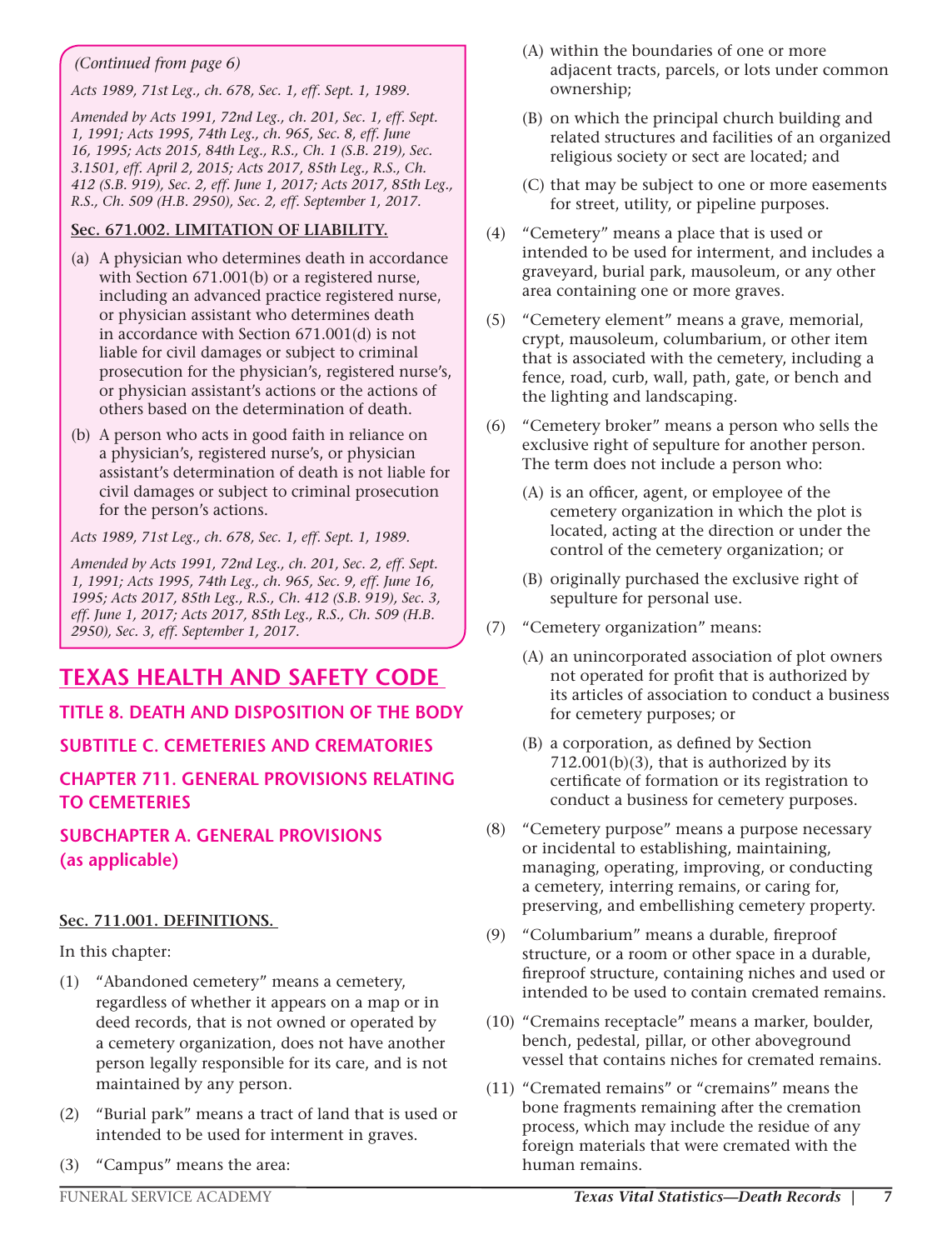- (12) "Cremation" means the irreversible process of reducing human remains to bone fragments through extreme heat and evaporation, which may include the processing or the pulverization of bone fragments.
- (13) "Crematory" means a structure containing a furnace used or intended to be used for the cremation of human remains.
- (14) "Crematory and columbarium" means a durable, fireproof structure containing both a crematory and columbarium.
- (15) "Crypt" means a chamber in a mausoleum of sufficient size to inter human remains.
- (16) "Directors" means the governing body of a cemetery organization.
- (17) "Entombment" means interment in a crypt.
- (18) "Funeral establishment" means a place of business used in the care and preparation for interment or transportation of human remains, or any place where one or more persons, either as sole owner, in copartnership, or through corporate status, are engaged or represent themselves to be engaged in the business of embalming or funeral directing.
- (19) "Grave" means a space of ground that contains interred human remains or is in a burial park and that is used or intended to be used for interment of human remains in the ground.
- (20) "Human remains" means the body of a decedent.
- (21) "Interment" means the permanent disposition of remains by entombment, burial, or placement in a niche.
- (22) "Interment right" means the right to inter the remains of one decedent in a plot.
- (23) "Inurnment" means the placement of cremated remains in an urn.
- (24) "Lawn crypt" means a subsurface receptacle installed in multiple units for ground burial of human remains.
- (25) "Mausoleum" means a durable, fireproof structure used or intended to be used for entombment.
- (26) "Memorial" means a headstone, tombstone, gravestone, monument, or other marker denoting a grave.
- (27) "Niche" means a space in a columbarium or cremains receptacle used or intended to be used for the placement of cremated remains in an urn or other container.
- (28) "Nonperpetual care cemetery" means a cemetery that is not a perpetual care cemetery.
- (29) "Perpetual care" or "endowment care" means the maintenance, repair, and care of all places in the cemetery.
- (30) "Perpetual care cemetery" or "endowment care cemetery" means a cemetery for the benefit of which a perpetual care trust fund is established as provided by Chapter 712.
- (31) "Plot" means space in a cemetery owned by an individual or organization that is used or intended to be used for interment, including a grave or adjoining graves, a crypt or adjoining crypts, a lawn crypt or adjoining lawn crypts, or a niche or adjoining niches.
- (32) "Plot owner" means a person:
	- (A) in whose name a plot is listed in a cemetery organization's office as the owner of the exclusive right of sepulture; or
	- (B) who holds, from a cemetery organization, a certificate of ownership or other instrument of conveyance of the exclusive right of sepulture in a particular plot in the organization's cemetery.
- (33) "Prepaid funeral contract" means a written contract providing for prearranged or prepaid funeral services or funeral merchandise.
- (34) "Remains" means either human remains or cremated remains.
- (35) "Unidentified grave" means a grave that is not marked in a manner that provides the identity of the interment.
- (36) "Unknown cemetery" means an abandoned cemetery evidenced by the presence of marked or unmarked graves that does not appear on a map or in deed records.
- (37) "Unmarked grave" means the immediate area where one or more human interments are found that:
	- (A) is not in a recognized and maintained cemetery;
	- (B) is not owned or operated by a cemetery organization;
	- (C) is not marked by a tomb, monument, gravestone, or other structure or thing placed or designated as a memorial of the dead; or
	- (D) is located on land designated as agricultural, timber, recreational, park, or scenic land under Chapter 23, Tax Code.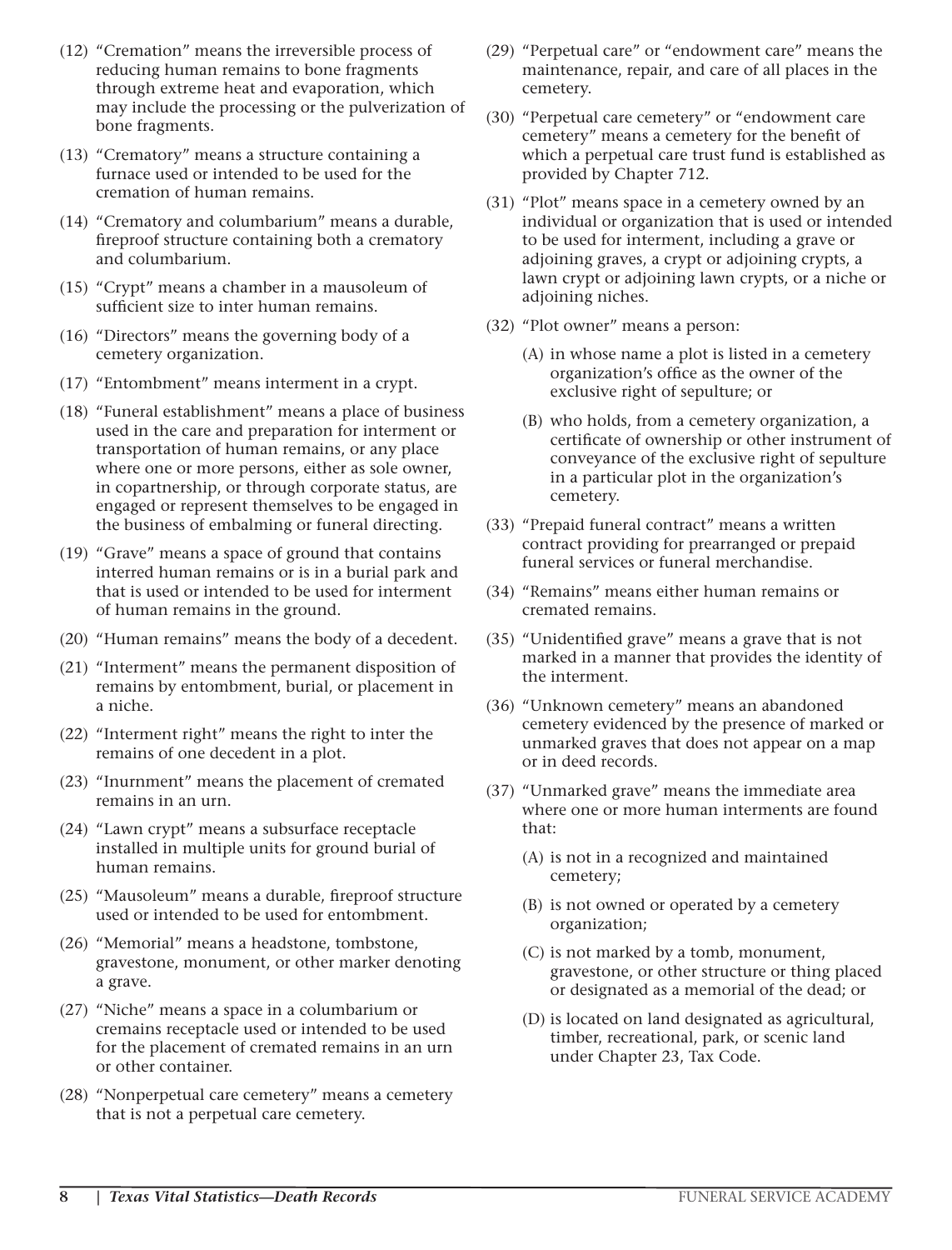(38) "Unverified cemetery" means a location having some evidence of interment but in which the presence of one or more unmarked graves has not been verified by a person described by Section 711.0105(a) or by the Texas Historical Commission.

#### *Acts 1989, 71st Leg., ch. 678, Sec. 1, eff. Sept. 1, 1989.*

*Amended by Acts 1991, 72nd Leg., ch. 14, Sec. 212, eff. Sept. 1, 1991; Acts 1993, 73rd Leg., ch. 634, Sec. 1, eff. Sept. 1, 1993; Acts 1997, 75th Leg., ch. 1389, Sec. 3, eff. Sept. 1, 1997; Acts 2005, 79th Leg., Ch. 106 (S.B. 350), Sec. 1, eff. September 1, 2005; Acts 2009, 81st Leg., R.S., Ch. 914 (H.B. 2927), Sec. 1, eff. September 1, 2009; Acts 2011, 82nd Leg., R.S., Ch. 532 (H.B. 2495), Sec. 1, eff. September 1, 2011; Acts 2011, 82nd Leg., R.S., Ch. 1336 (S.B. 1167), Sec. 1, eff. September 1, 2011; Acts 2013, 83rd Leg., R.S., Ch. 123 (S.B. 661), Sec. 1, eff. September 1, 2013; Acts 2013, 83rd Leg., R.S., Ch. 220 (H.B. 52), Sec. 1, eff. September 1, 2013; Acts 2017, 85th Leg., R.S., Ch. 110 (S.B. 1630), Sec. 1, eff. September 1, 2017; Acts 2019, 86th Leg., R.S., Ch. 20 (S.B. 614), Sec. 38, eff. September 1, 2019.* 

# **exam question...**

**4. Per Section 711.011, "cemetery" means a place that is used or intended to be used for interment, and includes a \_\_\_\_\_\_\_\_, or any other area containing one or more graves.** a. Burial park

- 
- b. Graveyard
- c. Mausoleum
- d.All of the above

#### **Sec. 711.002. DISPOSITION OF REMAINS; DUTY TO INTER.**

- (a) Except as provided by Subsection (l), unless a decedent has left directions in writing for the disposition of the decedent's remains as provided in Subsection (g), the following persons, in the priority listed, have the right to control the disposition, including cremation, of the decedent's remains, shall inter the remains, and in accordance with Subsection (a-1) are liable for the reasonable cost of interment:
	- (1) the person designated in a written instrument signed by the decedent;
	- (2) the decedent's surviving spouse;
	- (3) any one of the decedent's surviving adult children;
	- (4) either one of the decedent's surviving parents;
	- (5) any one of the decedent's surviving adult siblings;
	- (6) any one or more of the duly qualified executors or administrators of the decedent's estate; or
- (7) any adult person in the next degree of kinship in the order named by law to inherit the estate of the decedent.
- (a-1) If the person with the right to control the disposition of the decedent's remains fails to make final arrangements or appoint another person to make final arrangements for the disposition before the earlier of the 6th day after the date the person received notice of the decedent's death or the 10th day after the date the decedent died, the person is presumed to be unable or unwilling to control the disposition, and:
	- (1) the person's right to control the disposition is terminated; and
	- (2) the right to control the disposition is passed to the following persons in the following priority:
		- (A) any other person in the same priority class under Subsection (a) as the person whose right was terminated; or
		- (B) a person in a different priority class, in the priority listed in Subsection (a).
- (a-2) If a United States Department of Defense Record of Emergency Data, DD Form 93, or a successor form, was in effect at the time of death for a decedent who died in a manner described by 10 U.S.C. Sections 1481(a)(1) through (8), the DD Form 93 controls over any other written instrument described by Subsection  $(a)(1)$  or  $(g)$ with respect to designating a person to control the disposition of the decedent's remains. Notwithstanding Subsections (b) and (c), the form is legally sufficient if it is properly completed, signed by the decedent, and witnessed in the manner required by the form.
- (a-3) A person exercising the right to control the disposition of remains under Subsection (a), other than a duly qualified executor or administrator of the decedent's estate, is liable for the reasonable cost of interment and may seek reimbursement for that cost from the decedent's estate. When an executor or administrator exercises the right to control the disposition of remains under Subsection (a)(6), the decedent's estate is liable for the reasonable cost of interment, and the executor or administrator is not individually liable for that cost.
- (b) The written instrument referred to in Subsection  $(a)(1)$  may be in substantially the following form: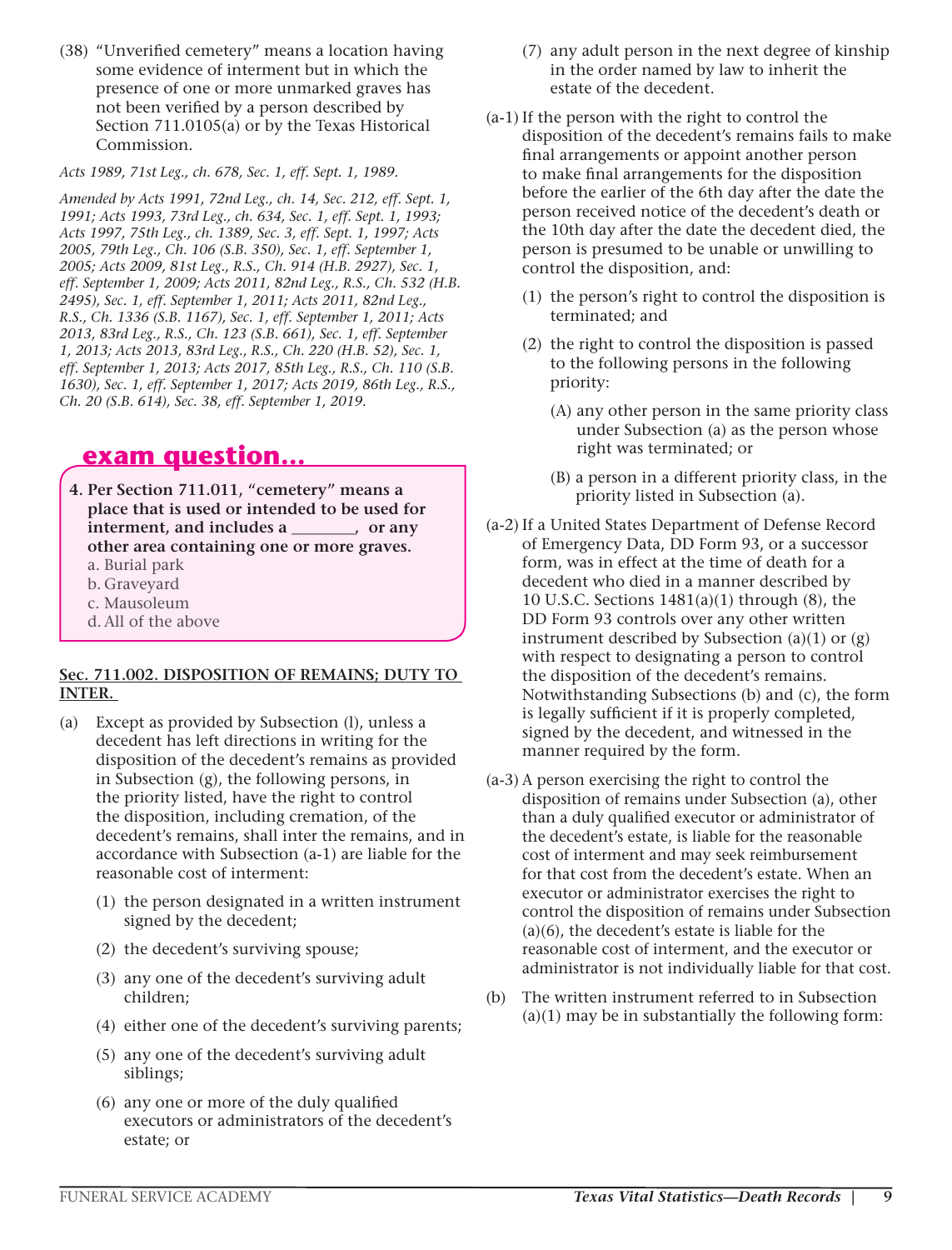#### **APPOINTMENT FOR DISPOSITION OF REMAINS**

I, (your name and address), being of sound mind, willfully and voluntarily make known my desire that, upon my death, the disposition of my remains shall be controlled by (name of agent) in accordance with Section 711.002, Health and Safety Code, and, with respect to that subject only, I hereby appoint such person as my agent (attorney-in-fact).

All decisions made by my agent with respect to the disposition of my remains, including cremation, shall be binding.

SPECIAL DIRECTIONS:

Set forth below are any special directions limiting the power granted to my agent:

AGENT: Name:

Address:

Telephone Number:

#### SUCCESSORS:

If my agent or a successor agent dies, becomes legally disabled, resigns, or refuses to act, or if my marriage to my agent or successor agent is dissolved by divorce, annulled, or declared void before my death and this instrument does not state that the agent or successor agent continues to serve after my marriage to that agent or successor agent is dissolved by divorce, annulled, or declared void, I hereby appoint the following persons (each to act alone and successively, in the order named) to serve as my agent (attorney-in-fact) to control the disposition of my remains as authorized by this document:

1. First Successor

Name:

Address:

Telephone Number:

2. Second Successor

Name:

Address:

Telephone Number:

DURATION:

This appointment becomes effective upon my death.

#### PRIOR APPOINTMENTS REVOKED:

I hereby revoke any prior appointment of any person to control the disposition of my remains.

#### RELIANCE:

I hereby agree that any cemetery organization, business operating a crematory or columbarium or both, funeral director or embalmer, or funeral establishment who receives a copy of this document may act under it. Any modification or revocation of this document is not effective as to any such party until that party receives actual notice of the modification or revocation. No such party shall be liable because of reliance on a copy of this document.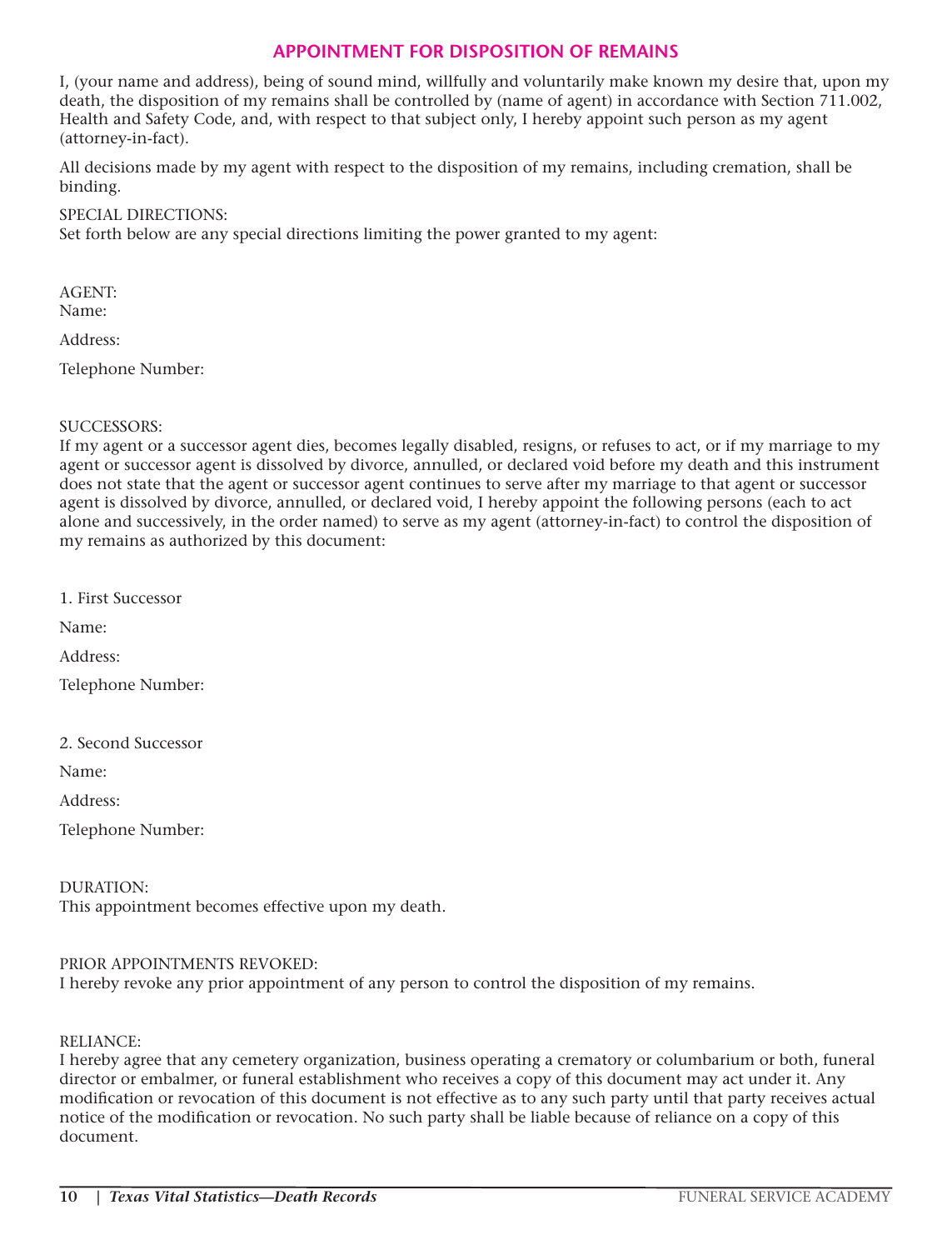#### ASSUMPTION: THE AGENT, AND EACH SUCCESSOR AGENT, BY ACCEPTING THIS APPOINTMENT, ASSUMES THE OBLIGATIONS PROVIDED IN, AND IS BOUND BY THE PROVISIONS OF, SECTION 711.002, HEALTH AND SAFETY CODE.

#### SIGNATURES:

This written instrument and my appointments of an agent and any successor agent in this instrument are valid without the signature of my agent and any successor agents below. Each agent, or a successor agent, acting pursuant to this appointment must indicate acceptance of the appointment by signing below before acting as my agent.

| (your signature)                                                                                 |                                 |  |          |
|--------------------------------------------------------------------------------------------------|---------------------------------|--|----------|
|                                                                                                  |                                 |  |          |
|                                                                                                  |                                 |  |          |
| This document was acknowledged before me on ______ (date) by ____________________<br>principal). |                                 |  | (name of |
| (Seal, if any, of notary)                                                                        |                                 |  |          |
|                                                                                                  | (signature of notarial officer) |  |          |
|                                                                                                  | (printed name)                  |  |          |

My commission expires: \_\_\_\_\_\_\_\_\_\_\_\_\_\_\_\_\_\_\_\_\_\_\_\_\_\_\_\_\_\_\_\_\_

#### ACCEPTANCE AND ASSUMPTION BY AGENT:

I have no knowledge of or any reason to believe this Appointment for Disposition of Remains has been revoked. I hereby accept the appointment made in this instrument with the understanding that I will be individually liable for the reasonable cost of the decedent's interment, for which I may seek reimbursement from the decedent's estate.

Acceptance of Appointment: (signature of agent)

Date of Signature:

Acceptance of Appointment: (signature of first successor)

Date of Signature:

Acceptance of Appointment: (signature of second successor) Date of Signature: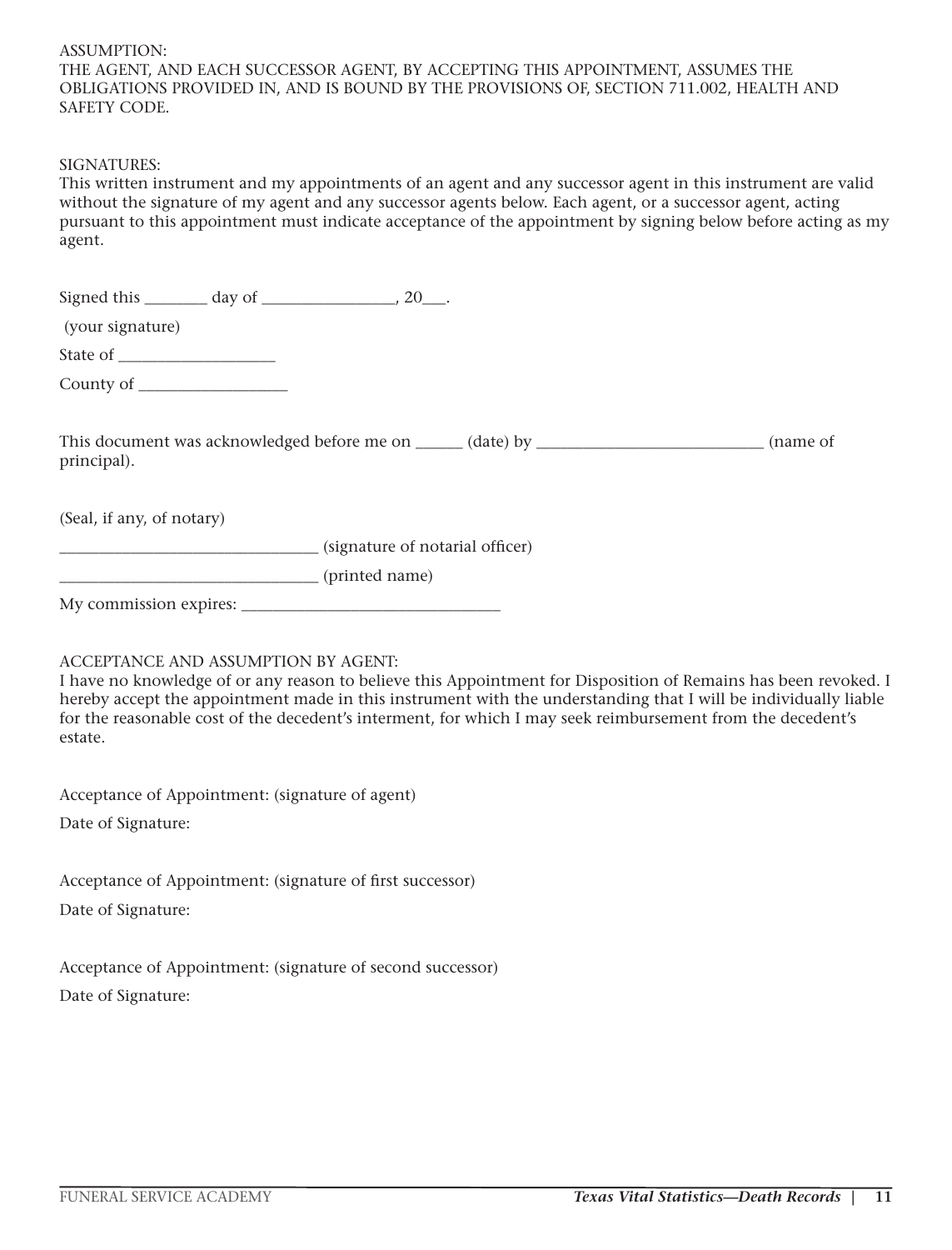- (c) A written instrument is legally sufficient under Subsection  $(a)(1)$  if the instrument designates a person to control the disposition of the decedent's remains, the instrument is signed by the decedent, the signature of the decedent is acknowledged, and the agent or successor agent signs the instrument before acting as the decedent's agent. Unless the instrument provides otherwise, the designation of the decedent's spouse as an agent or successor agent in the instrument is revoked when the marriage of the decedent and the spouse appointed as an agent or successor agent is dissolved by divorce, annulled, or declared void before the decedent's death. Such written instrument may be modified or revoked only by a subsequent written instrument that complies with this subsection.
- (d) A person listed in Subsection (a) has the right, duty, and liability provided by that subsection only if there is no person in a priority listed before the person.
- (e) If there is no person with the duty to inter under Subsection (a) and:
	- (1) an inquest is held, the person conducting the inquest shall inter the remains; and
	- (2) an inquest is not held, the county in which the death occurred shall inter the remains.
- (f) A person who represents that the person knows the identity of a decedent and, in order to procure the disposition, including cremation, of the decedent's remains, signs an order or statement, other than a death certificate, warrants the identity of the decedent and is liable for all damages that result, directly or indirectly, from that warrant.
- (g) A person may provide written directions for the disposition, including cremation, of the person's remains in a will, a prepaid funeral contract, or a written instrument signed and acknowledged by such person. A party to the prepaid funeral contract or a written contract providing for all or some of a decedent's funeral arrangements who fails to honor the contract is liable for the additional expenses incurred in the disposition of the decedent's remains as a result of the breach of contract. The directions may govern the inscription to be placed on a grave marker attached to any plot in which the decedent had the right of sepulture at the time of death and in which plot the decedent is subsequently interred. The directions may be modified or revoked only by a subsequent writing signed and acknowledged by such person. The person otherwise entitled to control the disposition of a decedent's remains under this section shall faithfully carry out the directions of the decedent to the extent that the

decedent's estate or the person controlling the disposition are financially able to do so.

- (h) If the directions are in a will, they shall be carried out immediately without the necessity of probate. If the will is not probated or is declared invalid for testamentary purposes, the directions are valid to the extent to which they have been acted on in good faith.
- (i) A cemetery organization, a business operating a crematory or columbarium or both, a funeral director or an embalmer, or a funeral establishment shall not be liable for carrying out the written directions of a decedent or the directions of any person who represents that the person is entitled to control the disposition of the decedent's remains.
- (j) Repealed by Acts 2011, 82nd Leg., R.S., Ch. 707, Sec. 3, eff. June 17, 2011.
- (k) Any dispute among any of the persons listed in Subsection (a) concerning their right to control the disposition, including cremation, of a decedent's remains shall be resolved by a court with jurisdiction over probate proceedings for the decedent, regardless of whether a probate proceeding has been initiated. A cemetery organization or funeral establishment shall not be liable for refusing to accept the decedent's remains, or to inter or otherwise dispose of the decedent's remains, until it receives a court order or other suitable confirmation that the dispute has been resolved or settled.
- (l) A person listed in Subsection (a) may not control the disposition of the decedent's remains if, in connection with the decedent's death, an indictment has been filed charging the person with a crime under Chapter 19, Penal Code, that involves family violence against the decedent. A person regulated under Chapter 651, Occupations Code, who knowingly allows the person charged with a crime to control the disposition of the decedent's remains in violation of this subsection commits a prohibited practice under Section 651.460, Occupations Code, and the Texas Funeral Service Commission may take disciplinary action or assess an administrative penalty against the regulated person under that chapter.

*Acts 1989, 71st Leg., ch. 678, Sec. 1, eff. Sept. 1, 1989.* 

*Amended by Acts 1991, 72nd Leg., ch. 14, Sec. 213, eff. Sept. 1, 1991; Acts 1993, 73rd Leg., ch. 634, Sec. 2, eff. Sept. 1, 1993; Acts 1997, 75th Leg., ch. 967, Sec. 1, eff. Sept. 1, 1997; Acts 1999, 76th Leg., ch. 1385, Sec. 1, eff. Aug. 30, 1999; Acts 2011, 82nd Leg., R.S., Ch. 95 (H.B. 74), Sec. 1, eff. May 20, 2011; Acts 2011, 82nd Leg., R.S., Ch. 532 (H.B. 2495), Sec. 2, eff. September 1, 2011; Acts 2011, 82nd Leg., R.S., Ch. 707 (H.B. 549), Sec. 1, eff. June 17, 2011; Acts 2011, 82nd Leg., R.S., Ch. 707 (H.B. 549), Sec. 3, eff. June 17, 2011; Acts 2011, 82nd Leg., R.S., Ch. 1336 (S.B. 1167), Sec. 2, eff. September 1, 2011; Acts 2013, 83rd*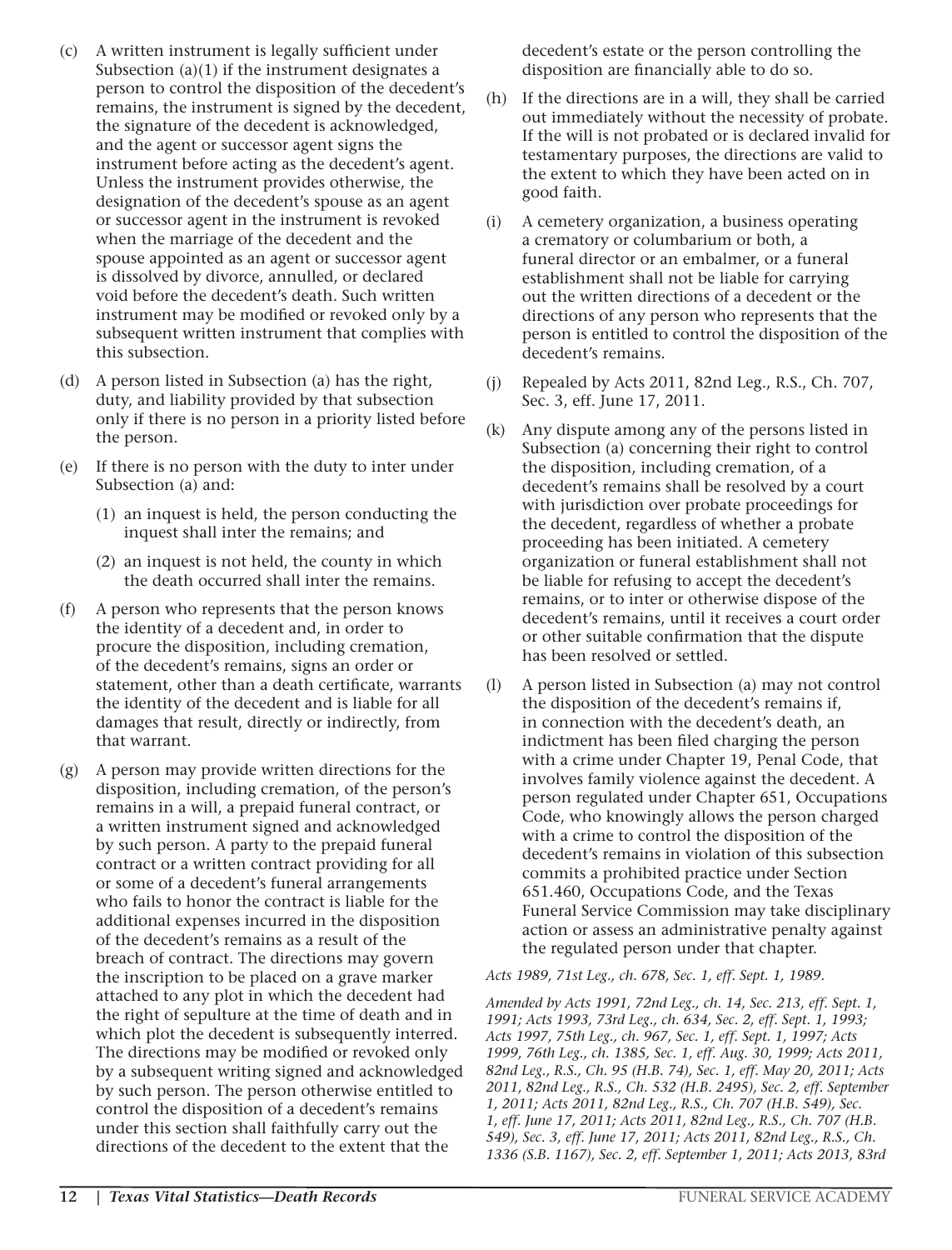*Leg., R.S., Ch. 161 (S.B. 1093), Sec. 22.001(28), eff. September 1, 2013; Acts 2015, 84th Leg., R.S., Ch. 619 (S.B. 988), Sec. 2, eff. June 16, 2015; Acts 2015, 84th Leg., R.S., Ch. 1103 (H.B. 3070), Sec. 1, eff. September 1, 2015; Acts 2019, 86th Leg., R.S., Ch. 807 (H.B. 2248), Sec. 1, eff. September 1, 2019.* 

# **exam question...**

- **5. In cases where a decedent has not left directions in writing for the disposition of the decedent's remains, Section 711.002 Subsection (a) contains a list of persons, in order of \_\_\_\_\_\_\_\_, who have the right to control the disposition, including cremation, of the decedent's remains, shall inter the remains, and in accordance with Subsection (a-1) are liable for the reasonable cost of interment.**  a. Age
	- b. Geographic location
	- c. Interest
	- d. Priority

#### **Sec. 711.003. RECORDS OF INTERMENT.**

A record shall be kept of each interment in a cemetery. The record must include:

- (1) the date the remains are received;
- (2) the date the remains are interred;
- (3) the name and age of the person interred if those facts can be conveniently obtained; and
- (4) the identity of the plot in which the remains are interred.

*Acts 1989, 71st Leg., ch. 678, Sec. 1, eff. Sept. 1, 1989.* 

*Amended by Acts 1993, 73rd Leg., ch. 634, Sec. 3, eff. Sept. 1, 1993.* 

#### **Sec. 711.004. REMOVAL OF REMAINS.**

(a) Remains interred in a cemetery may be removed from a plot in the cemetery with the written consent of the cemetery organization operating the cemetery and the written consent of the current plot owner or owners and the following persons, in the priority listed:

- (1) the decedent's surviving spouse;
- (2) the decedent's surviving adult children;
- (3) the decedent's surviving parents;
- (4) the decedent's adult siblings; or
- (5) the adult person in the next degree of kinship in the order named by law to inherit the estate of the decedent.
- (b) A person listed in Subsection (a) may consent to the removal only if there is no person in a priority listed before that person.
- (c) If the consent required by Subsection (a) cannot be obtained, the remains may be removed by permission of a county court of the county in which the cemetery is located. Before the date of application to the court for permission to remove remains under this subsection, notice must be given to:
	- (1) the cemetery organization operating the cemetery in which the remains are interred or if the cemetery organization cannot be located or does not exist, the Texas Historical Commission;
	- (2) each person whose consent is required for removal of the remains under Subsection (a); and
	- (3) any other person or entity that the court subsequently requires to be served.
- (d) For the purposes of Subsection (c) and except as provided by this subsection or Subsection (d-1) or (k), personal notice must be given not later than the 11th day before the date of application to the court for permission to remove the remains, or notice by certified or registered mail must be given not later than the 16th day before the date of application. In an emergency circumstance described by Subsection (l) that necessitates immediate removal of remains from a plot, the court shall hear an application for permission to remove remains under Subsection (c) not later than the first business day after the application is made. In an emergency circumstance described by this subsection, personal notice may be given on the date the application is made.
- (d-1) If the court subsequently requires an additional person or entity to be served under Subsection (c)(3), that additional service must be performed not later than the 11th day after the date of the judge's order. Service may not be required for any court appointed representative or other court appointed official.
- (e) Subsections (a)-(d) and (k) do not apply to the removal of remains:
	- (1) from one plot to another plot in the same cemetery, if the cemetery:
		- (A) is a family, fraternal, or community cemetery that is not larger than 10 acres;
		- (B) is owned or operated by an unincorporated association of plot owners not operated for profit;
		- (C) is owned or operated by a church, a religious society or denomination,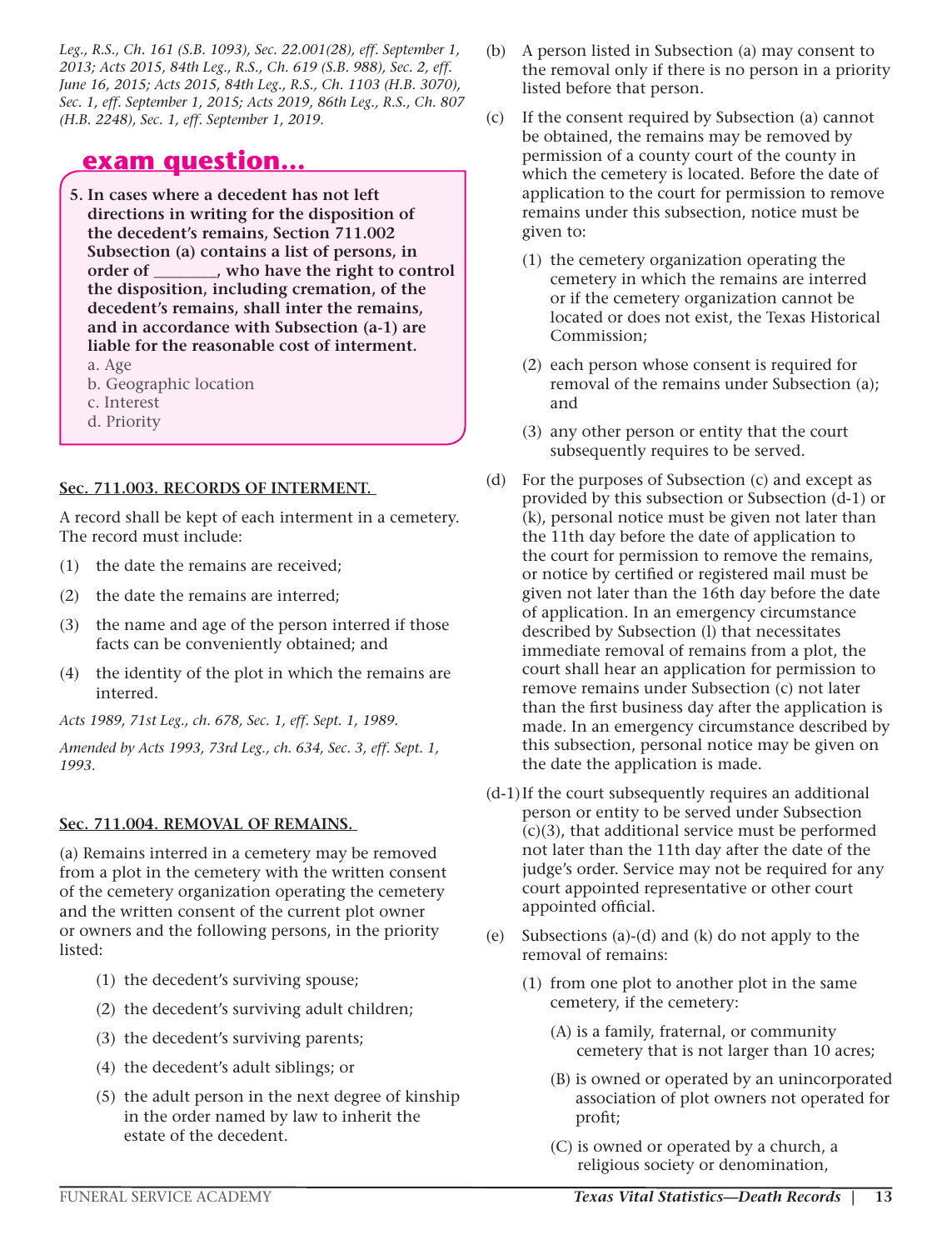or an entity solely administering the temporalities of a church or religious society or denomination; or

- (D) is a public cemetery owned by this state, a county, or a municipality;
- (2) by the cemetery organization from a plot for which the purchase price is past due and unpaid, to another suitable place;
- (3) on the order of a court or person who conducts inquests; or
- (4) from a plot in a cemetery owned and operated by the Veterans' Land Board.
- (f) Except as is authorized for a justice of the peace acting as coroner or medical examiner under Chapter 49, Code of Criminal Procedure, remains may not be removed from a cemetery except on the written order of the state registrar or the state registrar's designee. The cemetery organization shall keep a duplicate copy of the order as part of its records. The Texas Funeral Service Commission may adopt rules to implement this subsection.
- (f-1) For unmarked graves contained within an abandoned, unknown, or unverified cemetery, a justice of the peace acting as coroner or medical examiner under Chapter 49, Code of Criminal Procedure, or a person described by Section 711.0105(a) may investigate or remove remains without written order of the state registrar or the state registrar's designee.
- (g) A person who removes remains from a cemetery shall keep a record of the removal that includes:
	- (1) the date the remains are removed;
	- (2) the name and age at death of the decedent if those facts can be conveniently obtained;
	- (3) the place to which the remains are removed; and
	- (4) the cemetery and plot from which the remains are removed.
- (h) If the remains are not reinterred, the person who removes the remains shall:
	- (1) make and keep a record of the disposition of the remains; and
	- (2) not later than the 30th day after the date the remains are removed, provide notice by certified mail to the Texas Funeral Service Commission and the Department of State Health Services of the person's intent not to reinter the remains and the reason the remains will not be reinterred.
- (i) A person who removes remains from a cemetery shall give the cemetery organization operating the cemetery a copy of the record made as required by Subsections (g) and (h).
- (j) A cemetery organization may remove remains from a plot in the cemetery and transfer the remains to another plot in the same cemetery without the written consent required under Subsection (a) if the cemetery seeks consent by sending written notice by certified mail, return receipt requested, to the last known address of the current owner of the plot from which the remains are to be removed or to the person designated under Subsection (a). The notice must indicate that the remains will be removed, the reason for the removal of the remains, and the proposed location of the reinterment of the remains. The cemetery may transfer the remains to another plot in accordance with this subsection if an objection is not received in response to the notice before the 31st day after the date the notice is sent. A cemetery may not remove remains under this subsection for a fraudulent purpose or to allow the sale of the plot in which the remains are located to another person.
- (k) In an emergency circumstance described by Subsection (l) that necessitates immediate removal of remains before the date on which the court is required to hear an application for permission to remove remains under Subsection (d), a cemetery organization may remove remains from a plot in the cemetery and transfer the remains to another plot in the same cemetery without the court hearing. A cemetery association that removes remains under this subsection shall send written notice of the removal by certified mail, return receipt requested, to the last known address of the person designated under Subsection (a) not later than the fifth day after the date the remains are removed. The notice must indicate that the remains were removed, the reason for the removal of the remains, and the location of the reinterment of the remains.
- (l) For purposes of Subsections (d) and (k), "emergency circumstance" means:
	- (1) a natural disaster; or
	- (2) an error in the interment of remains.

*Acts 1989, 71st Leg., ch. 678, Sec. 1, eff. Sept. 1, 1989.* 

*Amended by Acts 1991, 72nd Leg., ch. 14, Sec. 214, eff. Sept. 1, 1991; Acts 1991, 72nd Leg., ch. 488, Sec. 1, eff. Sept. 1, 1991; Acts 1993, 73rd Leg., ch. 634, Sec. 4, eff. Sept. 1, 1993; Acts 2003, 78th Leg., ch. 504, Sec. 1, eff. Sept. 1, 2003; Acts 2003, 78th Leg., ch. 562, Sec. 32, eff. Sept. 1, 2003; Acts 2009, 81st Leg., R.S., Ch. 914 (H.B. 2927), Sec. 2, eff. September 1, 2009; Acts 2017, 85th Leg., R.S., Ch. 110 (S.B. 1630), Sec. 2, eff. September 1, 2017; Acts 2019, 86th Leg., R.S., Ch. 807 (H.B. 2248), Sec. 2, eff. September 1, 2019; Acts 2019, 86th Leg., R.S., Ch. 817 (H.B. 2430), Sec. 1, eff. June 10, 2019.*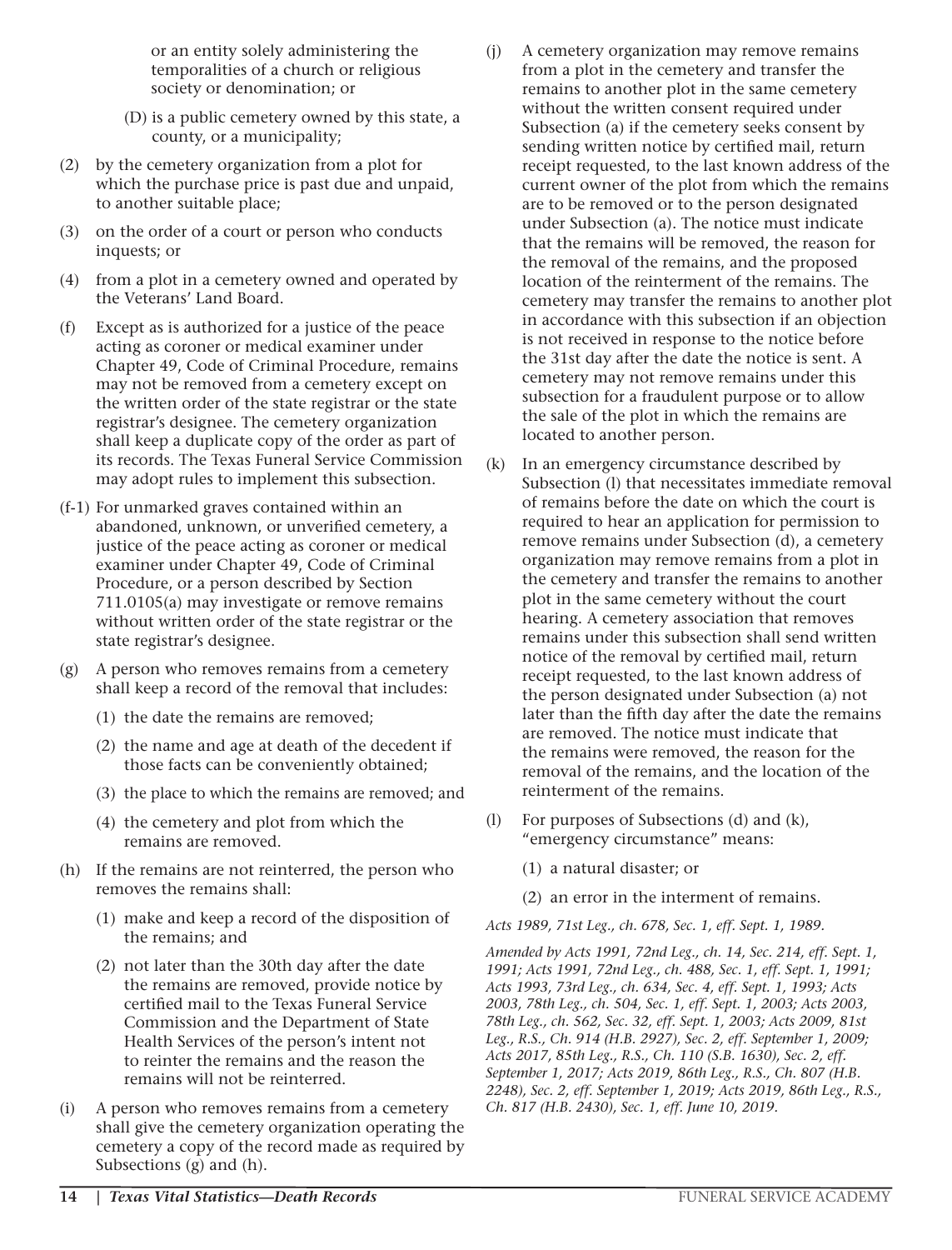#### **Sec. 711.007. NUISANCE; ABATEMENT AND INJUNCTION.**

N/A

**Sec. 711.008. LOCATION OF CEMETERY.**  N/A

**Sec. 711.009. AUTHORITY OF CEMETERY KEEPER.**  N/A

**Sec. 711.010. ABANDONED, UNKNOWN, OR UNVERIFIED CEMETERY.**  N/A

#### **Sec. 711.0105. METHOD OF REMOVAL OF REMAINS.**  N/A

#### **Sec. 711.011. FILING RECORD OF UNKNOWN OR ABANDONED CEMETERY.**

- (a) A person who discovers an unknown or abandoned cemetery shall file notice of the discovery of the cemetery with the county clerk of the county in which the cemetery is located and concurrently mail notice to the landowner on record in the county appraisal district not later than the 10th day after the date of the discovery. The notice must contain a legal description of the land on which the unknown or abandoned cemetery was found and describe the approximate location of the cemetery and the evidence of the cemetery that was discovered.
- (b) A county clerk may not charge a fee for filing notice under this section.
- (c) The county clerk shall send a copy of the notice to the Texas Historical Commission and file the notice in the deed records of the county, with an index entry referencing the land on which the cemetery was discovered.

*Added by Acts 1999, 76th Leg., ch. 703, Sec. 1, eff. June 18, 1999.* 

*Amended by Acts 2009, 81st Leg., R.S., Ch. 914 (H.B. 2927), Sec. 7, eff. September 1, 2009; Acts 2017, 85th Leg., R.S., Ch. 110 (S.B. 1630), Sec. 5, eff. September 1, 2017; Acts 2017, 85th Leg., R.S., Ch. 110 (S.B. 1630), Sec. 6, eff. September 1, 2017.* 

#### **Sec. 711.0111. NOTICE OF UNVERIFIED CEMETERY.**

- (a) A person who discovers an unverified cemetery shall file notice and evidence of the discovery with the Texas Historical Commission on a form provided by the Texas Historical Commission, and shall concurrently provide a copy of the notice to the landowner on record in the county appraisal district on whose land the unverified cemetery is located.
- (b) The landowner described by Subsection (a) may send a response or comments to the Texas Historical Commission concerning the notice not later than the 30th day after the date the notice is filed.
- (c) The Texas Historical Commission shall evaluate the notice of the unverified cemetery, the evidence submitted with the notice, and the response of the landowner, if any, and shall determine whether there is sufficient evidence of the existence of a cemetery.
- (d) If the Texas Historical Commission determines sufficient evidence supports the existence of a cemetery, the Texas Historical Commission shall inform the landowner and may file notice of the existence of the cemetery under Section 711.011.
- (e) If the Texas Historical Commission determines sufficient evidence supports a determination that a cemetery does not exist, the Texas Historical Commission shall notify the landowner on record in the appraisal district of its determination, amend the notice to include the commission's determination, and ensure any notice filed with a county clerk under Section 711.011 is corrected.

*Added by Acts 2017, 85th Leg., R.S., Ch. 110 (S.B. 1630), Sec. 7, eff. September 1, 2017.* 

#### **Sec. 711.012. RULES.**

- (a) The Finance Commission of Texas may adopt rules to enforce and administer Sections 711.003, 711.004, 711.007, 711.008, 711.0105, 711.021- 711.024, 711.032-711.036, 711.038, 711.0381, 711.040-711.042, 711.052, 711.061, 711.063, and 711.064 relating to perpetual care cemeteries.
- (b) The Texas Funeral Service Commission may adopt rules, establish procedures, and prescribe forms to enforce and administer Section 711.0105.
- (c) The Texas Historical Commission may adopt rules to:
	- (1) enforce and administer Sections 711.010 and 711.011; and
	- (2) enforce and administer Sections 711.004, 711.007, 711.0105, 711.035, and 711.036 relating to cemeteries that are not perpetual care cemeteries.

*Added by Acts 2003, 78th Leg., ch. 562, Sec. 34, eff. Sept. 1, 2003.* 

*Amended by Acts 2009, 81st Leg., R.S., Ch. 263 (H.B. 1468), Sec. 4, eff. September 1, 2009; Acts 2009, 81st Leg., R.S., Ch. 914 (H.B. 2927), Sec. 8, eff. September 1, 2009; Acts 2013, 83rd Leg., R.S., Ch. 123 (S.B. 661), Sec. 2, eff. September 1, 2013; Acts 2013, 83rd Leg., R.S., Ch. 220 (H.B. 52), Sec. 2, eff. September 1, 2013; Acts 2019, 86th Leg., R.S., Ch. 20 (S.B. 614), Sec. 39, eff. September 1, 2019; Acts 2019, 86th Leg., R.S., Ch. 124 (H.B. 1540), Sec. 2, eff. September 1, 2019.*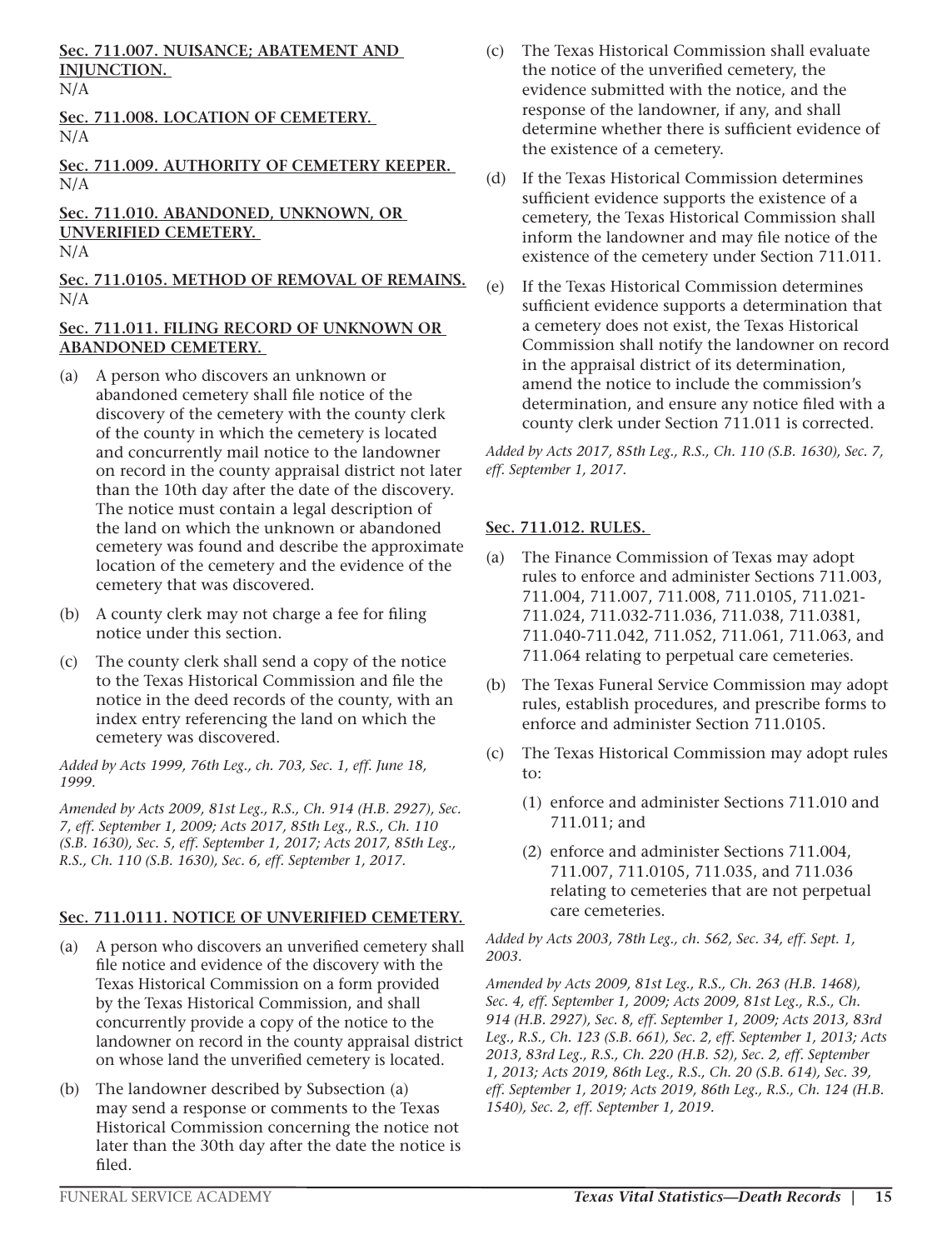# **TEXAS ADMINISTRATIVE CODE**

# **TITLE 25 HEALTH SERVICES PART 1 DEPARTMENT OF STATE HEALTH SERVICES CHAPTER 181 VITAL STATISTICS**

#### **SUBCHAPTER A MISCELLANEOUS PROVISIONS (as applicable)**

#### **RULE §181.1 Definitions**

The following words and terms, when used in this chapter, shall have the following meanings, unless the context clearly indicates otherwise.

- (1) Applicant—A person who requests a service pertaining to a record of birth or death, verification of marriage or divorce, or release of personal data. (Also, see definition for properly qualified applicant).
- (2) Birth records—Records governing births filed pursuant to the Texas Vital Statistics Act, the Health and Safety Code, Title 3.
- (3) Certified—A certified statement, form, or letter, of the facts stated on the form or document as filed in the Vital Statistics Unit, certified by the State Registrar or duly appointed designee, over the respective signature and may bear the seal of the Vital Statistics Unit.
- (4) Certified copy—An abstract or photocopy of the original record issued as filed with the Vital Statistics Unit, and issued on a designated form or security paper which shall bear the "state seal," the Texas Department of State Health Services, Vital Statistics Unit or the seal of their office, and the facsimile signature of the State Registrar or the local registration official.
- (5) Dead body—A lifeless human body or such parts of the human body or the bones thereof from the state of which it may be reasonably concluded that death occurred.
- (6) Disinterment—To exhume, unbury, or take out of the grave.
- (7) Death records—Records governing deaths and fetal deaths filed pursuant to the Texas Vital Statistics Act.
- (8) Department—The Texas Department of State Health Services, formerly known as the Texas Department of Health.
- (9) Embalming—The act of disinfecting or preserving a human dead body, entire or in part, by the use of chemical substances, fluids, or gases in the body; or by the introduction of the same into the body by vascular or hypodermic injection; or by direct application into the organs or cavities;

or by any other method intended to disinfect or preserve a dead body or restore body tissues and structures.

- (10) Fetal death (stillbirth)—Death prior to the complete expulsion or extraction from its mother of a product of conception, irrespective of the duration of pregnancy; the death is indicated by the fact that after such separation, the fetus does not breathe or show any other evidence of life such as beating of the heart, pulsation of the umbilical cord, or definite movement of voluntary muscles.
- (11) Genealogist—An individual who traces the descent of persons or families. He or she may be an individual family member or a person hired by the family to trace a family tree or do family research.
- (12) Identification of applicant—Each applicant must present a current form of government issued photo identification along with his or her application. If the applicant is unable to present a current form of photo identification, two valid supporting forms of identification may be presented, one of which bears the applicant's signature.
- (13) Immediate family member—The registrant, his or her guardian, or the children, spouses, parents, siblings, or grandparents of the registrant.
- (14) Indexes—An index to or listing of birth records, death records, applications for marriage licenses, and reports of divorce or annulment of marriage.
	- (A) Consolidated indexes—These indexes are vital records consisting of more than one event year. Consolidated indexes may be prepared for any vital event at the discretion of the State Registrar in the form prescribed.
	- (B) General birth and death indexes—These indexes are maintained or established by the Vital Statistics Unit or a local registration official which shall be prepared by event year, in alphabetical order by surname of the registrant, followed by any given names or initials, the date of the event, the county of occurrence, the state or local file number, the name of the father, the maiden name of the mother, and sex of the registrant.
	- (C) Summary birth and death index—These indexes are maintained or established by the Vital Statistics Unit or a local registration official which shall be prepared by event year, in alphabetical order by surname of the registrant, followed by any given names or initials, the date of the event, the county of occurrence, and sex of the registrant.
- (15) Interment—Burial or the act of placing in a grave.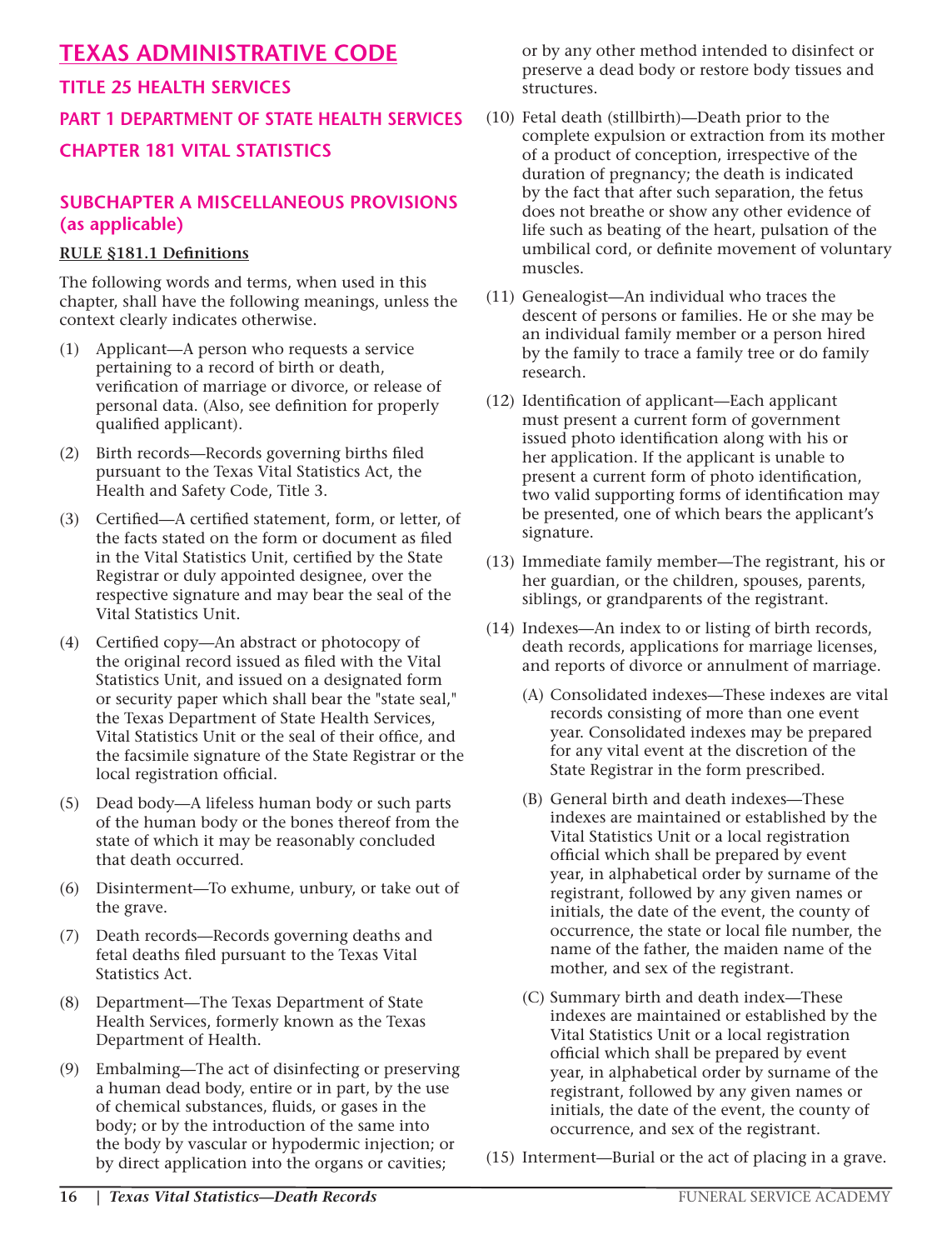- (16) Legal representative (personal representative or agent)—An attorney in fact, a funeral director, or any other person designated by affidavit, contract, or court order acting on behalf and for the benefit of the registrant or his or her immediate family. In order to determine the need for protection for personal property rights when the legal representative is acting on behalf and for the benefit of the registrant or the registrant's immediate family or other entity having a direct and tangible interest in the record, the State Registrar, Local Registrar, or county clerk shall require a designation document or an attested statement to that effect.
- (17) Live birth—The complete expulsion or extraction from its mother of a product of conception, irrespective of the duration of pregnancy, which, after such separation, breathes or shows any other evidence of life such as beating of the heart, pulsation of the umbilical cord, or definite movement of voluntary muscles, whether or not the umbilical cord has been cut or the placenta is attached; each product of such a birth is considered live born.
- (18) Local registration official—A county clerk or person authorized by the Vital Statistics Act to maintain a duplicate system of records for each birth, death, or fetal death that occurs in the person's jurisdiction.
- (19) Non-institutional birth—A birth occurring outside a hospital or birthing center licensed by the Texas Department of State Health Services.
- (20) Person in charge of interment—Any person who places or causes to be placed a fetus, dead body or the ashes, after cremation, in a grave, vault, urn, or other receptacle, or otherwise disposes thereof.
- (21) Properly qualified applicant (qualified applicant)— The registrant, or immediate family member either by blood, marriage or adoption, his or her guardian, or his or her legal agent or representative. Local, state and federal law enforcement or governmental agencies and other persons may be designated as properly qualified applicants by demonstrating a direct and tangible interest in the record when the information in the record is necessary to implement a statutory provision or to protect a personal legal property right. A properly qualified applicant may also be a person who has submitted an application for a request to release personal information and has been approved as outlined in §181.11 of this title (relating to Requests for Personal Data).
- (22) Registrant—The individual named on the certificate of birth, death, or fetal death; application for marriage license; or report of divorce or annulment of marriage.
- (23) Registrar—The State Registrar or a Local Registrar as recognized by the Texas Department of State Health Services, Vital Statistics Unit.
- (24) Research copy—A plain paper noncertified reproduction of the complete original document or a portion of the original document.
- (25) Search—The act of examining the files and/or indexes maintained by the Vital Statistics Unit for a specific record or information.
- (26) Signature—The name of a person written with his or her own hand; or by an electronic process approved by the State Registrar.
- (27) State Registrar—The Unit Director of the Vital Statistics Unit, Texas Department of State Health Services.
- (28) Supplemental Birth Certificate—A new birth certificate prepared and filed by the Vital Statistics Unit, which is based upon a paternity determination, or adoption. This new birth certificate replaces the original certificate of birth.
- (29) Birth Verification—A noncertified statement only of the registrant's name, date of birth, and place of birth as it appears on the birth index filed with the Vital Statistics Unit.
- (30) Death Verification—A noncertified statement only of the registrant's name, date of death, and place of death as it appears on the death index filed with the Vital Statistics Unit.
- (31) Fetal Death Verification—A noncertified statement only of the registrant's name, date of delivery, and place of delivery as it appears on the fetal death index filed with the Vital Statistics Unit.
- (32) Marriage Verification—A noncertified statement only of the registrant's name, date of marriage, and place of marriage as it appears on the application for marriage license index filed with the Vital Statistics Unit.
- (33) Report of Divorce or Annulment of Marriage Verification—A noncertified statement only of the registrant's name, date of divorce, and place of divorce as it appears on the report of divorce or annulment of marriage index as it appears on the birth index filed with the Vital Statistics Unit.
- (34) Vital statistics—The registration, preparation, transcription, collection, compilation, distribution and preservation of data pertaining to births, adoptions, paternity determinations, deaths, fetal deaths, suits affecting parent child relationship, court of continuing jurisdiction, marital status, and such other data as deemed necessary by the department.
- (35) Vital Statistics Act—The Health and Safety Code, Title 3.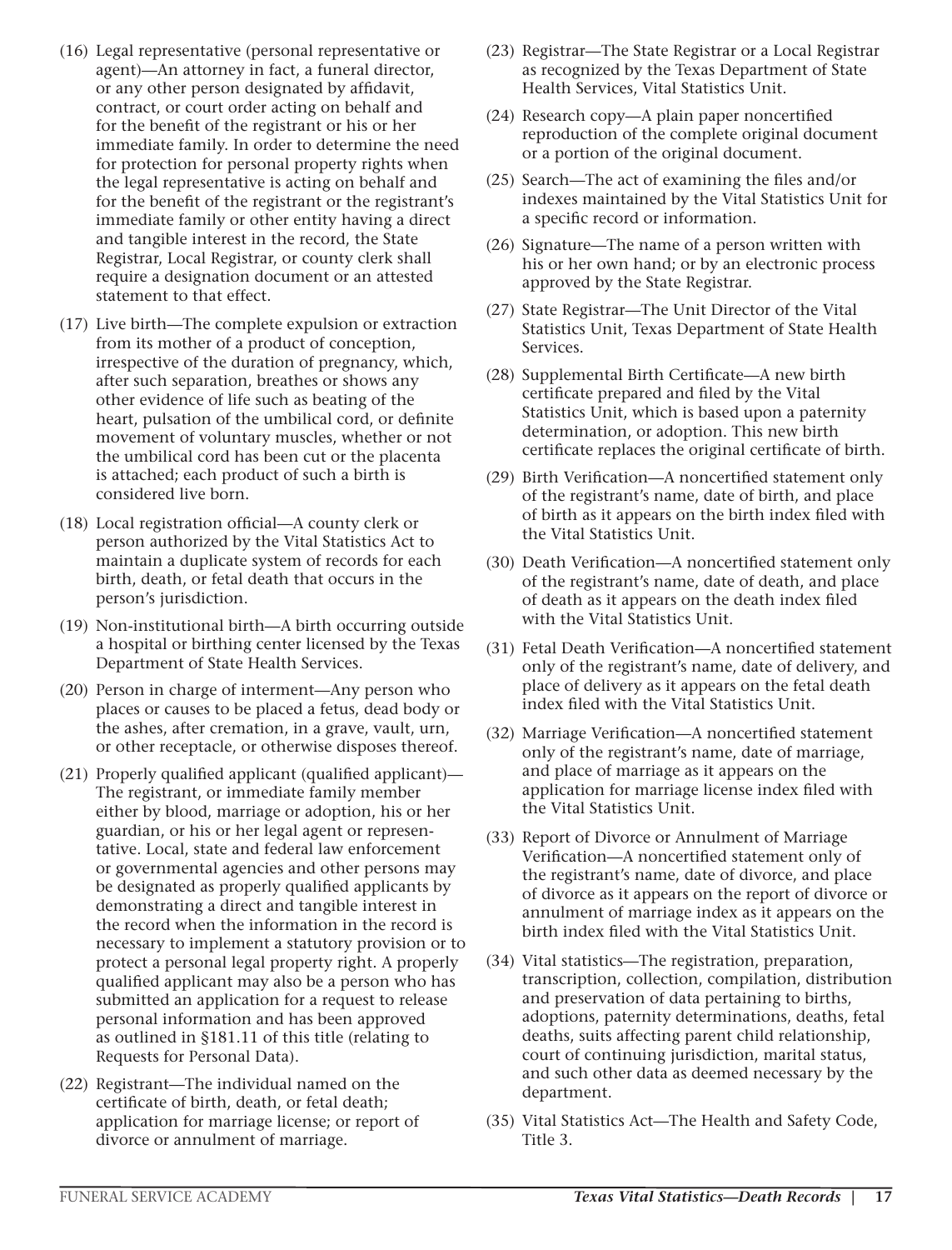(36) Vital Statistics Unit—The office, formally known as the Bureau of Vital Statistics, within the Texas Department of State Health Services, formerly known as the Texas Department of Health, charged with the implementation of the Texas Vital Statistics Act.

*Source Note: The provisions of this §181.1 adopted to be effective January 1, 1976; amended to be effective October 8, 1990, 15 TexReg 5603; amended to be effective November 19, 1991, 16 TexReg 6297; amended to be effective July 17, 1995, 20 TexReg 4687; amended to be effective July 3, 2003, 28 TexReg 4904; amended to be effective July 22, 2004, 29 TexReg 6936; amended to be effective August 11, 2013, 38 TexReg 4896*

#### **RULE §181.2 Assuming Custody of Body**

- (a) The funeral director, or person acting as such, who assumes custody of a dead body or fetus shall obtain an electronically filed report of death through a Vital Statistics Unit system or complete a report of death before transporting the body. The report of death shall within 24 hours be mailed or otherwise transmitted to the Local Registrar of the district in which the death occurred or in which the body was found. A copy of the completed or electronically filed report of death as prescribed by the Vital Statistics Unit shall serve as authority to transport or bury the body or fetus within this state.
- (b) If a dead body or fetus is to be removed from this state, transported by common carrier within this state, or cremated, the funeral director, or person acting as such, shall obtain a burial-transit permit from the Local Registrar where the death certificate is or will be filed, or from the State Registrar electronically through a Vital Statistics Unit electronic death registration system. The registrar shall not issue a burial-transit permit until a certificate of death, completed in so far as possible, has been presented (See §181.6 of this title (relating to Disinterment)).
- (c) The funeral director, or person acting as such, shall furnish the sexton or other person in charge of a cemetery with the information required.

*Source Note: The provisions of this §181.2 adopted to be effective January 1, 1976; amended to be effective July 3, 2003, 28 TexReg 4904; amended to be effective July 22, 2004, 29 TexReg 6936; amended to be effective August 11, 2013, 38 TexReg 4896*

#### **RULE §181.3 Transportation of Dead Bodies**

- (a) Bodies shipped by common carrier.
	- (1) Any body shipped by common carrier must be placed in either:
		- (A) a sound casket enclosed in a strong outside shipping case; or
		- (B) a metal container specifically designed for this purpose.
- (2) If the body is not embalmed or is in a state of decomposition, it may be shipped only after enclosure in an air-tight metal casket encased in a strong outside shipping case or in a sound casket encased in an air-tight metal or metal lined shipping case.
- (3) Shipping containers and requirements for the shipping of dead bodies must meet or exceed any requirement imposed by the shipping company, the receiving state or foreign country.
- (4) When any body is to be transported by common carrier, the burial-transit permit shall be enclosed in a strong envelope and attached to the shipping case. No separate transit permit shall be required.
- (b) Bodies transported by means other than common carrier.
	- (1) Any body transported by means other than a common carrier must be encased in a container which insures against seepage of fluid and the escape of offensive odors, provided, however, that bodies transported by a licensed funeral director in a vehicle used for such purpose need not be so encased.
	- (2) If a dead body is to be transported by means other than a common carrier and for a purpose other than preparation or storage, the report of death form shall be enclosed in a strong envelope and attached to the container in which the body is enclosed.
- (c) Duties of transportation companies. No transportation company shall accept any body for shipment until it has been ascertained that a properly completed burial-transit permit accompanies the body.

*Source Note: The provisions of this §181.3 adopted to be effective January 1, 1976; amended to be effective October 8, 1990, 15 TexReg 5603; amended to be effective July 3, 2003, 28 TexReg 4904*

#### **RULE §181.4 Preservation of Bodies**

No human body may be held in any place or be in transit more than 24 hours after death and pending final disposition unless either maintained at a temperature within the range of 34 degrees - 40 degrees Fahrenheit, or is embalmed by a licensed embalmer in a manner approved by the Texas Funeral Service Commission, or by an embalmer licensed to practice in the state where death occurred or is encased in a container which insures against seepage of fluid and the escape of offensive odors.

*Source Note: The provisions of this §181.4 adopted to be effective January 1, 1976; amended to be effective October 8, 1990, 15 TexReg 5603; amended to be effective July 3, 2003, 28 TexReg 4904*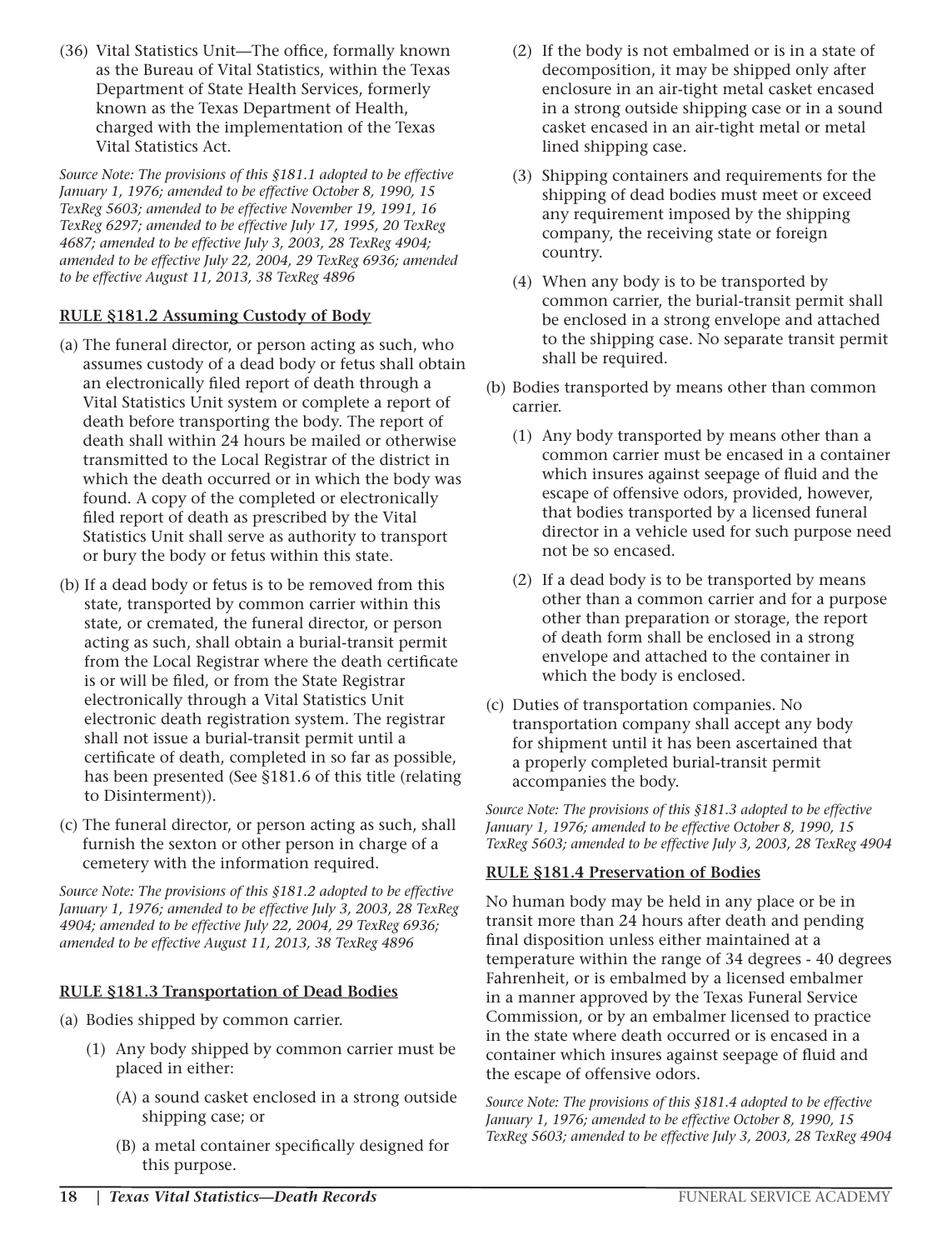# **exam question...**

- **6. No human body may be held in any place or be in transit more than \_\_\_\_\_\_\_\_ after death and pending final disposition unless either maintained at a temperature within the range of 34 degrees - 40 degrees Fahrenheit, or is embalmed by a licensed embalmer in a manner approved by the Texas Funeral Service Commission, or by an embalmer licensed to practice in the state where death occurred or is encased in a container which insures against seepage of fluid and the escape of offensive odors.**
	- a. 48 hours
	- b. 36 hours
	- c. 24 hours
	- d. 12 hours

#### **RULE §181.5 Embalming and Standards of the Funeral Industry**

- (a) The department adopts by reference the rules of the Texas Funeral Service Commission in 22 TAC §203.16, covering minimum standards for embalming.
- (b) The rules adopted by reference in subsection (a) of this section shall not require or infer a requirement for the embalming of a dead body prior to burial or cremation.

*Source Note: The provisions of this §181.5 adopted to be effective January 1, 1976; amended to be effective October 8, 1990, 15 TexReg 5603; amended to be effective July 3, 2003, 28 TexReg 4904; amended to be effective July 22, 2004, 29 TexReg 6936*

#### **RULE §181.6 Disinterment**

- (a) Except as is authorized for a justice of the peace acting as coroner or medical examiner under the Code of Criminal Procedure, Chapter 49, remains may not be removed from a cemetery except on written order of the State Registrar or the State Registrar's designee.
- (b) The licensed funeral director or professional archeologist to whom the disinterment permit is issued shall be responsible for the proper conduct of the disinterment and removal.
- (c) The State Registrar shall issue a disinterment permit so as to provide a copy for the State Registrar, a copy retained by the funeral director or professional archeologist to whom issued, a copy filed with the sexton or person in charge of the cemetery in which the disinterment is to be made, and a copy for the Local Registrar of the district in which the death occurred. The State Registrar and the Local Registrar shall file the disinterment permit as an amendment to the death certificate and consider it part of the death certificate. The State Registrar and the Local Registrar shall include

a copy of the disinterment permit with any future certified copies of the death certificate that are issued.

- (d) A disinterment permit shall not be required if a body is to be disinterred and reinterred in the same cemetery.
- (e) A disinterment permit shall not be required to remove cremains.
- (f) Cremation is considered to be a final disposition of remains.
- (g) A disinterred body must be transported in a container which insures against the seepage of fluid or the escape of offensive odors. When shipped by common carrier, a disinterred body must be enclosed in an airtight metal casket encased in a strong outside shipping case, or in a sound casket encased in an airtight metal or metal-lined shipping case. This requirement shall not apply if the disinterred remains involve no soft parts.
- (h) The disinterment permit issued by the State Registrar shall serve as the authority to disinter, transport by means other than a common carrier, and re-inter a body within this state. (See §181.2 of this title (relating to Assuming Custody of Body).)
- (i) A body kept in a receiving vault shall not be regarded as a disinterred body until after the expiration of 30 days.
- (j) All disinterred remains kept in receiving vaults shall be thoroughly embalmed in a manner approved by the Texas Funeral Service Commission and shall be enclosed in a permanently sealed casket.
- (k) The licensed funeral director or embalmer requesting a disinterment permit shall be responsible for obtaining a written consent of the cemetery, the owner of the plot, and the decedent's next-of-kin.
- (l) The licensed funeral director or embalmer requesting a disinterment permit shall be responsible for obtaining a written consent order from the county judge to disinter a body from a grave when the cemetery, plot owner, and the decedent's next-of-kin are unknown.

*Source Note: The provisions of this §181.6 adopted to be effective January 1, 1976; amended to be effective November 19, 1991, 16 TexReg 6297; amended to be effective July 3, 2003, 28 TexReg 4904; amended to be effective July 22, 2004, 29 TexReg 6936; amended to be effective August 11, 2013, 38 TexReg 4896*

#### **RULE §181.7 Fetal Death (Stillbirth)**

(a) A certificate of fetal death shall be filed for any fetus weighing 350 grams or more, or if the weight is unknown, a fetus aged 20 weeks or more as calculated from the start date of the last normal menstrual period to the date of delivery.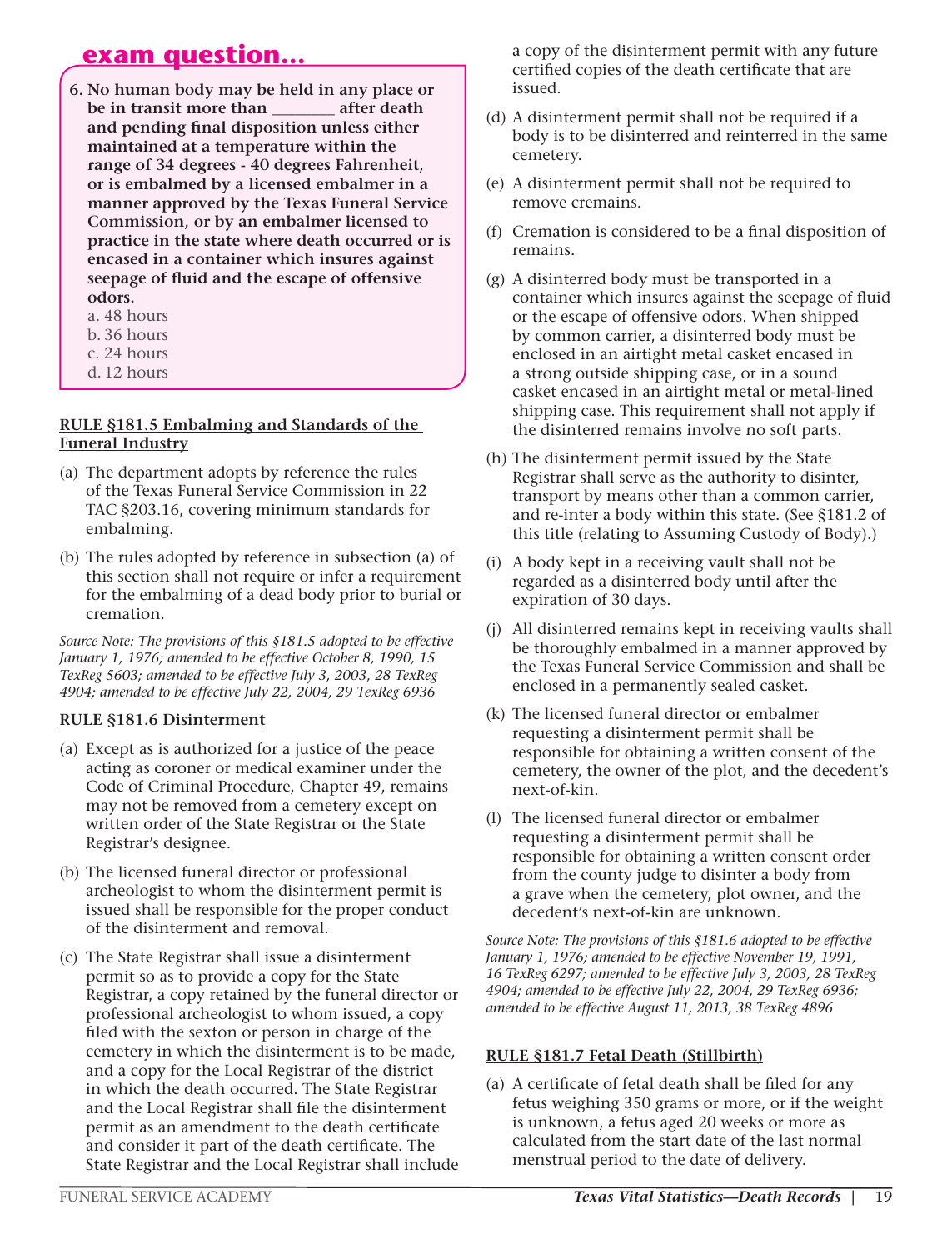- (b) A certificate of fetal death shall be considered properly filed:
	- (1) when all of the items thereon have been satisfactorily and definitely answered; and
	- (2) when the certificate has been presented for filing to the local registrar of the registration district in which the fetal death (stillbirth) occurred or the fetus was found. A certificate of fetal death (stillbirth) shall be filed with the local registrar within five days after the date of fetal death (stillbirth).

*Source Note: The provisions of this §181.7 adopted to be effective January 1, 1976; amended to be effective July 3, 2003, 28 TexReg 4904; amended to be effective July 22, 2004, 29 TexReg 6936*

#### **RULE §181.8 Supplemental Birth Certificates**

N/A

**RULE §181.9 Access to Paternity Files**

N/A

#### **RULE §181.10 Availability of Birth Records to Ensure Confidentiality of Adoption Placement**

N/A

#### **RULE §181.11 Requests for Personal Data**

- (a) The purpose of this section is to describe the criteria that the Committee on Requests for Personal Data will use in reviewing and recommending disposition when an application for personal data is received.
- (b) The Commissioner and/or his designee shall appoint a Committee on Requests for Personal Data (Committee) that serves in an advisory capacity. The committee reviews and makes recommendations regarding requests for personal data to be used for research purposes or for the official use of governmental agencies.
- (c) Procedures.
	- (1) If the department receives a request for personal data, the release of which has been determined to be legally discretionary, and there is a question as to whether the data should be released, the request shall be referred to the committee for its review and recommendation. The committee will review the request and make a recommendation regarding release to the commissioner or his designee.
	- (2) The committee will require each applicant for personal data to complete the application form as prescribed by the committee.
	- (3) If the personal data is released, a copy of the final project report, any publication,

or presentation must be furnished to the committee. The department will be given credit as the source of the data.

- (4) It is department policy to disapprove applications involving contact with any person, institution, or agency identified on the record unless the committee determines that there are substantial overriding reasons for the contact.
- (5) It is department policy to disapprove applications involving research that does not serve a valid scientific or public health purpose.
- (6) The Vital Statistics Unit shall charge the statutory fee for each vital record research copy as provided in the Health and Safety Code, §191.0045.
- (7) Personal data application requests need to be submitted to the department's Institutional Review Committee if any of the following apply to the requested research:
	- (A) sponsored by the department;
	- (B) conducted by or under the direction of department employees or agents;
	- (C) conducted by or under the direction of department employees or agents using department property of facilities, or;
	- (D) involves the use of department nonpublic information to identify or contact human research subjects or prospective subjects.

*Source Note: The provisions of this §181.11 adopted to be effective May 10, 1988, 13 TexReg 2032; amended to be effective July 3, 2003, 28 TexReg 4904; amended to be effective August 11, 2013, 38 TexReg 4896*

#### **RULE §181.13 Birth Certificate Form and Content** N/A

#### **RULE §181.14 Death and Fetal Death Certificate Form and Content**

- (a) The State Registrar shall determine the items of information to be contained on certificates of death and fetal death. The format of the items will be designated in forms entitled "Certificate of Death" and "Certificate of Fetal Death".
- (b) Funeral directors or other persons in charge of disposition or in charge of removal of a body from a registration district for disposition may prepare and file the Certificate of Death and the Certificate of Fetal Death.

*Source Note: The provisions of this §181.14 adopted to be effective August 19, 1999, 24 TexReg 630; amended to be effective July 3, 2003, 28 TexReg 4904; amended to be effective July 22, 2004, 29 TexReg 6936*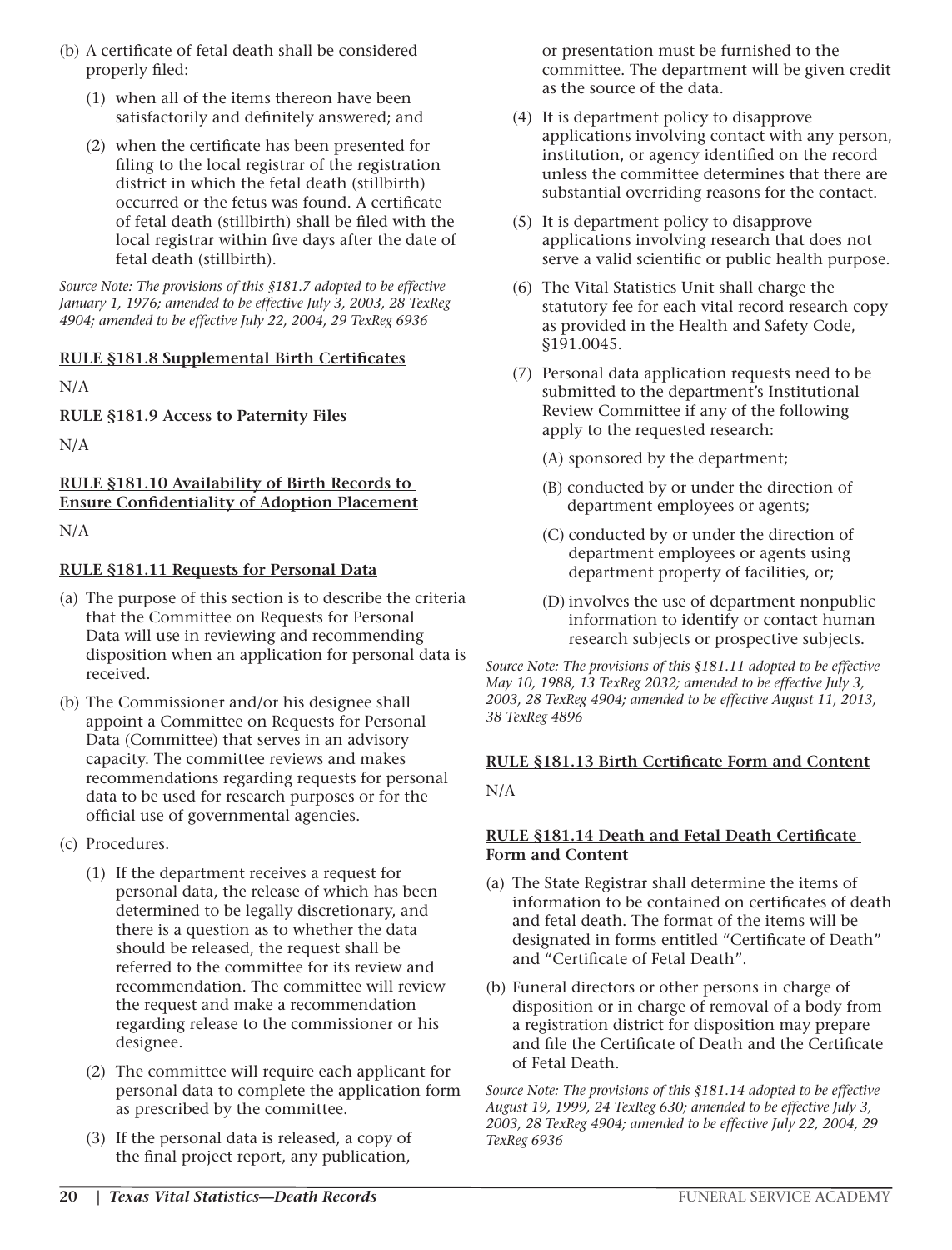#### **SUBCHAPTER B VITAL RECORDS (as applicable)**

#### **RULE §181.21 Refusal To Issue Certified Copies of Records of Birth, Death, or Fetal Death**

- (a) Purpose. The purpose of this section is to describe:
	- (1) the criteria that the State Registrar will use in refusing to issue a certified copy of a record of birth, death, or fetal death when information is received that may contradict the information shown in such record; and
	- (2) the hearing procedures the department will use when the applicant wants to appeal the State Registrar's proposed refusal.
- (b) Criteria for refusal. The criteria for refusal to issue a certified copy of a record is based on information the State Registrar receives that contradicts the information shown in the record, such as:
	- (1) an order issued by a court of competent jurisdiction finding that the information shown in a record is false;
	- (2) a copy of an original record showing that the event in question occurred in a jurisdiction other than the State of Texas;
	- (3) affidavits executed by registrants, parents, attendants, or persons authorized to administer oaths attesting to the falsification of information in a record.
- (c) Hearing procedures.
	- (1) If the State Registrar proposes to refuse to issue a certified copy, the applicant shall receive written notification of the refusal, the reason for the refusal and his or her right to request a hearing before the department to determine if there is evidence to support the State Registrar's proposed action.
	- (2) If the applicant wants a hearing, he or she shall submit a written request for a hearing to the State Registrar within 20 days after receiving the notice of proposed refusal.
	- (3) The State Registrar, upon receiving the written request for hearing, shall request the department's Office of General Counsel to initiate a hearing procedure in accordance with the department's hearing procedures, contained in §§1.51-1.55 of this title.
	- (4) The State Registrar shall notify the applicant in writing when the hearing request has been sent to the Office of General Counsel. The notice shall include a copy of the department's hearing procedures.

*Source Note: The provisions of this §181.21 adopted to be effective February 1, 1984, 8 TexReg 5406; amended to be effective March 16, 2000, 25 TexReg 2068; amended to be effective July 3, 2003, 28 TexReg 4904; amended to be effective August 11, 2013, 38 TexReg 4896*

#### **RULE §181.22 Fees Charged for Vital Records Services**

- (a) The fee for a certified or research copy of a birth record shall be \$10.00. Additional copies shall be \$10.00 for each copy requested.
- (b) The fee for a certified or research copy of a death certificate shall be \$10.00 for the first or only copy requested, and \$3.00 for each additional copy of the same record requested in the same request.
- (c) A surcharge of \$2.00 shall be added to the fee for searching and issuing each certified copy of a certificate of birth, or conducting a search for a certificate of birth, as mandated by the Health and Safety Code, §191.0045.
- (d) The fee for issuing each heirloom birth certificate, or gift certificate for such, shall be \$50.00. If a record is not found, \$38.00 of the fee shall be returned to the applicant.
- (e) The fee for issuing each wedding anniversary certificate or gift certificate for such shall be \$50.00.
- (f) The fee to search for any record or information on file within the Vital Statistics Unit shall be \$10.00, regardless of whether a certified copy is issued or not.
- (g) The fee for a search to verify the existence of a birth or death record shall be \$10.00.
- (h) The fee for a search to verify a marriage or divorce record shall be \$10.00.
- (i) The fee for a search and identification of the court that granted an adoption shall be \$10.00.
- (j) The fee for filing an amendment to an existing certificate of birth or death on file with the Vital Statistics Unit shall be \$15.00. An amendment to a certificate includes adding information to a record to make it complete and changing information

# **exam question...**

- **7. Per Rule 181.21 Refusal To Issue Certified Copies of Records of Birth, Death, or Fetal Death, if the State Registrar proposes to refuse to issue a certified copy, the applicant shall receive \_\_\_\_\_\_\_\_, the reason for the refusal and his or her right to request a hearing before the department to determine if there is evidence to support the State Registrar's proposed action.**
	- a. An order issued by a court of competent jurisdiction
	- b. Written notification of the refusal
	- c. A non-certified copy of an original record
	- d. Affidavits executed by registrants, parents, attendants, or persons authorized to administer oaths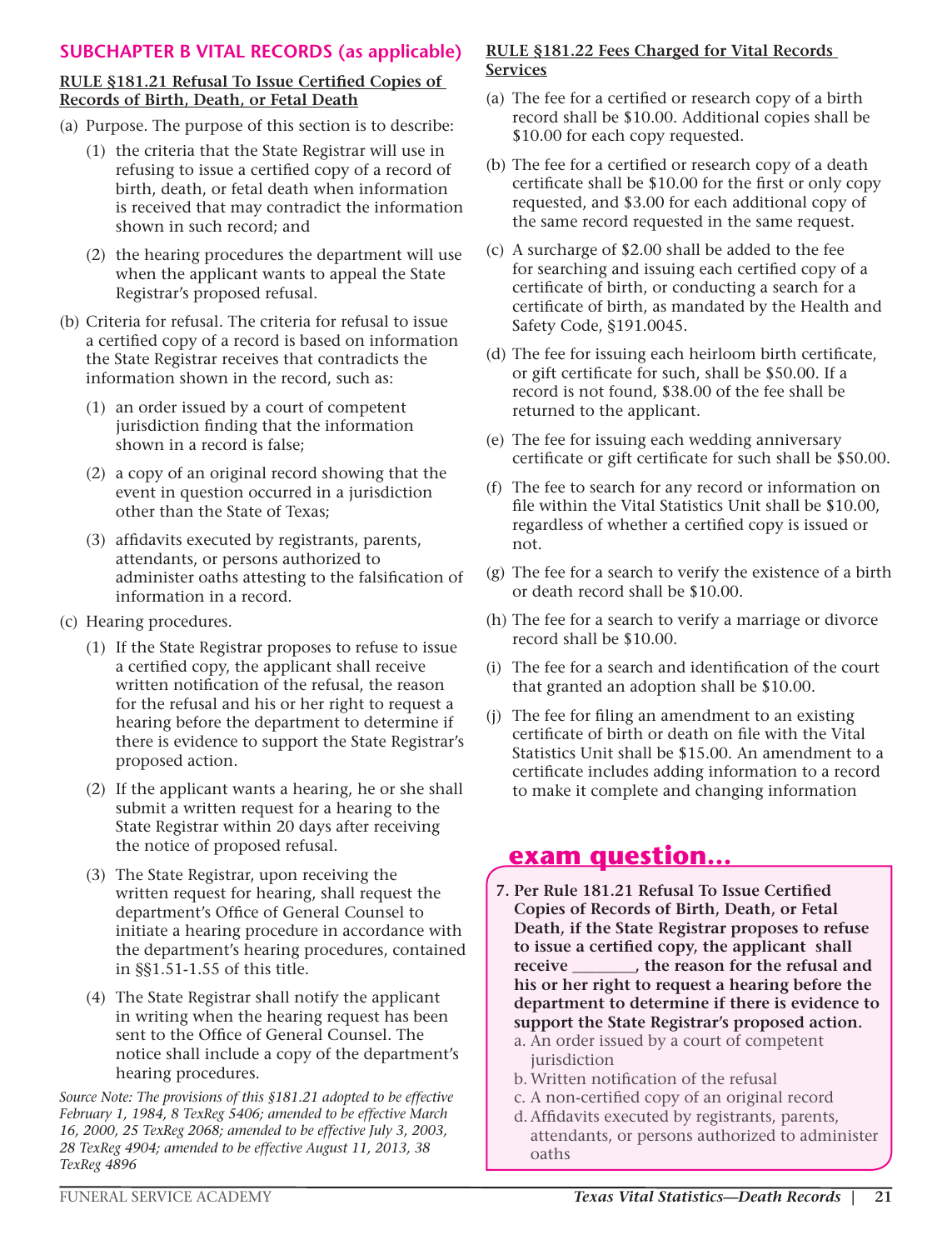on a record to make it correct. An additional fee is required to issue a certified copy of the amended record.

- (k) The fee for filing an amendment based on a court ordered name change shall be \$15.00.
- (l) The fee for a new birth record based upon adoption or parentage determination shall be \$25.00.
- (m) The fee for filing a delayed record of birth shall be \$25.00.
- (n) The fee for a search of the Paternity Registry shall be \$10.00. The fee includes a certification stating whether or not the requested information is located in the Registry.
- (o) The fee for a search of the Acknowledgment of Paternity Registry shall be \$10.00. The fee includes a certified copy of the Acknowledgement of Paternity, if found.
- (p) Each person applying to the Central Adoption Registry shall pay a registration fee of \$30.00, which includes the \$5.00 fee for determining if an agency that operates its own registry was involved in the adoption. (Also see §181.44 of this title (relating to the Inquiry Through the Central Index).)
- (q) The fee charged for an expedited service shall be \$5.00 per request in addition to any other fee required. Expedited service is any service requested via fax or overnight mail service. The expedited fee is nonrefundable if a record or the information requested is not found.
- (r) The fee for the processing and issuance of a disinterment permit shall be \$25.00. The fee is to be paid by the applicant for the permit, and must be submitted with the application.
- (s) A Texas Online fee of \$10.00 shall be added to all requests for birth, death, marriage, and divorce record searches and document production.
- (t) Except as provided in subsection (c) of this section, the fee for a certified record that otherwise is required under this section is waived for an applicant who appears in person to obtain a certified copy from the department or a local registrar and represents that the certified record is required for the purpose of obtaining an election identification certificate issued pursuant to Transportation Code, Chapter 521A.

*Source Note: The provisions of this §181.22 adopted to be effective July 3, 2003, 28 TexReg 4904; amended to be effective July 22, 2004, 29 TexReg 6936; amended to be effective December 1, 2005, 30 TexReg 7876; amended to be effective August 11, 2013, 38 TexReg 4896; amended to be effective October 21, 2013, 38 TexReg 7307*

#### **RULE §181.23 Indexes for Vital Records**

(a) The State Registrar shall establish and maintain

an index of all vital records filed within the Vital Statistics Unit. Local registration officials shall establish and maintain an index of all vital records filed within their local registration area.

- (b) Birth indexes.
	- (1) General birth indexes maintained or established by the Vital Statistics Unit or a local registration official shall be prepared by event year, in alphabetical order by surname of the registrant, followed by any given names or initials, the date of the event, the county of occurrence, the state or local file number, the name of the father, the maiden name of the mother, and sex of the registrant.
	- (2) A general birth index is public information and available to the public to the extent the index relates to a birth record that is public on or after the 75th anniversary of the date of birth as shown on the record unless the fact of an adoption or paternity determination can be revealed or broken or if the index contains specific identifying information relating to the parents of the child who is the subject of an adoption placement. The Vital Statistics Unit and local registration officials shall expunge or delete any state or local file numbers included in any general birth index made available to the public because such file numbers may be used to discover information concerning specific adoptions, paternity determinations, or the identity of the parents of children who are the subjects of adoption placements.
	- (3) A summary birth index maintained or established by the Vital Statistics Unit or a local registration official shall be prepared by event year, in alphabetical order by surname of the registrant, followed by any given names or initials, the date of the event, the county of occurrence, and sex of the registrant. A summary birth index or any listings of birth records are not available to the public for searching or inspection if the fact of adoption or paternity determination can be revealed from specific identifying information.
- (c) Death indexes.
	- (1) A general death index maintained or established by the Vital Statistics Unit or a local registration official shall be prepared by event year, in alphabetical order by surname of the registrant, followed by any given names or initials; the date of the event; the county of occurrence; the registrant's social security number, sex, and marital status; the name of the registrant's spouse, if applicable; and the state or local file number.
	- (2) A general death index is public information and available to the public to the extent the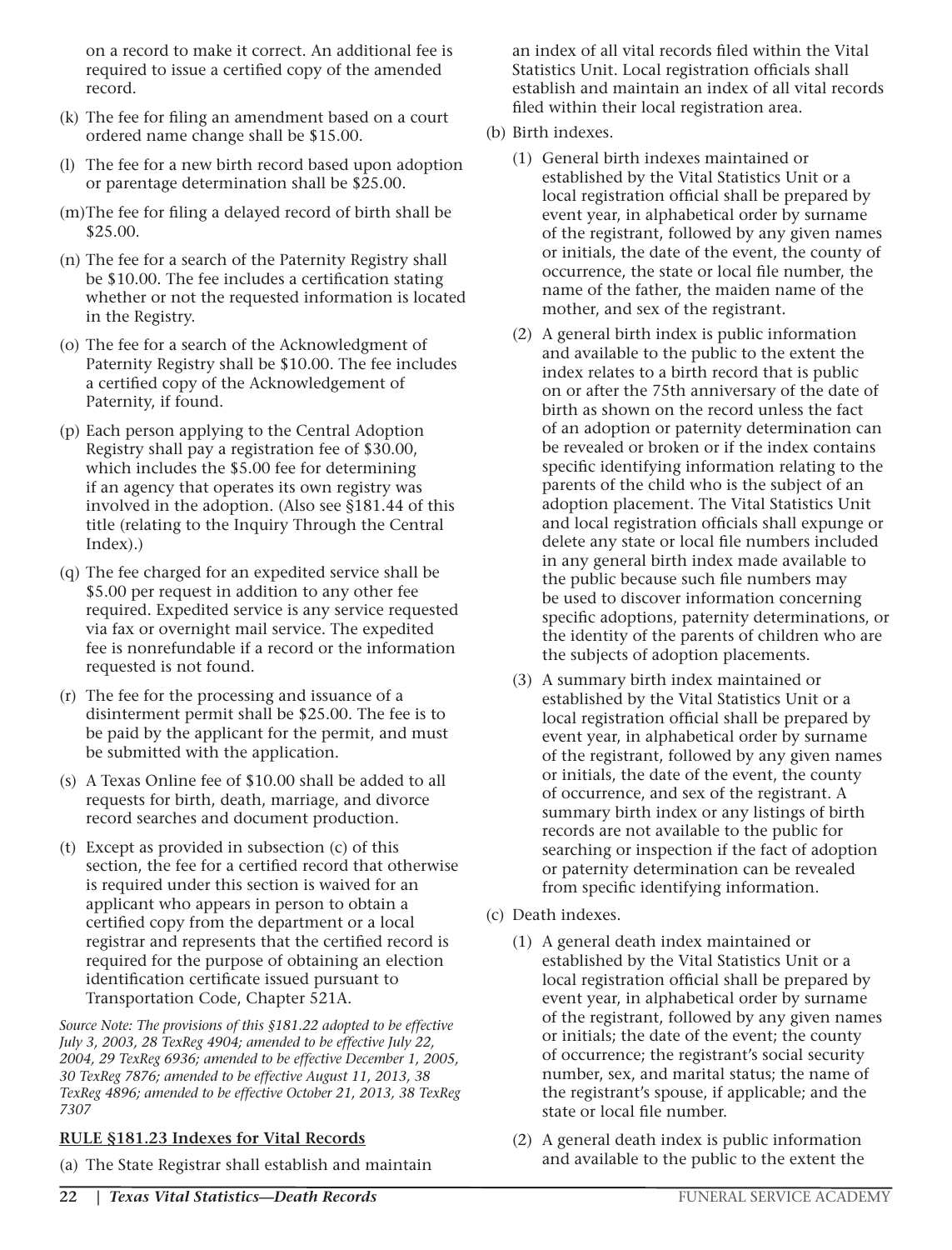index relates to a death record that is public on or after the 25th anniversary of the date of death as shown on the record.

- (3) A summary death index maintained or established by the Vital Statistics Unit or a local registration official shall be prepared by event year, in alphabetical order by surname of the registrant, followed by any given names or initials, the date of the event, the county of occurrence, and sex of the registrant.
- (d) Indexes to marriage and divorce records shall be cross-referenced by the names of the husband and wife and include the date of the event and county of occurrence.
- (e) Consolidated indexes are indexes of vital records consisting of more than one event year. Consolidated indexes may be prepared for any vital event at the discretion of the State Registrar in the form prescribed.

*Source Note: The provisions of this §181.23 adopted to be effective November 19, 1991, 16 TexReg 6297; amended to be effective March 16, 2000, 25 TexReg 2068; amended to be effective July 3, 2003, 28 TexReg 4904; amended to be effective July 22, 2004, 29 TexReg 6936; amended to be effective August 11, 2013, 38 TexReg 4896*

#### **RULE §181.24 Abused, Misused, or Flagged Records**

- (a) Abused birth record.
	- (1) Any birth record that has had 10 certifications issued since the original date of filing shall be considered as an abused record. Such a notation shall be made on the birth record.
	- (2) Local Registrars shall notify the Vital Statistics Unit of any abused record. Requests for additional certifications shall be made to the Vital Statistics Unit.
	- (3) When the State Registrar receives a request for an abused birth record, he/she shall refuse to issue any additional certifications until the registrant, minor registrant's parent who is not excluded by law, or registrant's guardian has satisfactorily explained, the reason for the additional request(s).
- (b) Misused record.

# **exam question...**

- **8. A general death index is public information and available to the public to the extent the index relates to a death record that is public on or after the \_\_\_\_\_\_\_\_ of the date of death as shown on the record.**
	- a. 25th anniversary
	- b. 20th anniversary
	- c. 15th anniversary
	- d. 10th anniversary
- (1) A misused record is any birth or death record that has been used by any person for any fraudulent or illegal purpose.
- (2) Upon notification or determination that a record has been misused, the State Registrar shall attach a flag or notice to the record.
- (c) Flagged record.
	- (1) A flagged record is any record with a notation that a request was received to not issue the record or to which an addendum, based on evidence of contradictory birth facts, has been attached. The registrant, minor registrant's parent who is not excluded by law, or registrant's guardian can request that no further copies of the record be released. After such request, the State Registrar may place a flag on the record.
	- (2) The Vital Statistics Unit will flag the record of any missing child who is under the age of eleven, when notified by a law enforcement agency or the Missing Persons Clearinghouse.
	- (3) When a record has a notation, or addendum, the State and Local Registrar shall refuse to issue such a record until the conditions as stated on the notation, or addendum have been satisfied and the registrant or the requesting party has been notified.
- (d) A hearing may be requested as provided in §181.21 of this title (relating to Refusal to Issue Certified Copies of Records of Birth, Death, or Fetal Death) to determine if flagged, abused, misused or records with an addendum or notation should be issued.

*Source Note: The provisions of this §181.24 adopted to be effective November 19, 1991, 16 TexReg 6298; amended to be effective July 3, 2003, 28 TexReg 4904; amended to be effective July 22, 2004, 29 TexReg 6936; amended to be effective August 11, 2013, 38 TexReg 4896*

**RULE §181.25 Application for Marriage License and Affidavit of Correction to Marriage License** N/A

**RULE §181.26 Filing of Birth Certificates for Infants Born Outside of a Licensed Institution** N/A

#### **RULE §181.27 Memorandum of Understanding with the Texas Funeral Service Commission**

(a) The purpose of this section is to implement Texas Occupations Code, Chapter 651, and Health and Safety Code, Chapters 193 and 195. In an effort to better protect the public health, safety and welfare, it is the legislative intent of the laws for the Texas Department of State Health Services (department) and the Texas Funeral Service Commission (TFSC) to adopt by rule a memorandum of understanding to facilitate cooperation between the agencies by establishing joint procedures and describing the actual duties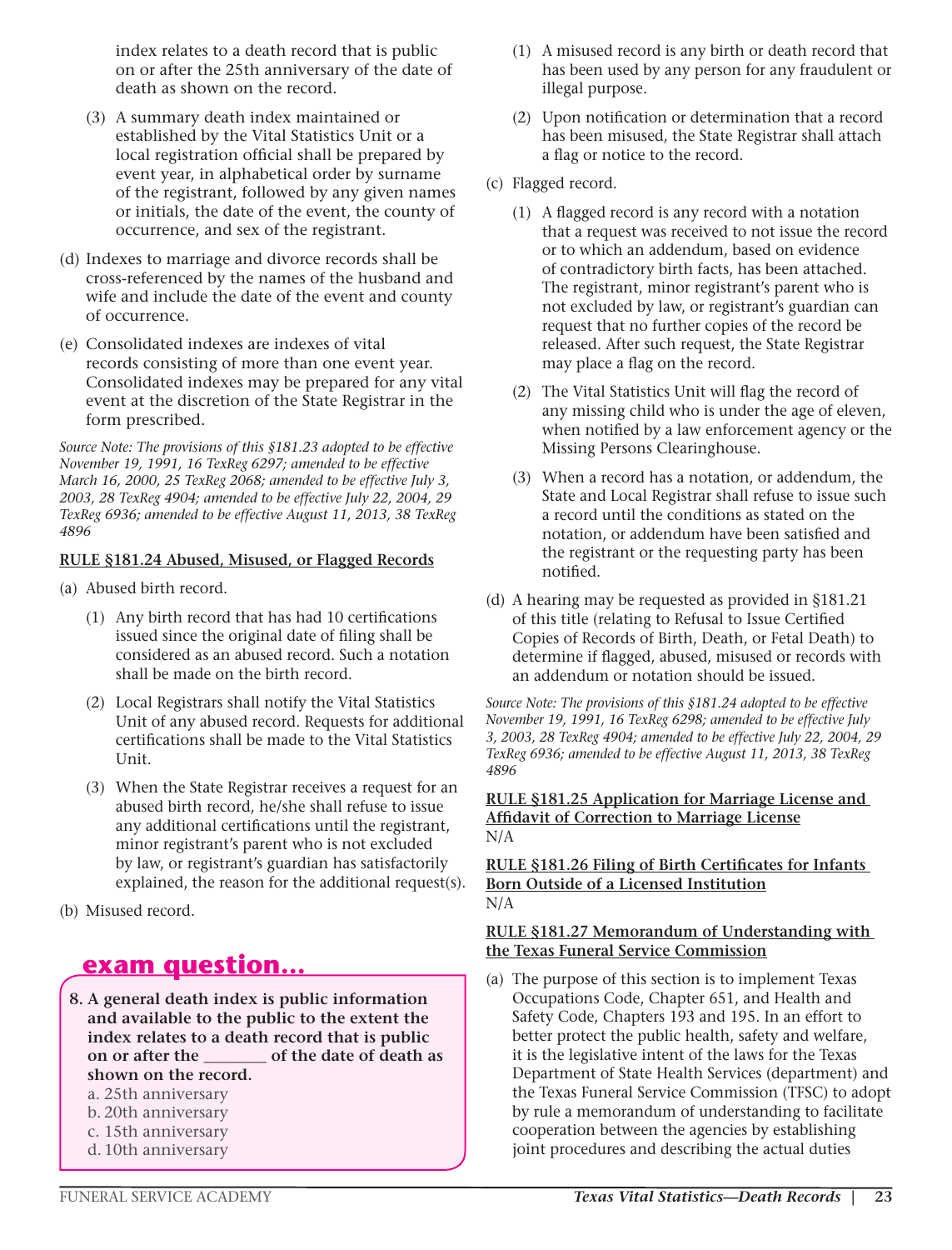of each agency for the referral, investigation, and resolution of complaints affecting the administration and enforcement of state laws relating to vital statistics and the licensing of funeral directors and funeral establishments.

(b) The department adopts by reference 22 TAC §201.16 of the TFSC rules.

*Source Note: The provisions of this §181.27 adopted to be effective July 3, 2003, 28 TexReg 4904; amended to be effective August 11, 2013, 38 TexReg 4896*

#### **RULE §181.28 Instructions and Requirements for Issuance of Certified Copies of Vital Records by the State Registrar, Local Registrar, or County Clerk**

- (a) Birth certificates.
	- (1) The State Registrar, Local Registrar, or county clerk shall issue only two types of certified copies:
		- (A) a full reproduction of the legal portion of the original record as filed in their office with any addendum(s); or
		- (B) an abstract of birth facts, taken from the original record. Probate records and delayed records may not be abstracted. An abstract shall be issued in one of three styles:
			- (i) a standard certified abstract;
			- (ii) an electronic or computer generated certified abstract prepared in accordance with Health and Safety Code, §192.005 or §192.011, or when the condition of the original record does not permit full reproduction; or
			- (iii) an heirloom style certified abstract which may only be issued by the State Registrar.
	- (2) Each certified copy of a record, or abstract of birth facts, shall be issued over the signature or facsimile thereof of the officer to whom the record is entrusted, and shall bear the seal of their office, and a statement of certification:
		- (A) either as a part of the custodian's files; or
		- (B) as authorized to be issued from the State Registrar's file.
	- (3) All certified copies of birth records shall include the following information, if known:
		- (A) state or local file number;
		- (B) given name(s);
		- (C) surname;
		- (D) date of birth;
		- (E) state, and city or county of birth;
		- (F) sex;
- (G) father's name;
- (H) mother's maiden name;
- (I) date of filing;
- (J) date certified copy issued;
- (K) certification statement;
- (L) signature or facsimile signature of the custodian; and
- (M) the seal of their office.
- (b) Death certificates.
	- (1) The State Registrar, Local Registrar, or county clerk shall issue only two types of certified copies:
		- (A) a full reproduction of the original record and any addenda as filed in their office; or
		- (B) a certified abstract of death facts, taken from the original record.
	- (2) All certified copies of death records shall include:
		- (A) state or local file number;
		- (B) given name(s);
		- (C) surname;
		- (D) date of death;
		- (E) date of birth;
		- (F) state, city or county of death;
		- (G) sex;
		- (H) date of filing;
		- (I) date certified copy issued;
		- (J) certification statement;
		- (K) signature or facsimile signature of the custodian; and
		- (L) the seal of their office.
- (c) Security features. No certified copy or abstract shall be issued unless the issuing office provides security features in the paper used for issuance. Each sheet or document shall be made on paper which contains as a minimum the following security features in accordance with the security standards adopted by the State Registrar:
	- (1) consecutive numbers documents that contain sequential numbers for control purposes;
	- (2) background security features a repetitious design consisting of a pattern that hinders counterfeiting efforts;
	- (3) security thread micro printed polyester thread that is introduced into the paper during the forming process so that the thread is embedded and is an integral part of the paper;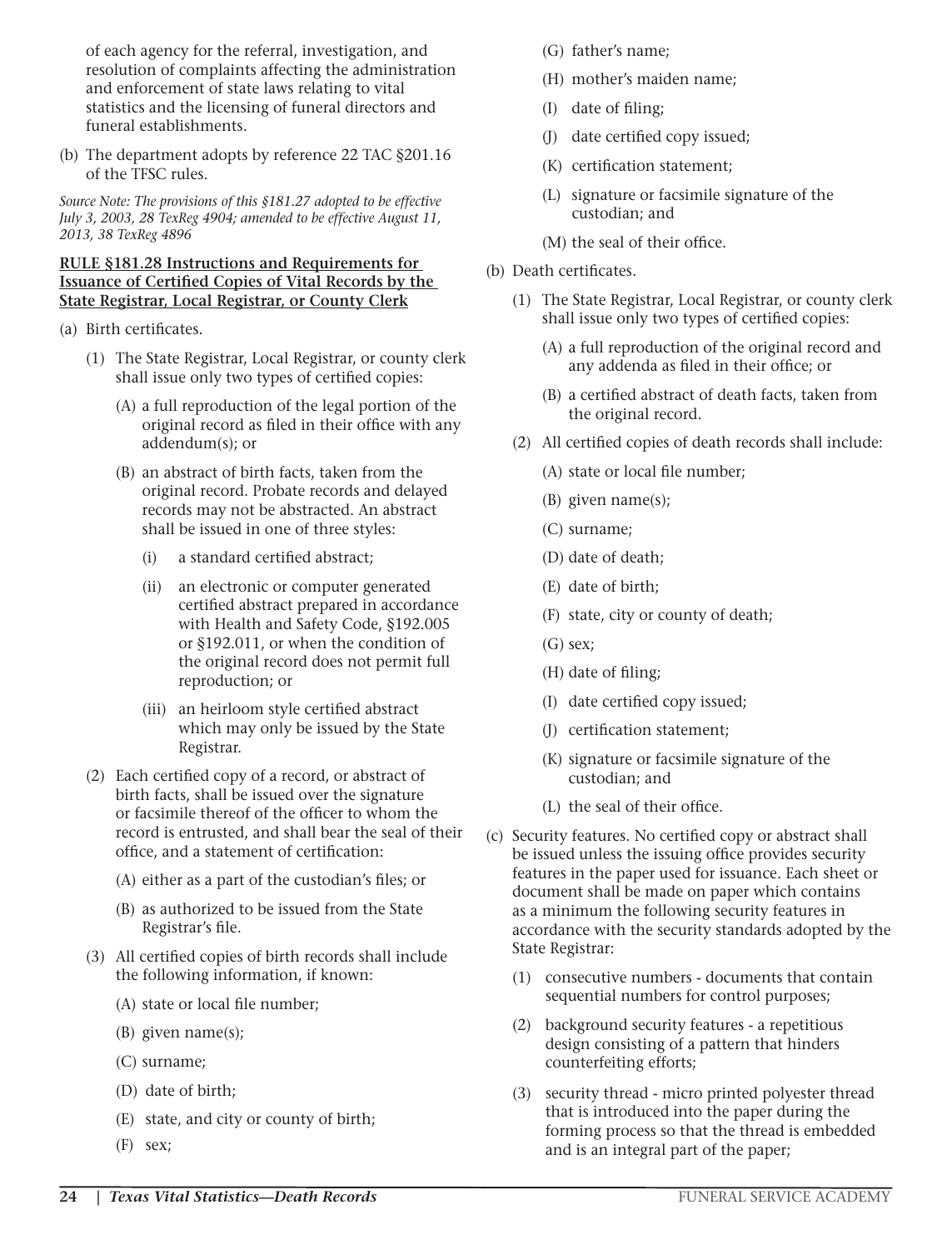- (4) an engraved border a border that is produced from engraved artwork containing images from fine lines to very complex patterns;
- (5) microline printing or security thread a line of small alpha characters in capitol letters that requires a magnifying glass to read;
- (6) sensitized security paper paper that is reactive to chemicals commonly used to alter documents;
- (7) prismatic printing a rainbow printing that is used as a deterrent to color copying;
- (8) erasable fluorescent printing fluoresces under ultraviolet light and reacts to any attempt to erase in such a manner as to be immediately detectable;
- (9) non-optical brighteners paper without added optical paper brighteners that will not fluoresce under ultraviolet light;
- (10) complex colors colors that are developed by using a mixture of two or more of the primary colors (red, yellow and blue) and black is required;
- (11) intaglio printing the printing process in which the paper is firmly pressed into the inked engraved plate. Once the paper is removed, the ink sticks to the top of the paper, creating a texture that can be felt with your fingers;
- (12) latent image designs in the engraved border that contains hidden images that appear only when viewed from a prescribed angle to a light source. The intaglio process can print these images;
- (13) watermark a three-dimensional graphic element molded into the paper in a continuous pattern during the paper manufacturing process.
- (d) Other permitted security features. Other security features such as, but not limited to the following, may also be incorporated in the paper used:
	- (1) security laminate a plastic laminate is placed over printed information as to reveal any attempts to alter the printed material; or
	- (2) a copy void pantograph the word void appears when the document is photocopied.
- (e) Record retention. An electronic record or paper application that includes the date issued, document control number, name, address and signature, and a photocopy or facsimile of the form of identification to whom the record was issued shall be made and maintained for a period of three years from the date issued.
- (f) The Vital Statistics Unit will develop standards for procurement parameters regarding the purchase and distribution of the issuing medium for birth certificates, including paper.
- (g) The Vital Statistics Unit will explore options regarding establishment of a central database for the issuance of certified copies and abstracts of birth certificates by State and Local Registrars.
- (h) The Vital Statistics Unit will develop standards to limit access to archived paper birth certificates and set standards for the paper used to print certified copies and abstracts of birth.
- (i) Properly Qualified Applicant Acceptable Documentation.
	- (1) In accordance with Health and Safety Code, §191.051, "Certified Copies," all lobby and mailin applications submitted to obtain certified documents must meet the guidelines set out in this rule.
	- (2) All applicants for certified documents must present proof of identity acceptable to the State Registrar.
	- (3) All requests for certified documents must be submitted on a state-approved application or in a format that is acceptable to the State Registrar.
	- (4) All lobby and mail-in applications submitted to obtain certified documents must contain the applicant's signature.
	- (5) All applicants must sufficiently identify the vital record that is of interest at the time of request.
	- (6) All primary identification documents must have a United States issuance origin.
	- (7) All identification documents must be verifiable by the source that issued the document.
	- (8) The Vital Statistics Unit shall retain a photocopy of all documents submitted and accepted as proof of identification in accordance with the retention period in subsection (e) of this section.
	- (9) All applicants must present identification consistent with the following identification requirements:
		- (A) primary identification outlined in paragraph (10) of this subsection; or
		- (B) secondary identification reflected in paragraph (11) of this subsection; and
		- (C) supporting documentation stated in paragraph (12) of this subsection.
	- (10) Primary Identification.
		- (A) Primary Identification documents do not require supporting instruments, unless otherwise specified.
		- (B) All acceptable Primary Identification documents must be current and valid.
		- (C) The applicant's identification must contain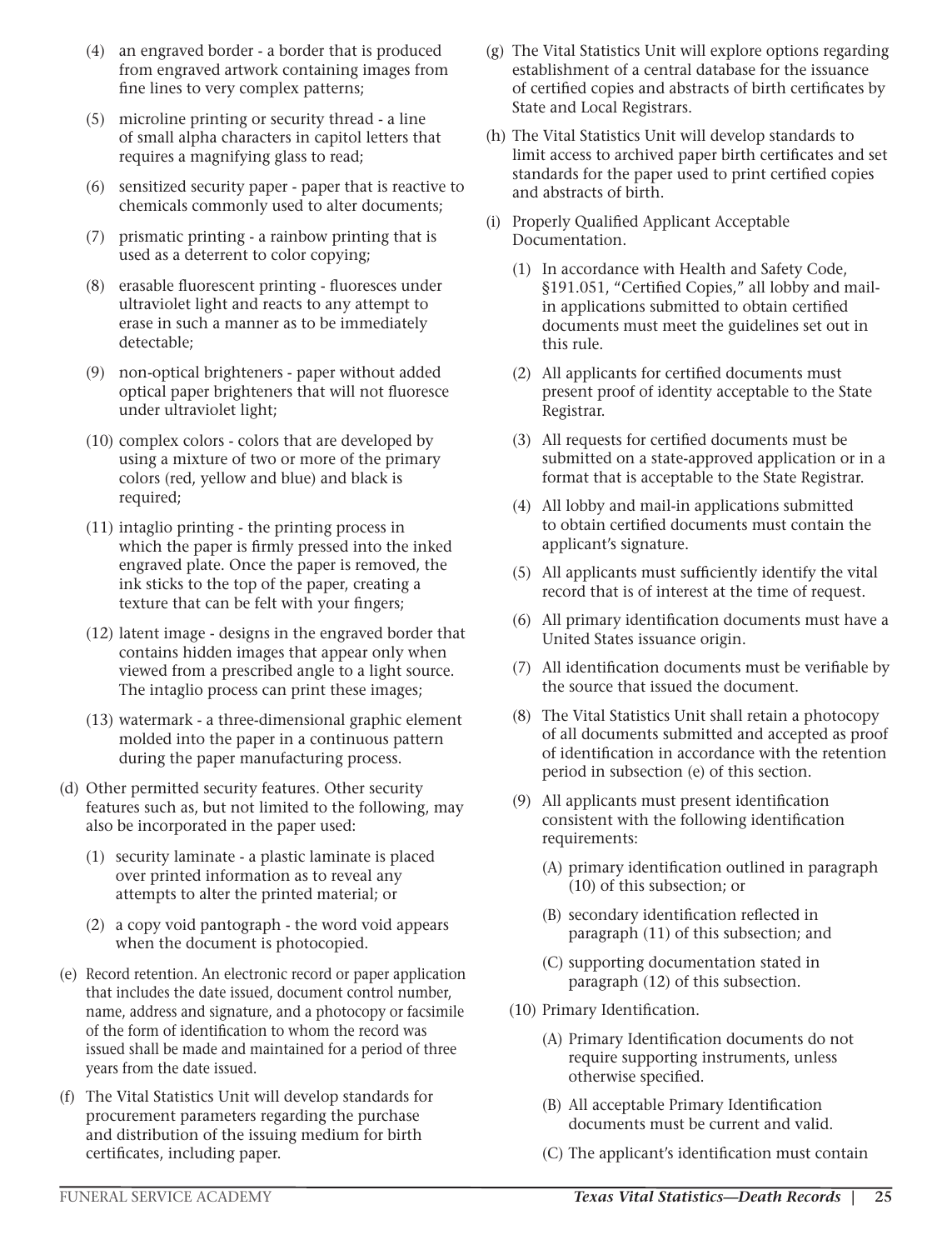the applicant's name and photograph that establishes the applicant's identity.

- (D) Acceptable forms of Primary Identification:
	- (i) Driver's License;
	- (ii) Federal or State Identification card;
	- (iii) Federal, State or City law enforcement employment identification card, or employment badge accompanied by employment identification card;
	- (iv) Offender Identification card issued by the Department of Criminal Justice correctional facility or institution;
	- (v) Military Identification card;
	- (vi) Department of Homeland Security, United States Citizenship and Immigration Services (USCIS) issued:
		- (I) Employment Authorization Document (EAD);
		- (II) Permanent Resident Card (green card);
		- (III) Travel Documents:
			- (-a-) Re-entry Permit;
			- (-b-) Refugee Travel Permit; or
			- (-c-) Advance Parole.
		- (IV) SENTRI Card; or
		- (V) U.S. Citizen Identification Card.
	- (vii) United States Department of State issued:
		- (I) Border Crossing Card (B1 for business or pleasure or B2 medical purposes); or
		- (II) Visa.
	- (viii) Concealed Handgun License;
	- (ix) Pilot's license; or
	- (x) United States Passport.
- (11) Secondary identification.
	- (A) In the absence of a form of primary identification, applicants are permitted to submit secondary forms of identification to establish proof of their identity.
	- (B) When submitting secondary forms of identification, applicants are required to produce:
		- (i) two forms of Acceptable Secondary Identification, of different types; or
		- (ii) one form of Acceptable Secondary Identification, plus two forms of

Acceptable Supporting Identification of different types.

- (C) When submitting secondary forms of identification, the documents combined must confirm the identity of the applicant. At least one of the documents must contain the applicant's name, signature, or identifiable photo of the applicant.
- (D) Acceptable forms secondary identification:
	- (i) Current student identification;
	- (ii) Any Primary Identification that is expired;
	- (iii) Signed Social Security card, or Numident;
	- (iv) DD Form 214 Certificate of Release;
	- (v) Medicaid card;
	- (vi) Medicare card;
	- (vii) Veterans Affairs card;
	- (viii) Medical insurance card;
	- (ix) Foreign Passport accompanied by a Visa issued by the United States Department of State;
	- (x) Foreign Passport in accordance with the United States Department of State, Visa Waiver Program;
	- (xi) Certified birth certificate from the Department of State (FS-240, DS-1350 or FS-545);
	- (xii) Private Company Employment Identification card;
	- (xiii) Form I-94 accompanied by the applicant's Visa or Passport;
	- (xiv) Mexican voter registration card; or
	- (xv) Foreign Identification with identifiable photo of applicant.
- (12) Supporting Identification--Other records or documents that verify the applicant's identity. The Vital Statistics Unit refers to their policy for acceptable supporting identification. The examining or supervisory personnel may determine that a supporting identification document may meet the department's requirements in establishing identity.

*Source Note: The provisions of this §181.28 adopted to be effective March 16, 1995, 20 TexReg 1559; amended to be effective July 3, 2003, 28 TexReg 4904; amended to be effective July 22, 2004, 29 TexReg 6936; amended to be effective August 11, 2013, 38 TexReg 4896*

#### **RULE §181.29 Filing of Birth Certificates for Infants Born Outside of a Licensed Institution** N/A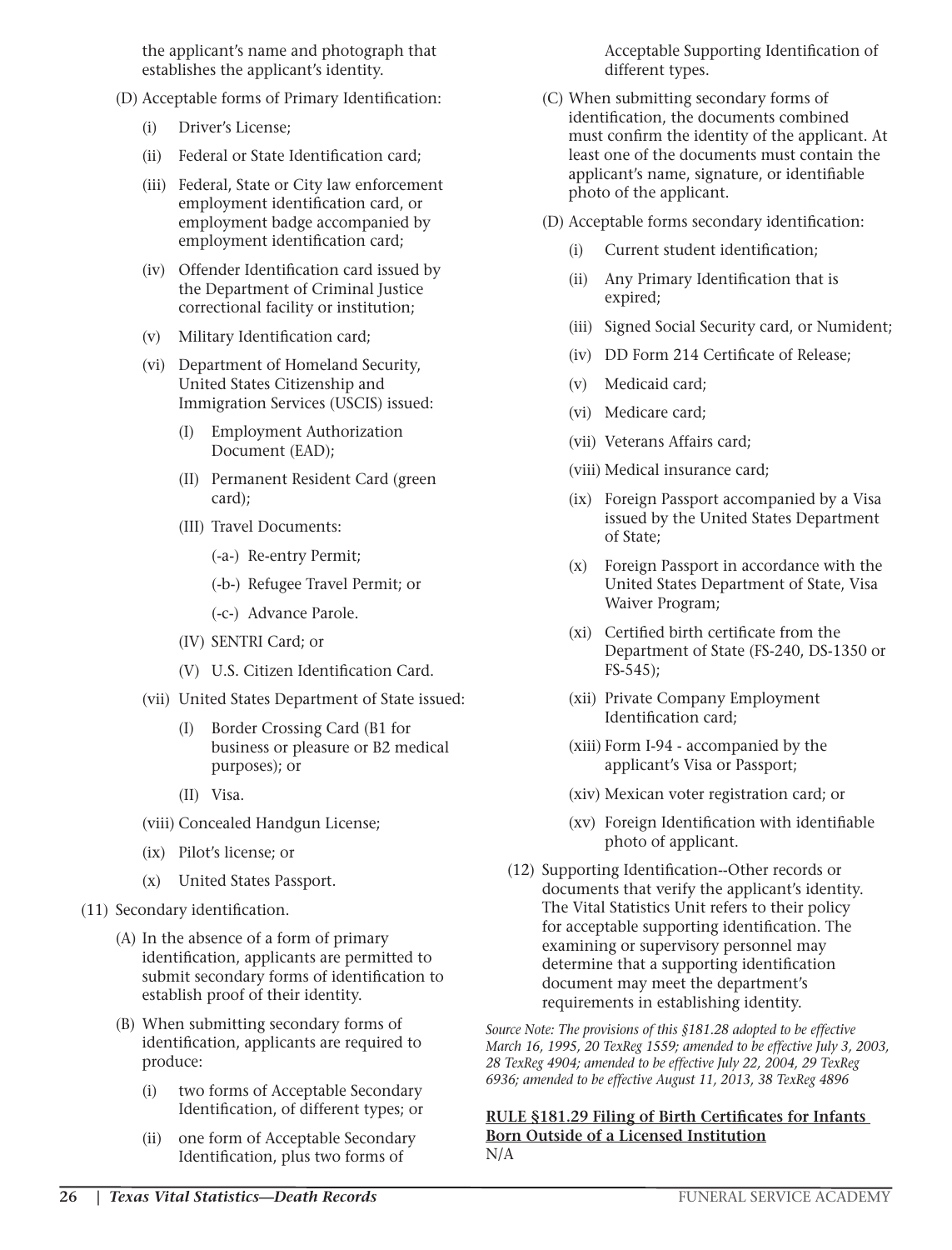#### **RULE §181.30 Instructions and Requirements for Filing of Amendments to Medical Certification of Certificate of Death with a Local Registrar**

- (a) An amending certificate (medical amendment) may be filed with the appropriate Local Registrar or State Registrar electronically through a Vital Statistics Unit electronic death registration system to complete or correct medical certification information on a certificate of death that is incomplete or inaccurate. The medical amendment must be in a format as prescribed by the department.
- (b) A certificate described in subsection (a) of this section shall only be filed upon completion by the individual responsible for the certification of the original death certificate. If the original was certified by a physician, and a justice of the peace (JP) or medical examiner's office (ME) has subsequently conducted an inquest as authorized by the Code of Criminal Procedure, Chapter 49, the medical amendment may be filed by the JP or ME that conducted the inquest.
- (c) The registrar shall carefully examine each medical amendment when presented for registration to determine if it is complete as required by the State Registrar's instructions.
- (d) If the medical amendment is incomplete or unsatisfactory, the registrar shall call attention to the error and/or omission in the return.
- (e) The registrar shall number the medical amendment with the same file number assigned to the original death certificate. The Local Registrar shall sign each medical amendment to attest to the date the amendment is filed in the Local Registrar's office. The signature may be either electronic, handwritten or a facsimile stamp. The medical amendment shall be attached to and become a part of the legal record of the death if the amendment is accepted for filing.
- (f) The registrar shall duplicate the medical amendment as authorized by the Local Government Code, Chapters 201 or 204. The duplicate shall be permanently preserved in the local registrar's office as the local record, in the manner directed by the state registrar.
- (g) The registrar shall forward all original non-electronic, medical amendments to the state registrar within 10 days of filing.

*Source Note: The provisions of this §181.30 adopted to be effective August 9, 1998, 23 TexReg 7810; amended to be effective July 3, 2003, 28 TexReg 4904; amended to be effective July 22, 2004, 29 TexReg 6936; amended to be effective August 11, 2013, 38 TexReg 4896*

#### **RULE §181.31 Minimum Requirements for Adoption Reporting** N/A

#### **RULE §181.32 Maintenance of Out-of-Business Child-Placing Agency Records and Health, Social, Educational and Genetic History Reports** N/A

#### **RULE §181.33 Instructions and Requirements for Registering a Certificate of Death by Catastrophe**

- (a) Catastrophe is defined in the Health and Safety Code, §193.010.
- (b) When catastrophe is deemed the cause of death, the Local Registrar shall prepare and file the certificate of death.
- (c) The Local Registrar shall only prepare and file a certificate of death caused by catastrophe if:
	- (1) the body has not been found; and
	- (2) an affidavit has been submitted to the Local Registrar according to the guidelines set forth in the Health and Safety Code, §193.010(b), and the affiant has followed the specific criteria laid out in Health and Safety Code, §193.010(b).
- (d) The Vital Statistics Unit may prepare and file a certificate of death by catastrophe for a minor or a person for whom a guardian has been appointed who is the subject of a custody or guardianship dispute only if all parties to the dispute submit an affidavit under the Health and Safety Code, §193.010(b).
- (e) A registrar completing a certificate of death that is a death by catastrophe shall complete the cause of death information as follows.
	- (1) Type the words, "Death by Catastrophe" in item number 33, Part 1a.
	- (2) Do not complete the rest of item 33.
	- (3) Complete items 36 through 39 if known.
	- (4) Items 40a through 40f and 41 must be completed on all certificates of death by catastrophe.

*Source Note: The provisions of this §181.33 adopted to be effective July 22, 2004, 29 TexReg 6936; amended to be effective August 11, 2013, 38 TexReg 4896*

**RULE §181.34 Instructions and Requirements for Reporting Assisted Reproduction Procedures Performed by a Health Care Facility Under a Gestational Agreement** N/A

**RULE §181.35 Parental Consent of Underage Applicants to Marriage** N/A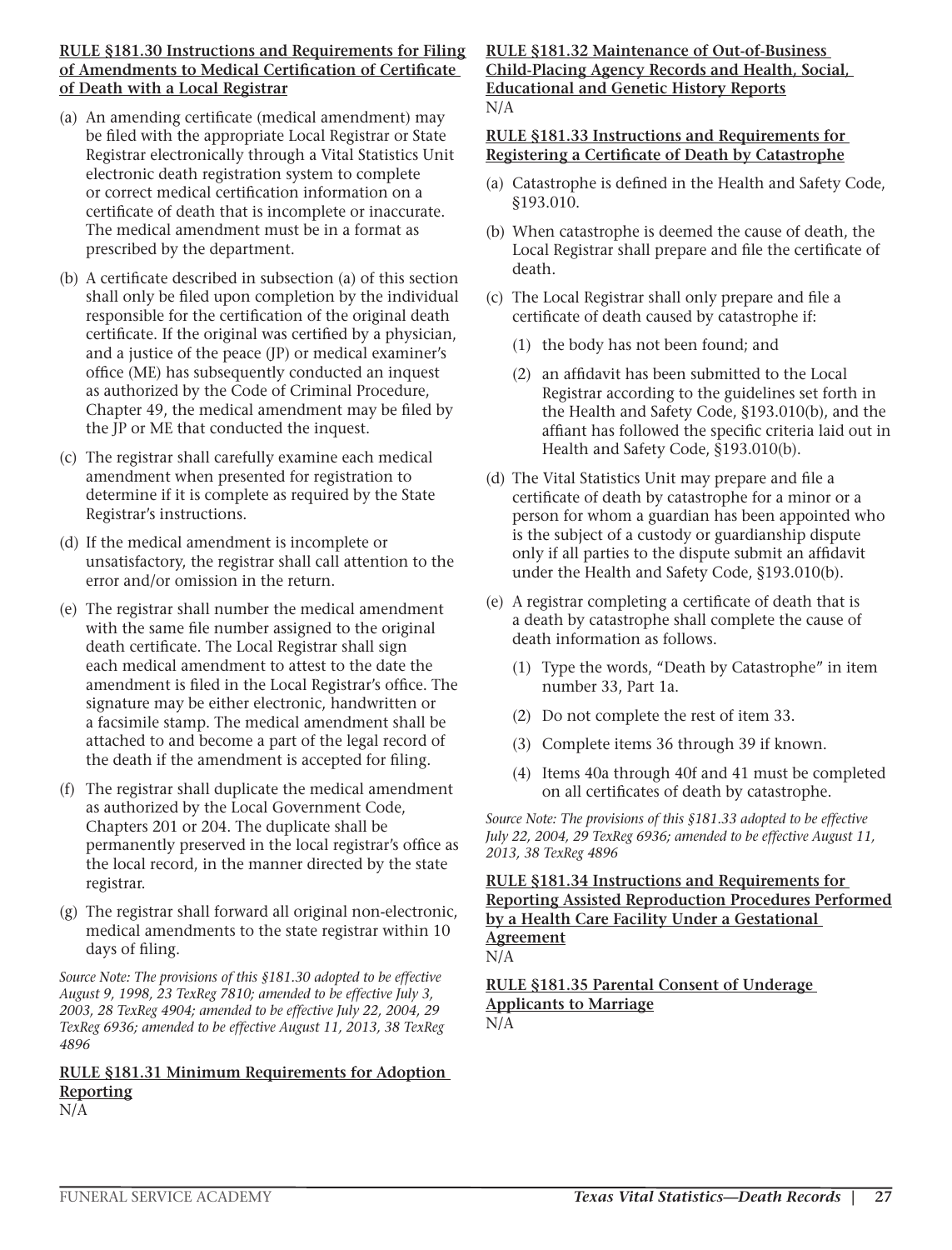# **exam questions...**

- **9. An amending certificate (medical amendment) may be filed with the appropriate Local Registrar or State Registrar electronically through a Vital Statistics Unit electronic death registration system to complete or correct medical certification information on a certificate of death that is \_\_\_\_\_\_\_.**
	- a. Incomplete or missing
	- b. Inaccurate or missing
	- c. Incomplete or inaccurate
	- d. Missing

#### **SUPPLEMENTAL INFORMATION: AUTOPSY REPORTS**

#### **TEXAS HEALTH AND SAFETY CODE**

#### **TITLE 8. DEATH AND DISPOSITION OF THE BODY**

#### **SUBTITLE A. DEATH**

#### **CHAPTER 671. DETERMINATION OF DEATH AND AUTOPSY REPORTS**

#### **SUBCHAPTER B. AUTOPSY REPORTS**

#### **Sec. 671.011. DEFINITION.**

- (a) In this subchapter, "autopsy report" includes:
	- (1) the report of the postmortem examination of the body of a person, including x-rays and photographs taken during the actual postmortem examination; and
	- (2) the toxicology report, if any, and other reports that involve an examination of the internal organs and structures of the body after dissection.
- (b) An autopsy report does not include investigative reports and other documents that the physician performing the autopsy may review to assist in determining the cause of death.

*Added by Acts 1999, 76th Leg., ch. 607, Sec. 1, eff. Sept. 1, 1999.*

#### **Sec. 671.012. FILING AUTOPSY REPORT.**

A designated physician who performs an autopsy provided for by state law shall file an autopsy report with the office designated by the autopsy order not later than the 30th day after the date of request for the autopsy unless:

- (1) a required test cannot be completed within that time; and
- (2) the physician certifies when the autopsy report is filed that a required test could not be completed within the 30-day limit.

*Acts 1989, 71st Leg., ch. 678, Sec. 1, eff. Sept. 1, 1989.*

- **10. When catastrophe is deemed the cause of death, the \_\_\_\_\_\_\_\_ shall prepare and file the certificate of death.**
	- a. Secretary of State
	- b. Executive Director
	- c. County Judge
	- d. Local Registrar

*Renumbered from Health & Safety Code Sec. 671.011 by Acts 1999, 76th Leg., ch. 607, Sec. 1, eff. Sept. 1, 1999.*

#### **Sec. 671.013. RELEASE OF REPORTS; FEES.**

- (a) An autopsy report shall be released on request to an authorized person in connection with the determination of the cause of death in relation to a workers' compensation or insurance claim.
- (b) A person who receives information under Subsection (a) may disclose the information to others only to the extent consistent with the authorized purposes for which the information was obtained.
- (c) The commissioners court of the county having custody of an autopsy report shall establish a fee to be charged for a copy of the autopsy report as follows:
	- (1) for written portions of the report, an amount reasonably necessary to recover the cost of providing the copy, not to exceed \$25; and
	- (2) for x-rays and photographs, the actual cost of reproduction, including the reasonable cost of overhead.
- (d) Except as provided by Subsection (e), an autopsy report released in connection with the determination of the cause of death in relation to a workers' compensation claim under Subsection (a) shall be released not later than the 15th business day after the date the request is received from the authorized person.
- (e) If the report has not been filed as provided by Section 671.012, a representative of the office designated by the autopsy order shall, not later than the 10th business day after the date of the request, notify the requesting person that the report has not been filed and of the date, to the best of the knowledge of the representative, that the requesting person may anticipate receiving the report.

*Acts 1989, 71st Leg., ch. 678, Sec. 1, eff. Sept. 1, 1989.*

*Renumbered from Health & Safety Code Sec. 671.012 and amended by Acts 1999, 76th Leg., ch. 607, Sec. 1, eff. Sept. 1, 1999.*

*Amended by: Acts 2005, 79th Leg., Ch. 1190 (H.B. 251), Sec. 2, eff. June 18, 2005.*